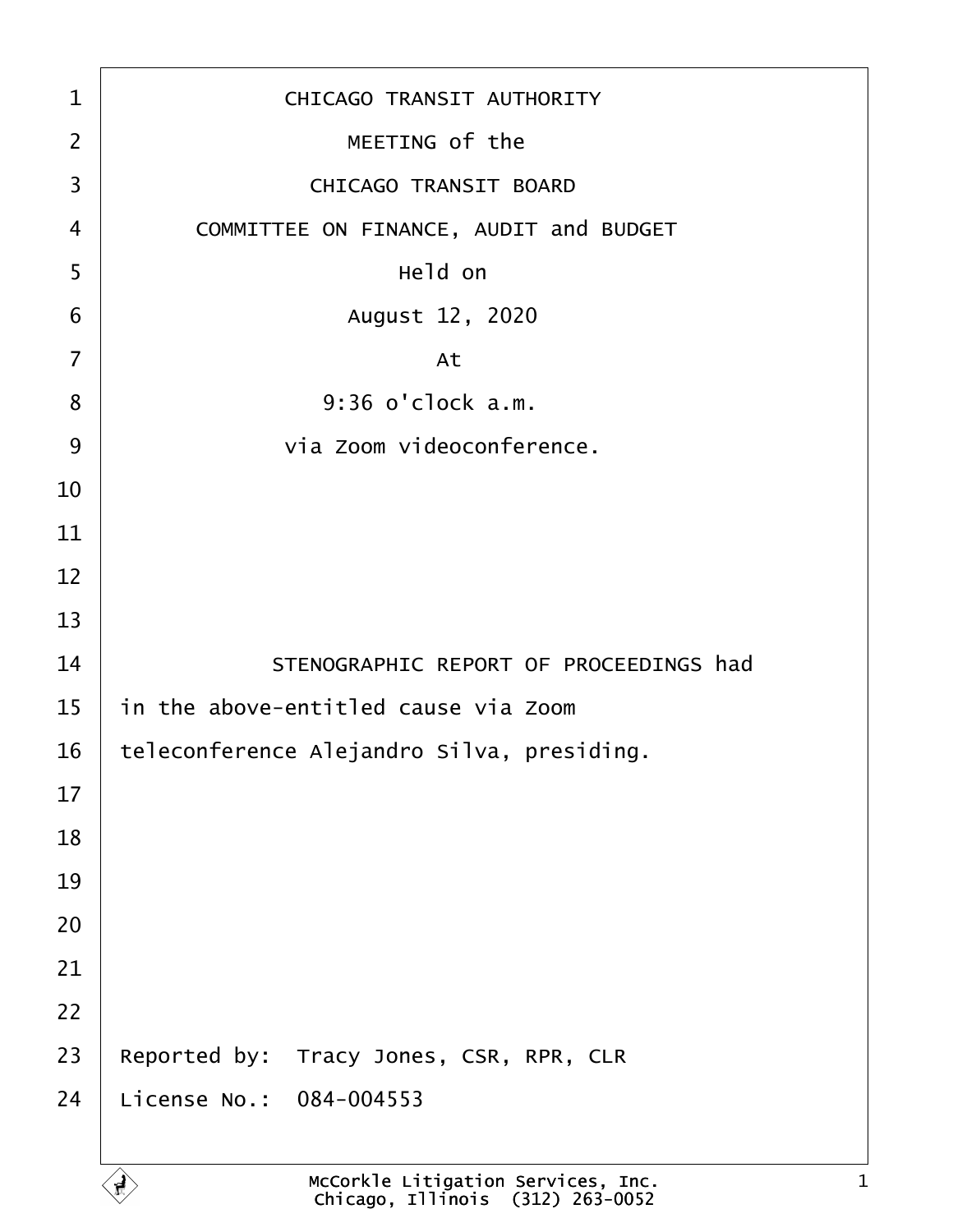| $\mathbf{1}$   | ATTENDEES:                             |
|----------------|----------------------------------------|
| 2              | PRESIDENT: DORVAL CARTER               |
| 3              | CHAIRMAN: MR. TERRY PETERSON           |
| $\overline{4}$ | SECRETARY: MR. GREG LONGHINI           |
| 5              | <b>GEN. COUNSEL: MS. KAREN SEIMETZ</b> |
| 6              |                                        |
| $\overline{7}$ | <b>BOARD MEMBERS:</b>                  |
| 8              | REV. JOHNNY L. MILLER                  |
| 9              | <b>MR. KEVIN IRVINE</b>                |
| 10             | <b>MS. ARABEL ALVA ROSALES</b>         |
| 11             | REV. DR. L. BERNARD JAKES              |
| 12             | MR. ALEJANDRO SILVA                    |
| 13             |                                        |
| 14             |                                        |
| 15             |                                        |
| 16             |                                        |
| 17             |                                        |
| 18             |                                        |
| 19             |                                        |
| 20             |                                        |
| 21             |                                        |
| 22             |                                        |
| 23             |                                        |
| 24             |                                        |
|                |                                        |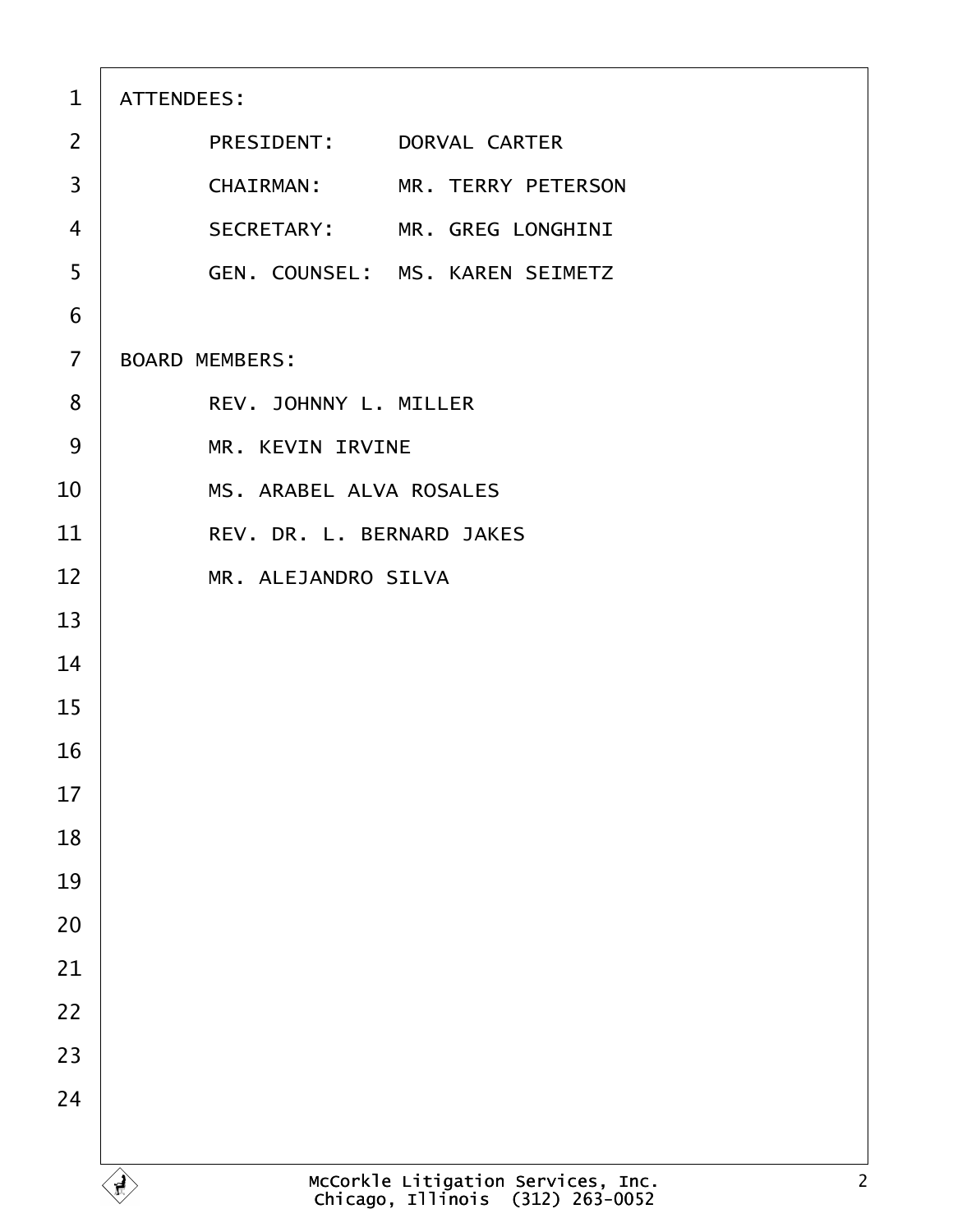<span id="page-2-0"></span>

| 1              | (Call to order 9:36 a.m.)                          |
|----------------|----------------------------------------------------|
| $\overline{2}$ | MR. LONGHINI: Good morning. My name is             |
| 3              | Gregory Longhini. I'm the Board secretary for the  |
| 4              | Chicago Transit Board. On August 6 of 2020, the    |
| 5              | Board office issued a notice of changed format of  |
| 6              | meeting of the Committee on Finance, Audit and     |
| 7              | Budget and the Transit Board meeting, both         |
| 8              | scheduled for August 12, 2020, due to COVID-19     |
| 9              | pandemic.                                          |
| 10             | Illinois Governor JB Pritzker issued a             |
| 11             | disaster proclamation on July 24th, 2020, which is |
| 12             | in effect through August 24th, 2020, to address    |
| 13             | this emergency. Chapter 12 declares that           |
| 14             | in-person attendance of more than 50 people is not |
| 15             | feasible in light of public health concerns. This  |
| 16             | means that Chicago Transit Authority public        |
| 17             | meetings as of today, August 12, 2020, will take   |
| 18             | place only virtually.                              |
| 19             | We are now ready to begin the Committee            |
| 20             | on Finance, Audit and Budget.                      |
| 21             | Chairman Silva.                                    |
| 22             | DIRECTOR SILVA: Good morning. I would like         |
| 23             | to call to order the August 12, 2020, meeting of   |
| 24             | the Committee on Finance, Audit and Budget.        |
|                |                                                    |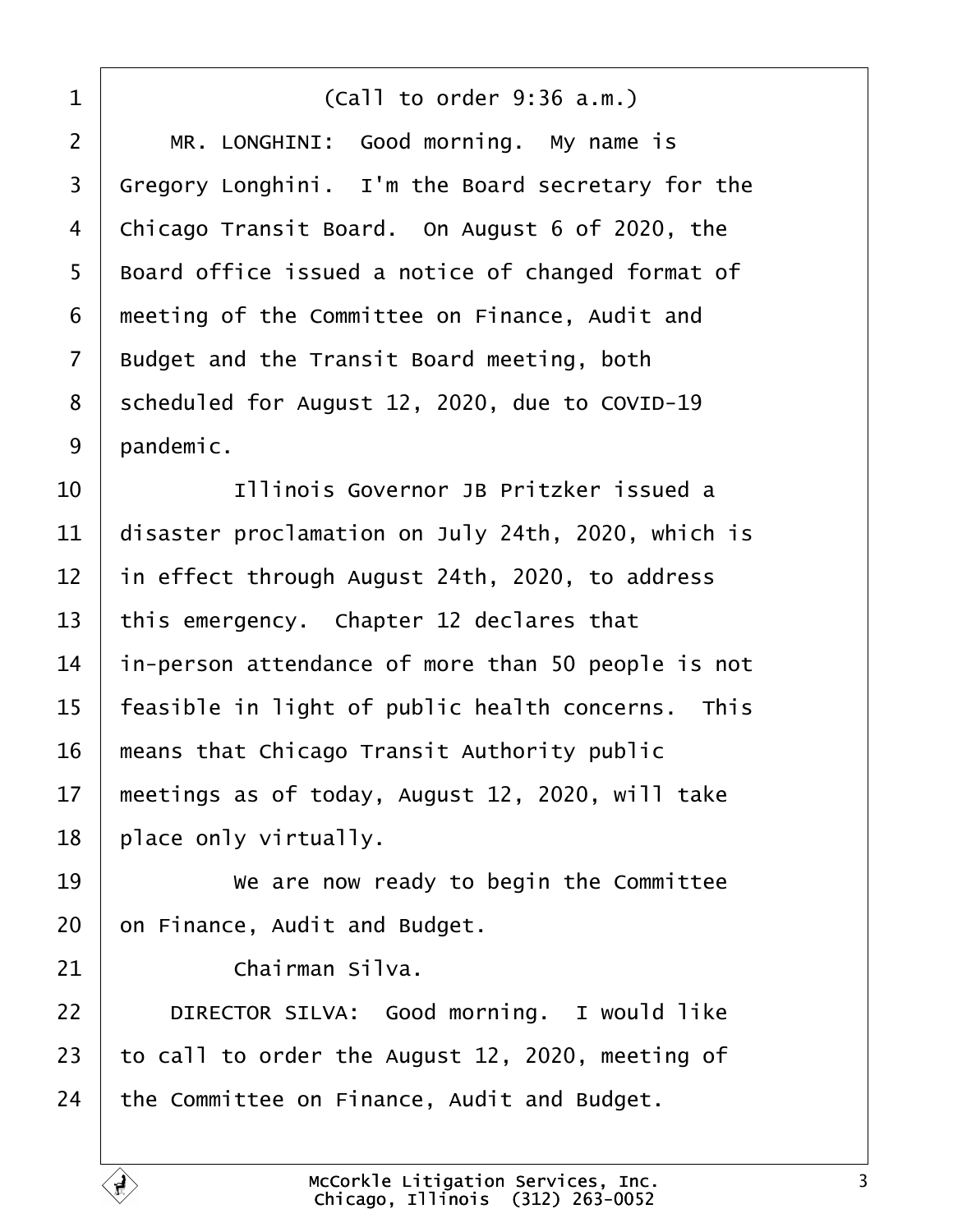<span id="page-3-0"></span>

| 1              | Will the secretary call the roll.                      |
|----------------|--------------------------------------------------------|
| $\overline{2}$ | MR. LONGHINI: Director Alva Rosales?                   |
| 3              | DIRECTOR ALVA ROSALES: Here.                           |
| 4              | MR. LONGHINI: Director Irvine?                         |
| 5              | <b>DIRECTOR IRVINE: Here.</b>                          |
| 6              | MR. LONGHINI: Director Miller?                         |
| $\overline{7}$ | <b>DIRECTOR MILLER: Here.</b>                          |
| 8              | MR. LONGHINI: Director Jakes?                          |
| 9              | <b>DIRECTOR JAKES: Here.</b>                           |
| 10             | MR. LONGHINI: Director Chevere?                        |
| 11             | DIRECTOR J. CHEVERE: Here.                             |
| 12             | MR. LONGHINI: Director Peterson?                       |
| 13             | <b>CHAIRMAN PETERSON: Here.</b>                        |
| 14             | MR. LONGHINI: Chairman, we have a quorum with          |
| 15             | all seven members of the committee present.            |
| 16             | And let the record also show that CTA                  |
| 17             | <b>President Dorval Carter and CTA General Counsel</b> |
| 18             | Karen Seimetz is also attending this meeting, and      |
| 19             | we are in this building.                               |
| 20             | You may proceed, sir, to Agenda Item                   |
| 21             | No. 2.                                                 |
| 22             | DIRECTOR SILVA: Our first order of business            |
| 23             | is approval of the committee minutes of July 15,       |
| 24             | 2020.                                                  |
|                |                                                        |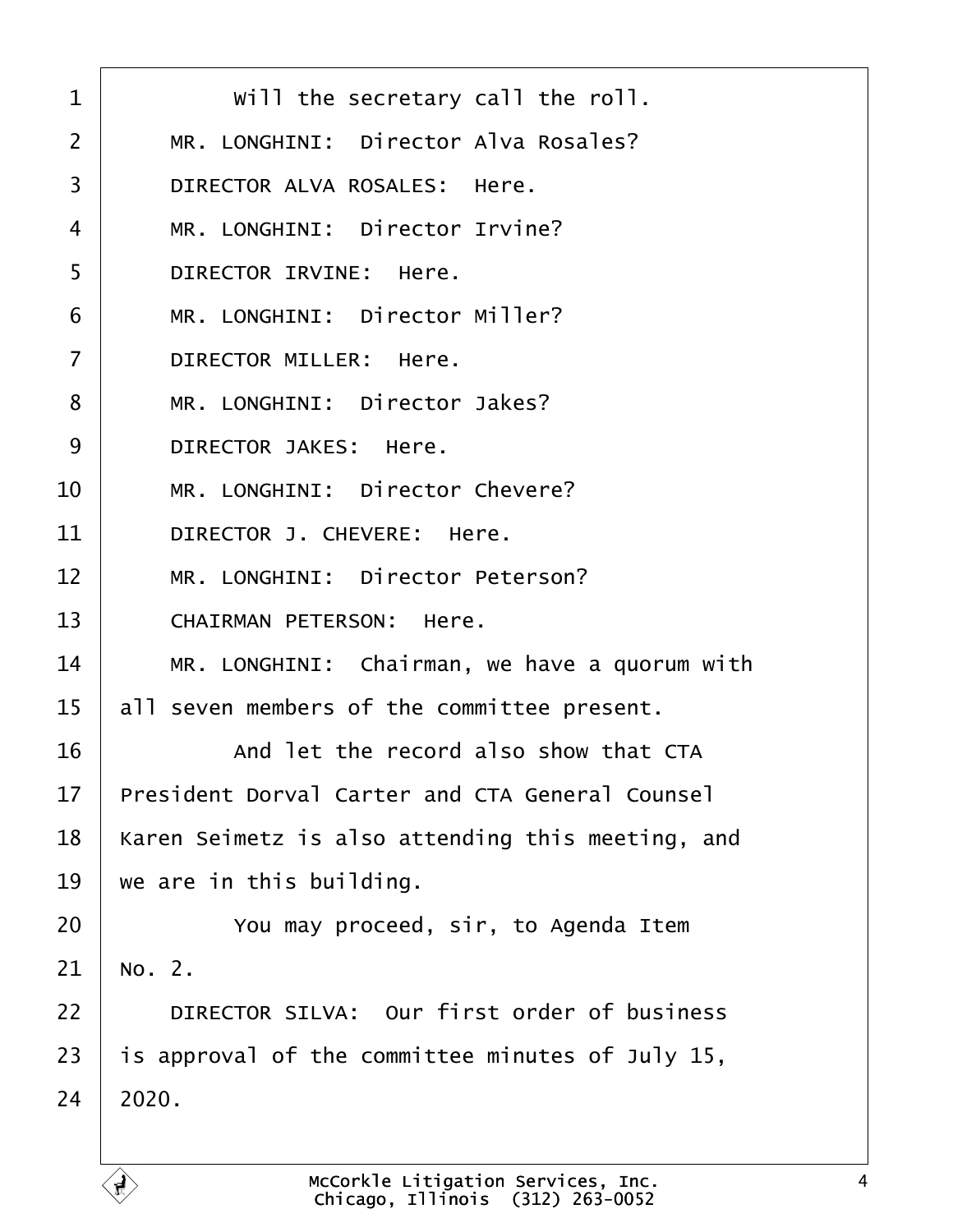<span id="page-4-0"></span>

| 1               | Will the secretary call the roll.                |
|-----------------|--------------------------------------------------|
| 2               | MR. LONGHINI: Yes.                               |
| 3               | Director Alva Rosales?                           |
| 4               | DIRECTOR ALVA ROSALES: Yes.                      |
| 5               | MR. LONGHINI: Director Irvine?                   |
| 6               | DIRECTOR IRVINE: Yes.                            |
| $\overline{7}$  | MR. LONGHINI: Director Miller?                   |
| 8               | <b>DIRECTOR MILLER: Yes.</b>                     |
| 9               | MR. LONGHINI: Director Jakes?                    |
| 10              | <b>DIRECTOR JAKES: Yes.</b>                      |
| 11              | MR. LONGHINI: Director Chevere?                  |
| 12 <sub>2</sub> | DIRECTOR J. CHEVERE: Yes.                        |
| 13              | MR. LONGHINI: Director Peterson?                 |
| 14              | <b>CHAIRMAN PETERSON: Yes.</b>                   |
| 15              | MR. LONGHINI: The July minutes are approved,     |
| 16              | Chairman Silva.                                  |
| 17              | You may proceed now to Agenda Item No. 3.        |
| 18              | DIRECTOR SILVA: Our next order of business is    |
| 19              | the finance report.                              |
| 20              | Jeremy Fine.                                     |
| 21              | MR. FINE: Good morning. I'm Jeremy Fine,         |
| 22              | your Chief Financial Officer, and I'll be        |
| 23              | reviewing the June revenues and expenses as well |
| 24              | as year-to-date numbers. I'll be uploading the   |
|                 |                                                  |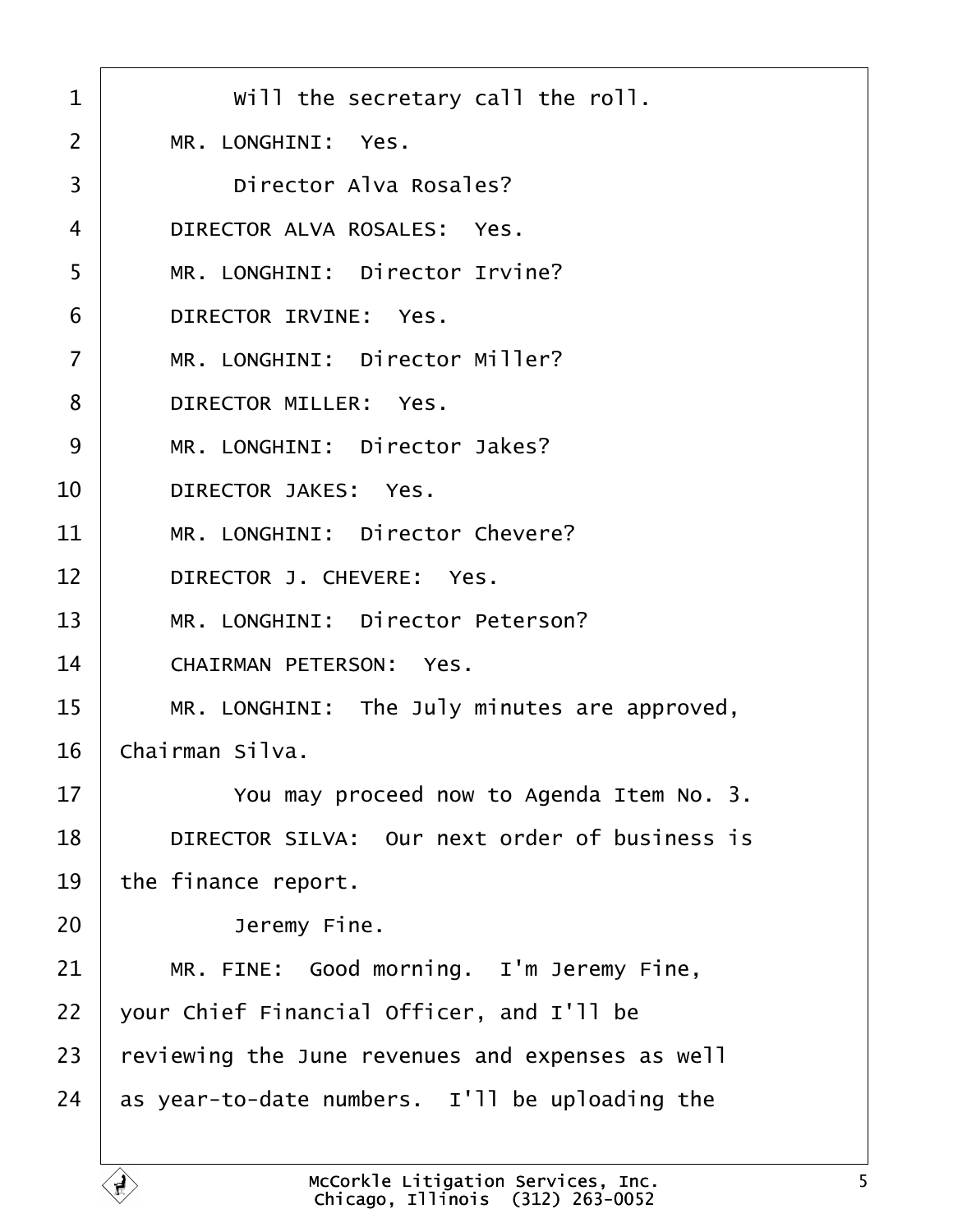<span id="page-5-0"></span>1 FAB presentation on the screen as well.  $2 \mid$  So with regard to system generated 3 revenues, we see in June, we see farebox totals 4 down about \$27 million. We also saw rear door 5 boarding ending near the end of June, around 6 June 21st. We saw passes down about \$15 million, 7 and we see fare and pass totals down about 8 \$42 million. Last month, as you may recall, we 9 were down about \$44 million. So we're down about 10 83 percent versus 89 percent last month.  $11$   $\parallel$  Reduced fare subsidy is flat to budget, 12 and non farebox totals are down about \$3 million. 13 So that leaves us with total revenues down about 14 \$44.9 million for the month. As you may recall, 15 last month, we were down about 47.5 million. And 16 again, the differential is due to the ending of 17 the rear door boarding. 18 | Again, the story, and we'll talk about 19 this more in a moment, but the story is really the 20 CARES funding. The federal CARES funding that we 21 received is helping us offset the shortfalls that 22 we're seeing in our revenues, whether those are 23 ridership related revenues that we're talking 24 about here or the public funding revenues that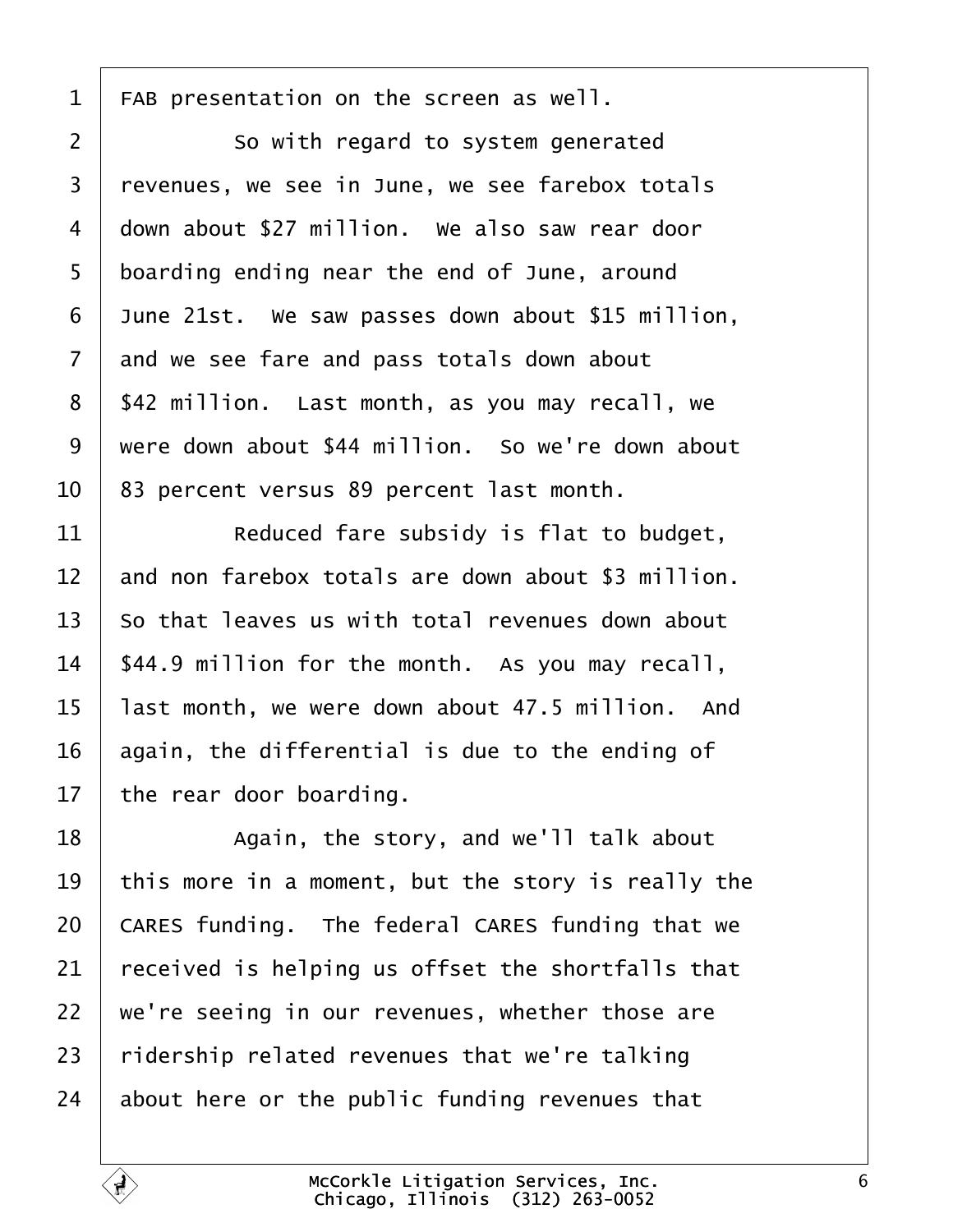<span id="page-6-0"></span> $1$  we'll talk about in a moment.

| $\overline{2}$ | With regard to year-to-date revenues, the           |
|----------------|-----------------------------------------------------|
| 3              | vectors for each of those particular line items is  |
| 4              | similar to what we talked about for the monthly     |
| 5              | totals. The total aggregate number on a             |
| 6              | year-to-date for revenues is down about             |
| $\overline{7}$ | \$155 million. And again, CARES funding is helping  |
| 8              | us bridge the gap here in 2020.                     |
| 9              | With regard to expenses, we've done a               |
| 10             | great job with the help of the departments here at  |
| 11             | CTA of trying to control our expenses as best we    |
| 12             | can. We see labor down about half a million         |
| 13             | dollars. We see materials down about a quarter of   |
| 14             | a million dollars. But we're seeing some good       |
| 15             | benefit from lower fuel and power prices. So        |
| 16             | we're benefitting about \$800,000 for each of those |
| 17             | line items.                                         |
| 18             | Provisions for injuries and damages and             |
| 19             | security services are essentially flat to budget.   |
| 20             | And then other expenses were positive by about      |
| 21             | 2.4 million. That leaves us for the month for       |
| 22             | total operating expenses positive by 3.3 million.   |
| 23             | Debt against revenues were negative by about        |
| 24             | \$41.6 million.                                     |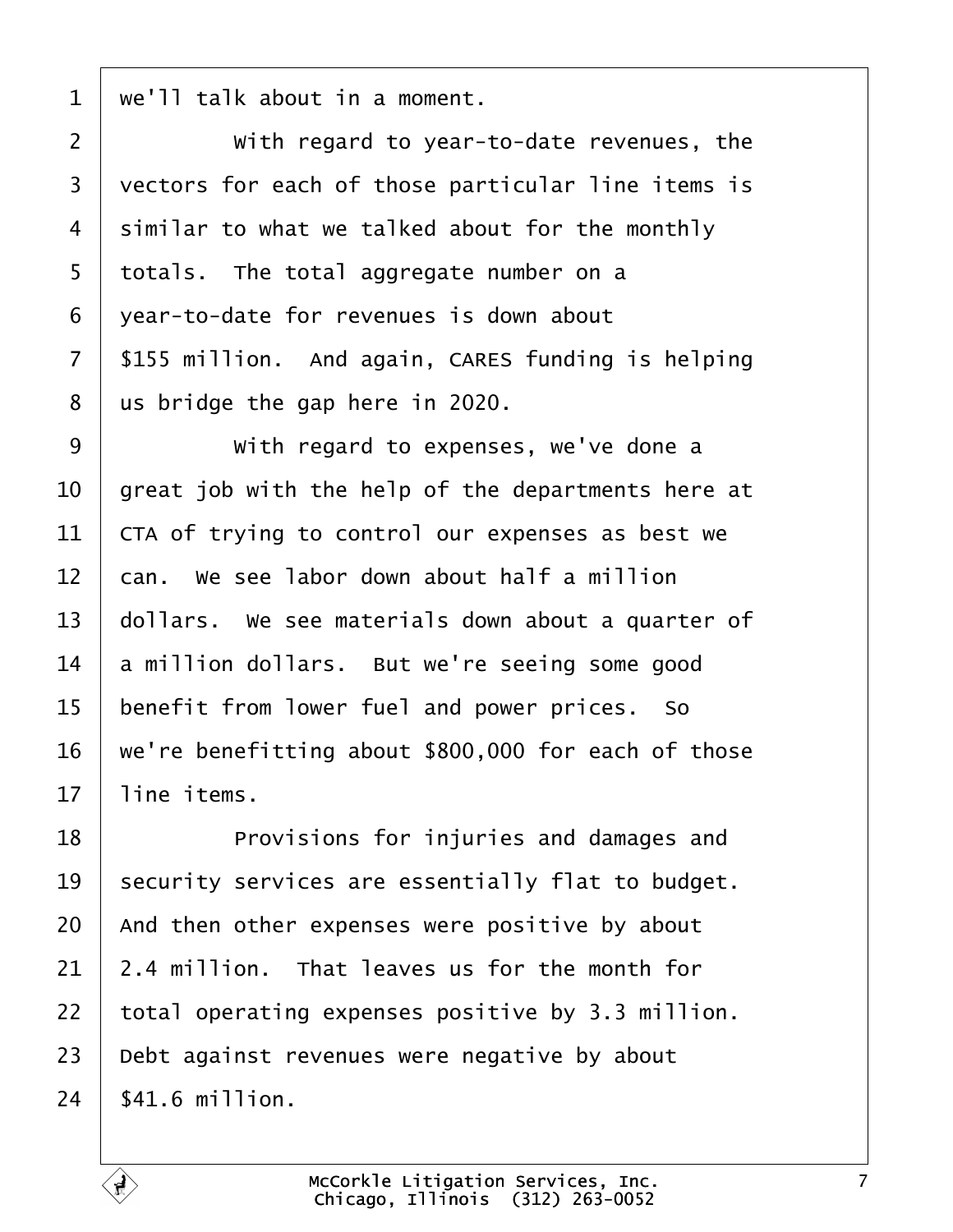<span id="page-7-0"></span>

| 1  | On a year-to-date basis, again, the                |
|----|----------------------------------------------------|
| 2  | vectors for each of the particular line items is   |
| 3  | similar to the prior page with regard to the       |
| 4  | month, and again we see about \$12 million in      |
| 5  | positive favorability on expenses on a             |
| 6  | year-to-date basis. And again, that helps us       |
| 7  | offset the shortfall that we saw on revenues so    |
| 8  | that we end up net against revenues negative by    |
| 9  | about 143.7 million. That is helping us stretch    |
| 10 | those CARES dollars as far as we can.              |
| 11 | So again, we'll continue to be vigilant            |
| 12 | on controlling our expenses as we move forward     |
| 13 | obviously in a very dynamic, changing environment. |
| 14 | But we'll continue to try to stretch these CARES   |
| 15 | dollars as far as we can.                          |
| 16 | With regard to the public funding that I           |
| 17 | mentioned previously, that includes, again, sales  |
| 18 | taxes, PTF, and the real estate transfer taxes     |
| 19 | that we receive from the City. We're down about    |
| 20 | \$22 million for the monthly totals and down about |
| 21 | \$52 million on a year-to-date basis.              |
| 22 | And again, the CARES funding is the                |
| 23 | bridge, the lifeline of being able to supplement   |
| 24 | those shortfalls in revenues for the 2020 budget.  |
|    |                                                    |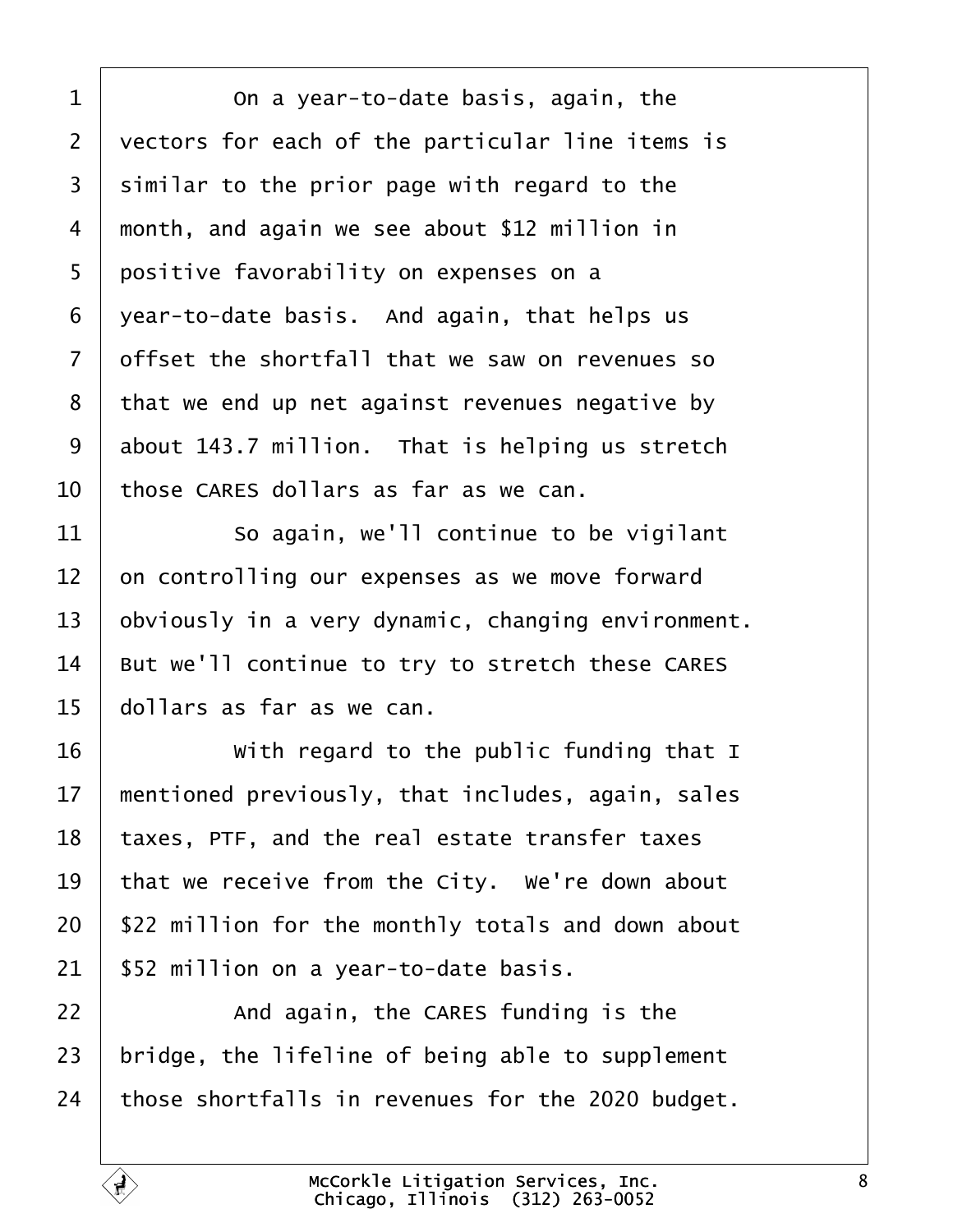<span id="page-8-0"></span>

| 1              | To date for CARES funding, we've drawn             |
|----------------|----------------------------------------------------|
| 2              | down about 177 million of the \$817 million total. |
| 3              | And that represents about 22 percent of the total  |
| 4              | amount of CARES funding that we have received.     |
| 5              | With regard to the three commodities that          |
| 6              | we purchase, fuel, power, and natural gas, again   |
| $\overline{7}$ | we're locked in for the year term on all           |
| 8              | dommodities. We'll continue to look for            |
| 9              | dpportunistic buys for fuel and natural gas as we  |
| 10             | continue to move forward.                          |
| 11             | That concludes my prepared remarks. I'm            |
| 12             | glad to answer any questions.                      |
| 13             | MR. LONGHINI: Thank you, Jeremy.                   |
| 14             | Chairman Silva, any questions?                     |
| 15             | DIRECTOR SILVA: Not yet.                           |
| 16             | MR. LONGHINI: Director Peterson, do you have       |
| 17             | any questions?                                     |
| 18             | CHAIRMAN PETERSON: Yeah, a couple of things.       |
| 19             | Jeremy, in light of the fact that                  |
| 20             | ridership is down 80-some percent, can you explain |
| 21             | a little bit why there's an uptick in the labor    |
| 22             | costs?                                             |
| 23             | MR. FINE: Labor is being driven by a couple        |
| 24             | of factors. We see overtime that is over by about  |
|                |                                                    |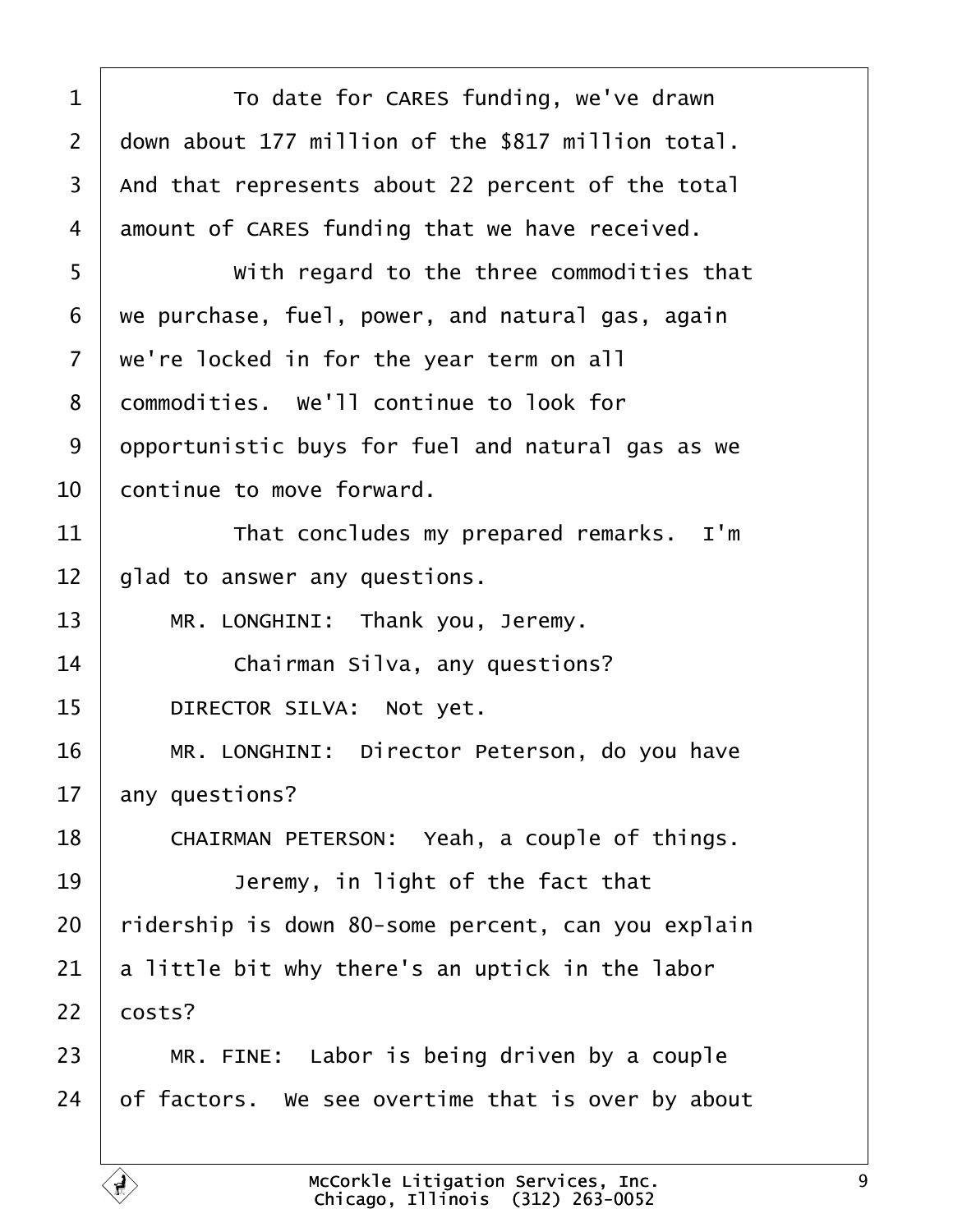- <span id="page-9-0"></span>1 \$500,000. We see fringe with regard to health
- 2 dare costs over budget by about \$2 million. We do
- 3 have some benefit from the fact that there are
- 4 dertain vacant positions that are in the process
- 5 of being filled. But while they're not filled,
- ·6· ·you get some benefit of budgetary salvage, which
- 7 is offsetting some of those overages I just
- 8 mentioned.
- 9 **So again, because of COVID, we're seeing**
- 10 an uptick in those various factors, the overtime
- 11 and the health care fringe. But those would be
- 12 about \$2 and a half million, but we're offsetting
- 13 a portion of that through the vacant position
- 14 salvage, which is just taking time to get people
- 15 into vacant positions.
- 16 | PRESIDENT CARTER: Mr. Chairman, the other
- 17 point to keep in mind here is even though
- 18 ridership is down, we have not reduced service.
- 19 One of the principles that we've stuck to is
- 20 putting out the max amount of service possible
- 21 gives a better opportunity for social distancing.
- 22 And so there hasn't been any corresponding
- 23 reduction in labor from service reductions that
- 24 might occur with reduction in ridership.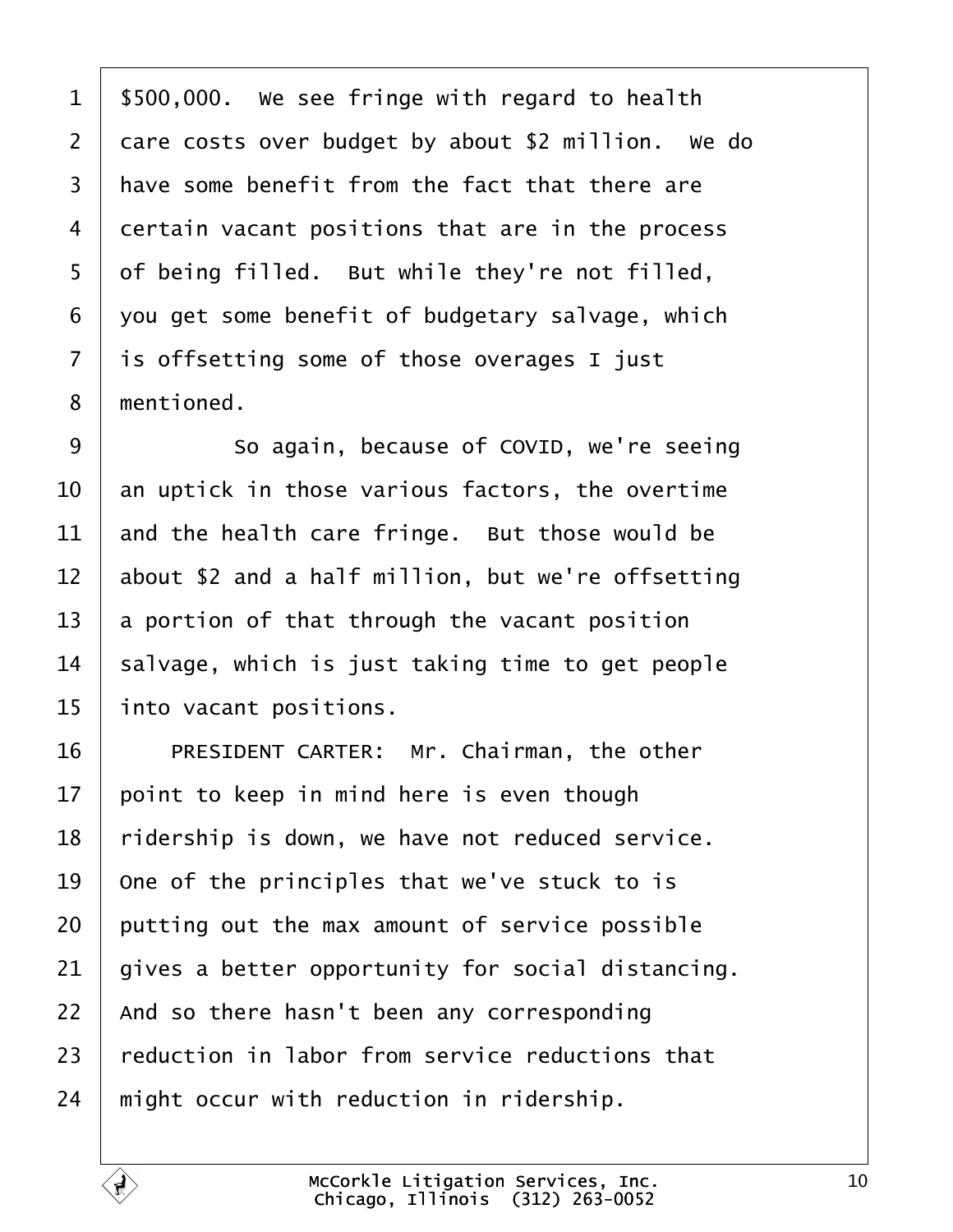<span id="page-10-0"></span>

| 1              | CHAIRMAN PETERSON: I guess, Dorval, I was          |
|----------------|----------------------------------------------------|
| $\overline{2}$ | just trying to think with the uptick in ridership, |
| 3              | is that a result of the additional cleaning and    |
| 4              | all of that that we're having to do now? Is that   |
| 5              | more on the operational side around the cleaning   |
| 6              | of buses and trains?                               |
| $\overline{7}$ | PRESIDENT CARTER: Yes. That's also where you       |
| 8              | pick up overtime. But the other big expense,       |
| 9              | which isn't a labor expense, is the contractual    |
| 10             | cost that we're spending on additional maintenance |
| 11             | and cleaning, which is actually one of the agenda  |
| 12             | items that we'll be presenting in FAB to address   |
| 13             | that contract as a result of the fact that we      |
| 14             | spent money faster than we normally would, because |
| 15             | we've really ramped up those services to give us   |
| 16             | additional support for the cleaning efforts that   |
| 17             | we're undertaking.                                 |
| 18             | CHAIRMAN PETERSON: And, Dorval, just a final       |
| 19             | question if I can ask. I know you shared it with   |
| 20             | me; I'm not sure we talked with the rest of the    |
| 21             | Board. I know there was money in the Heroes Act    |
| 22             | that was passed by the House for transportation.   |
| 23             | I'm not sure -- Well, I don't think there was any  |
| 24             | money in the Senate bill, the \$1 trillion bill    |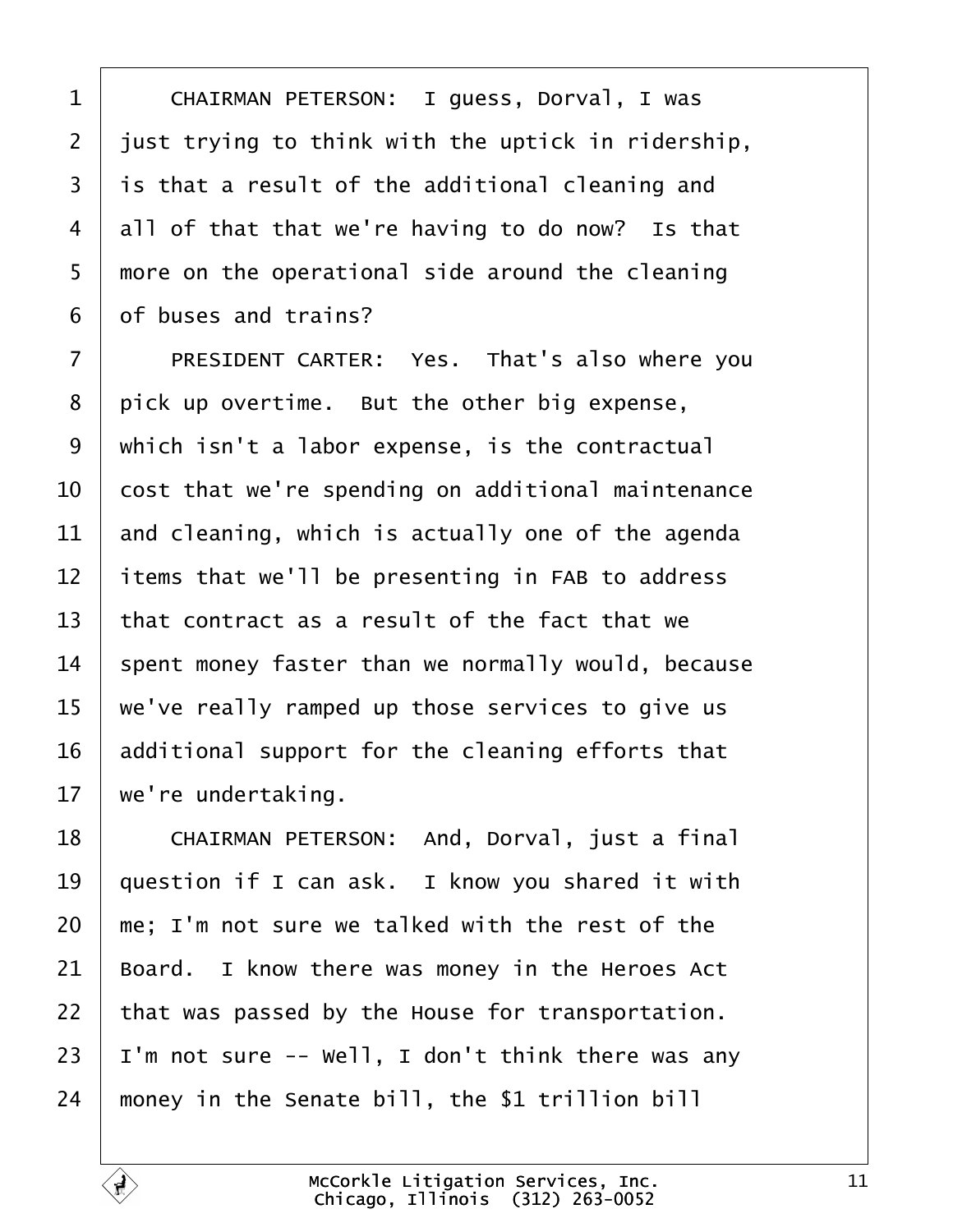<span id="page-11-0"></span>1 that they're putting forth.

| $\overline{2}$ | Could you update the Board in terms of             |
|----------------|----------------------------------------------------|
| 3              | what are you hearing about if there's going to be  |
| 4              | any additional (audio interference). We do know    |
| 5              | that, at least from the updates I got, we've got   |
| 6              | enough CARES Act money to get us through the end   |
| $\overline{7}$ | of the year. We might even have enough to get us   |
| 8              | through the first month of 2021. But again, I      |
| 9              | know you and I talked about it, but I wanted to    |
| 10             | share with the Board what's going on in Washington |
| 11             | as it relates to additional -- in case this        |
| 12             | pandemic continues, what's going to happen in      |
| 13             | 2021.                                              |
| 14             | PRESIDENT CARTER: Right. As you indicated,         |
| 15             | Mr. Chairman, we did get money in the Heroes Act   |
| 16             | for public transportation. We did not get any      |
| 17             | money in the Senate bill for emergency relief.     |
| 18             | So under the normal order of business,             |
| 19             | there would now be negotiations to basically come  |
| 20             | up with a compromise bill that would be presented  |
| 21             | to both the House and the Senate to move an        |
| 22             | emergency relief package forward. Unfortunately,   |
| 23             | as it stands right now, those negotiations have    |
| 24             | stalled. And so there's no relief bill moving      |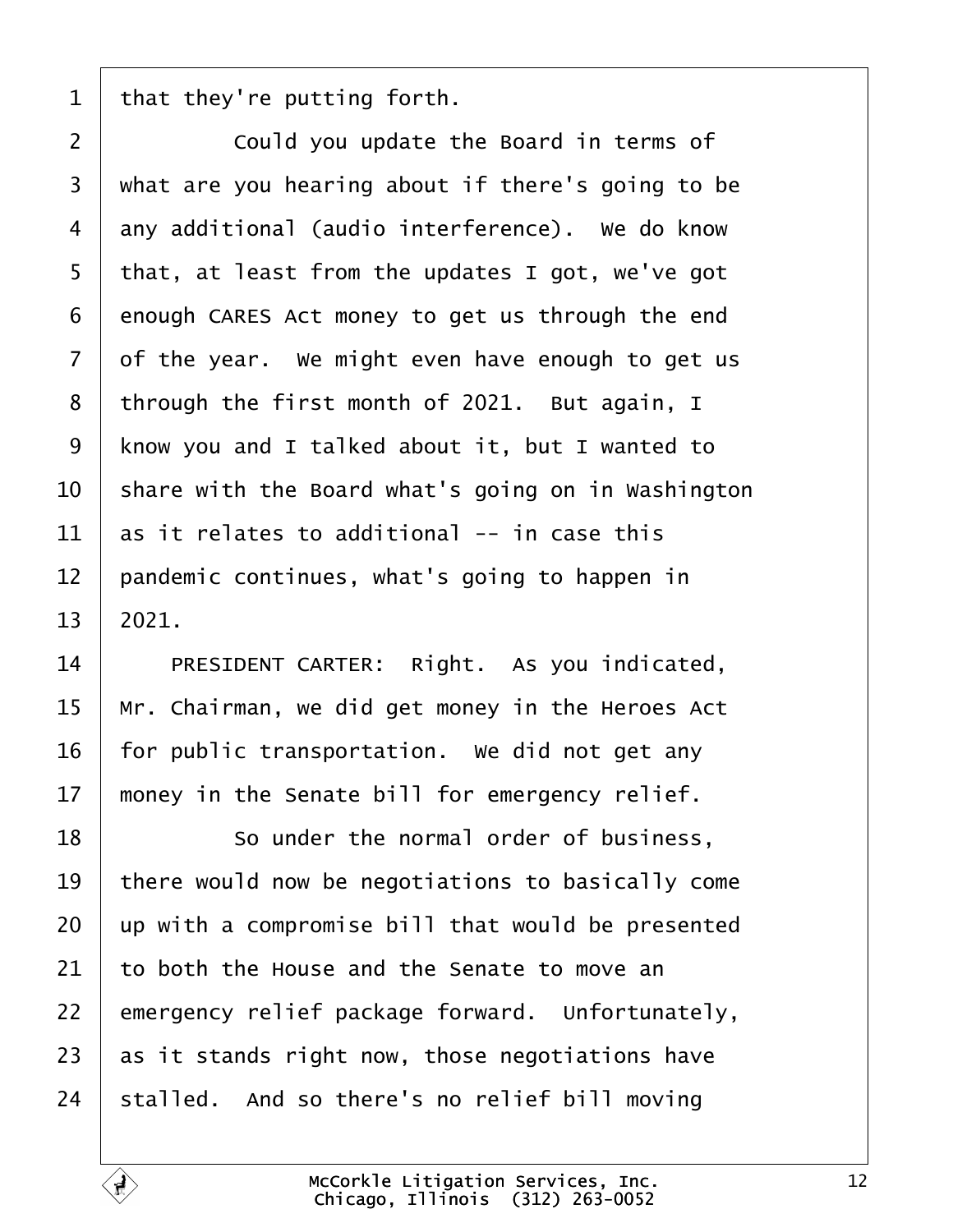<span id="page-12-0"></span>1 forward at all for anybody.

| $\overline{2}$ | The hope is that Congress recognizes that          |
|----------------|----------------------------------------------------|
| 3              | they have to get something put in place and that   |
| $\overline{4}$ | eventually, the leadership will get together and   |
| 5              | work through some sort of compromised bill.        |
| 6              | One of the things I've heard from the              |
| $\overline{7}$ | democratic leadership in both the House and Senate |
| 8              | is that they are very committed to supporting the  |
| 9              | need for public transportation in whatever bill    |
| 10             | ultimately comes up. As you now New York MTA is    |
| 11             | probably in the worst financial distress of any    |
| 12             | transit system in the country right now.           |
| 13             | Senator Schumer, who I actually was in a           |
| 14             | conference call with last week, has indicated that |
| 15             | he clearly views it as a top priority for them to  |
| 16             | get funding as any part of a relief package. So    |
| 17             | for now, there's no good news to report at all.    |
| 18             | As you indicated, the good news, if there          |
| 19             | is any right now, is that the CARES Act funding    |
| 20             | that we currently have in place, assuming that we  |
| 21             | continue to receive the subsidies and revenues     |
| 22             | that we contemplate, will carry us into the first  |
| 23             | quarter of next year. So nothing this year will    |
| 24             | be negatively impacted by the pandemic and loss of |
|                |                                                    |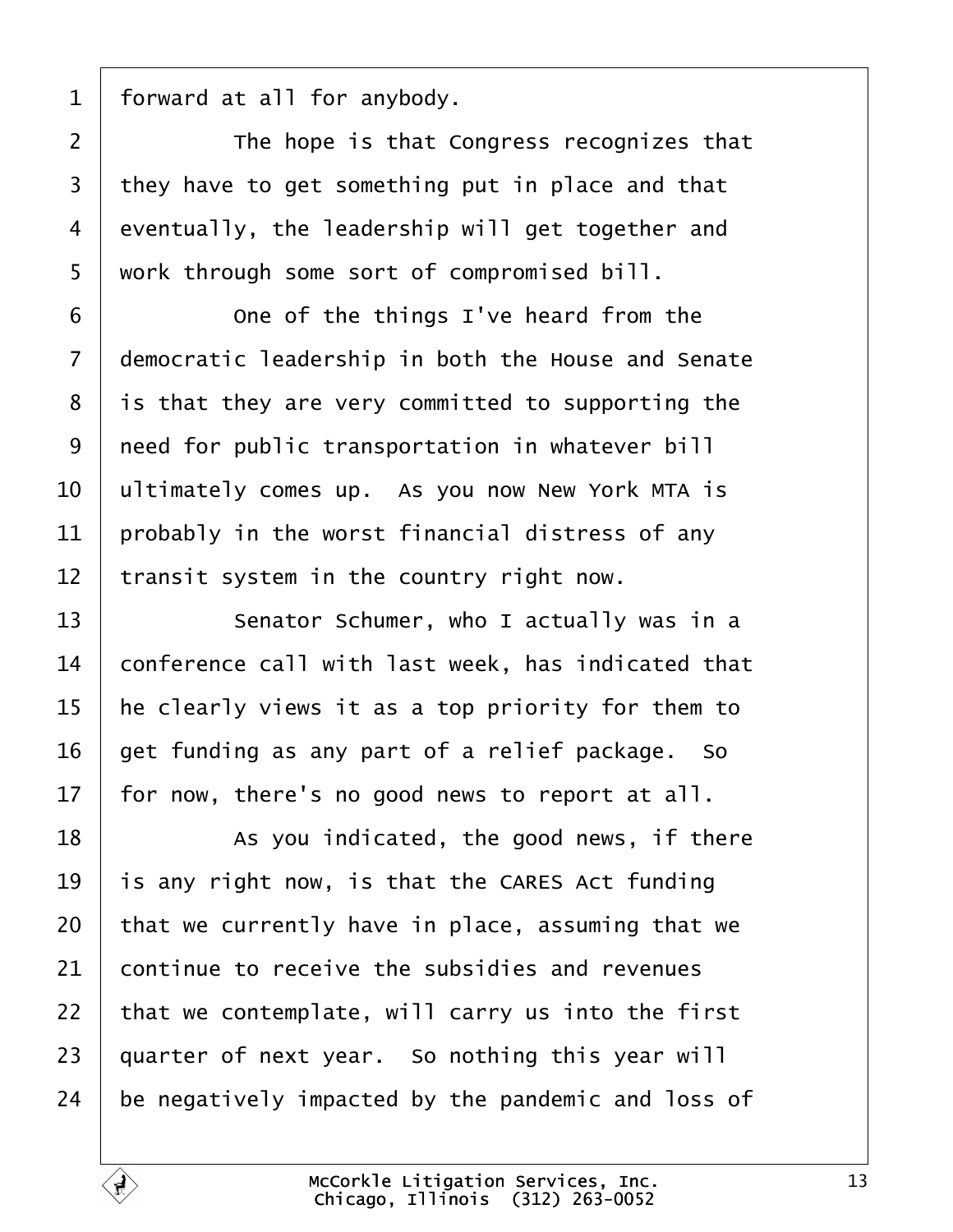<span id="page-13-0"></span>

| $\mathbf 1$    | ridership. Next year could be a very different     |
|----------------|----------------------------------------------------|
| $\overline{2}$ | story, depending upon what Congress does.          |
| 3              | So ultimately, I continue to work very             |
| 4              | dlosely with our industry. And I'm one of the      |
| 5              | leaders of AFTA who is working to get the support  |
| 6              | from Congress to get the additional funding we     |
| $\overline{7}$ | need.                                              |
| 8              | I've also participated in a number of              |
| 9              | pieces of correspondence with New York MTA and the |
| 10             | other larger transit systems reemphasizing our     |
| 11             | heed for additional funding for public             |
| 12             | transportation. And ultimately, we believe at      |
| 13             | some point in time, hopefully in the near future,  |
| 14             | bur needs will be addressed.                       |
| 15             | CHAIRMAN PETERSON: Okay. Thanks.                   |
| 16             | MR. LONGHINI: Thank you, President Carter.         |
| 17             | Before we proceed with more questions for          |
| 18             | the Finance Committee for the finance report, I    |
| 19             | think now would be a good time to make a break so  |
| 20             | that it could be turned over to Elisabeth for sign |
| 21             | language interpreting.                             |
| 22             | Okay. Great.                                       |
| 23             | We can proceed.                                    |
| 24             | Director Alva Rosales, do you have any             |
|                |                                                    |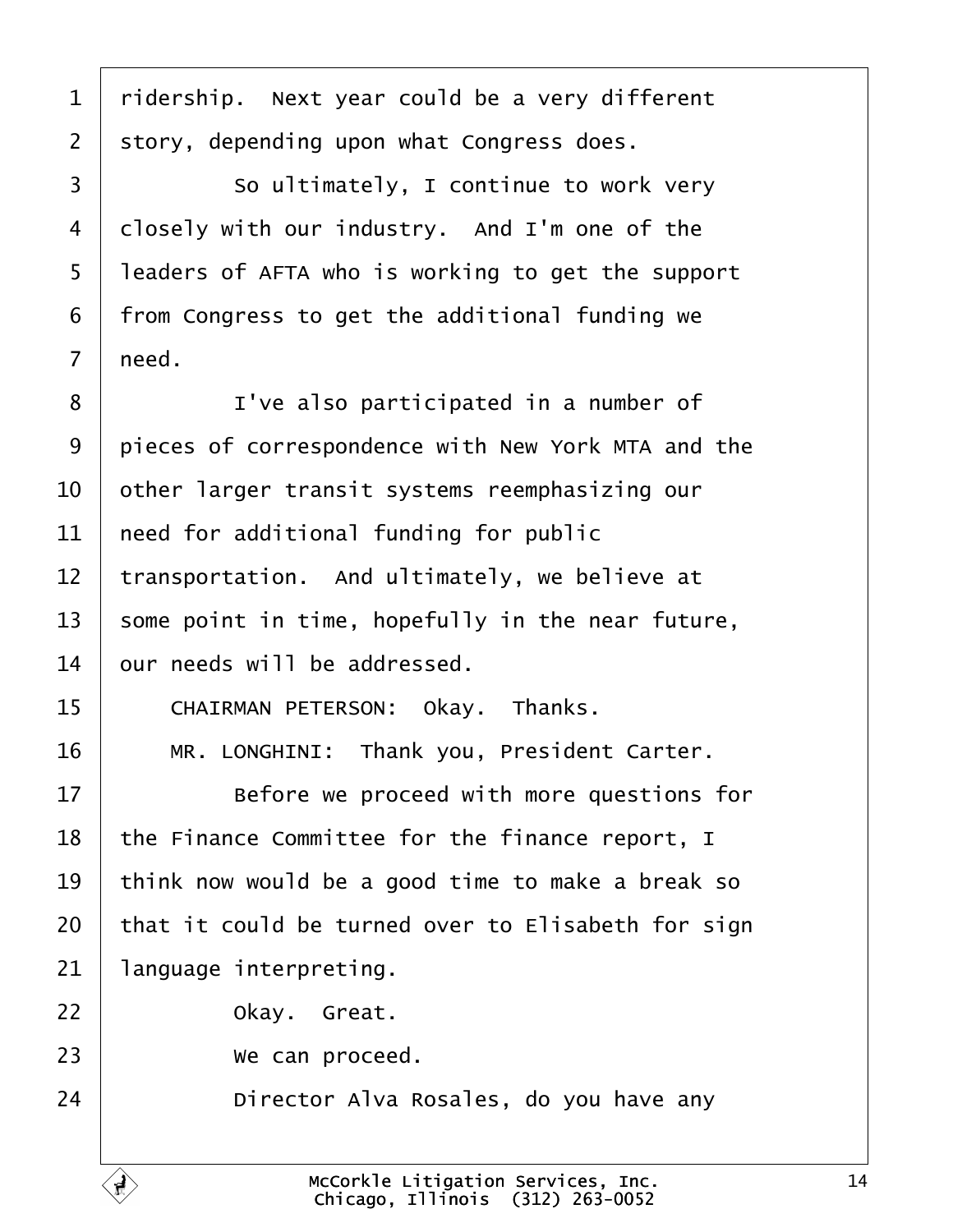- <span id="page-14-0"></span>1 duestions for Jeremy?
- 2 | DIRECTOR ALVA ROSALES: No questions. I quess
- 3 just a comment, just very grateful for the whole
- 4 team, especially Jeremy's team. I know everybody
- 5 is trying to do their best under very difficult
- 6 dircumstances. That's it.
- 7 | MR. LONGHINI: Thank you. Director Miller,
- 8 any questions?
- 9 | DIRECTOR REV. MILLER: No.
- 10 | MR. LONGHINI: Director Irvine, I can't
- 11 remember if I asked you. Do you have any
- 12 **questions, Kevin.**
- 13 | DIRECTOR IRVINE: No. I don't have any
- 14 questions. Thank you.
- 15 | MR. LONGHINI: Director Jakes?
- 16 | DIRECTOR REV. JAKES: No questions, Greg.
- 17 | MR. LONGHINI: Director Chevere?
- 18 | DIRECTOR J. CHEVERE: No questions.
- 19 | MR. LONGHINI: Chairman Silva, do you have any
- 20  $\alpha$  questions, or are you finished with this  $-$
- 21 | DIRECTOR SILVA: No.
- 22 | MR. LONGHINI: No questions? All right. Then
- 23 we're finished with the finance report.
- $24$   $\parallel$  Since there are no further questions,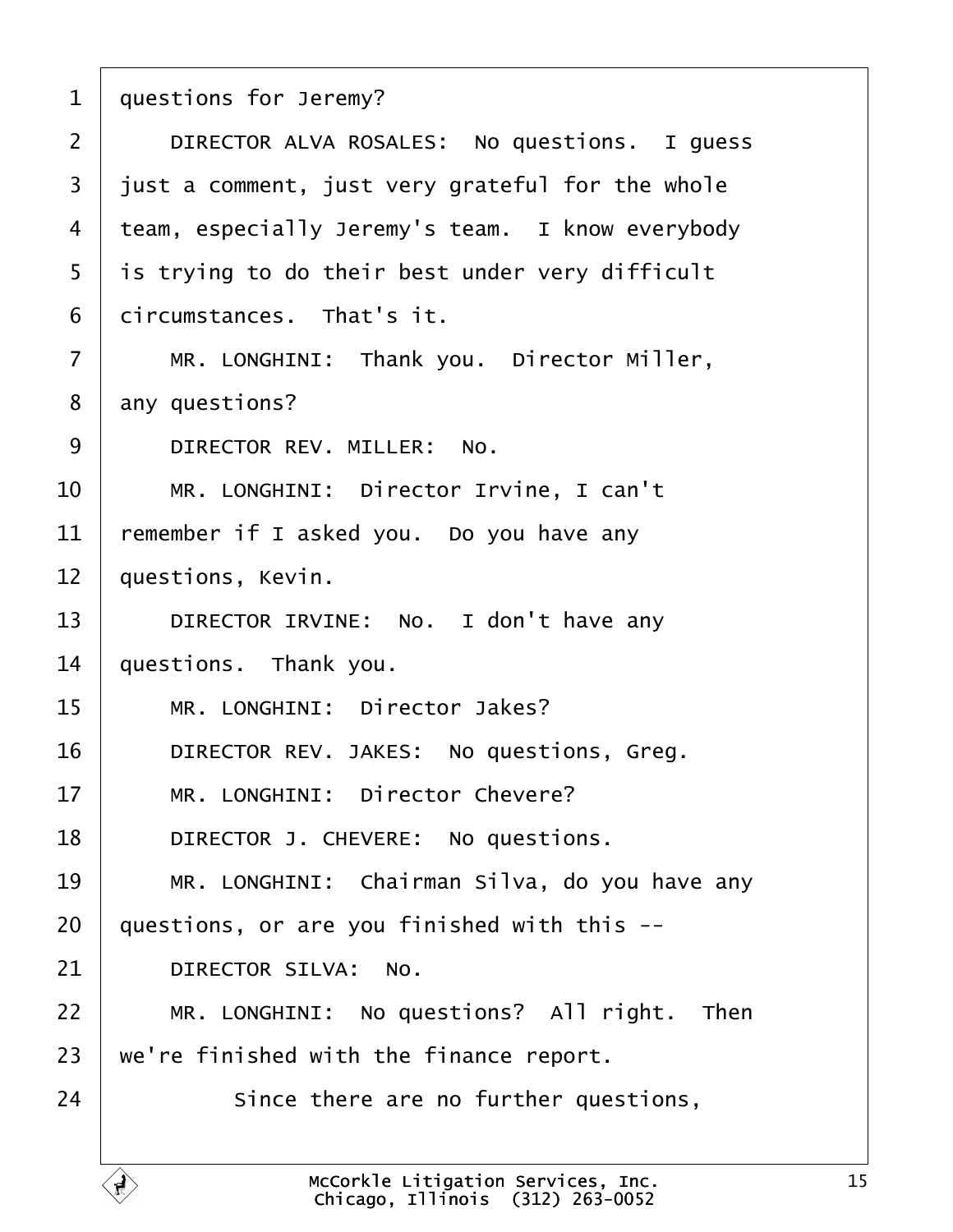<span id="page-15-0"></span>1 Chairman Silva, you may proceed to Agenda Item 2  $No. 4.$ 

3 **DIRECTOR SILVA: Our next order of business is** 4 a review of an ordinance adopting an amended 5 budget for calendar year 2020. 6 | Jeremy. 7 | MR. FINE: Again, I'm Jeremy Fine, your Chief 8 Financial Officer, and I'll be presenting the 2020 9 degmended budget for consideration by the Board. 10 **This budget amendment doesn't happen too** 11 often. It's actually been about ten years since 12 the Great Recession since we've had to enact an 13 amended budget. And this RTA requires a budget 14 amendment if there's significant changes to the 15 budget. And as we talked about in the FAB report, 16 we continue to see ridership related revenues and 17 public funding impacted by the pandemic. 18 **So we will make this amendment to** 19 incorporate the federal funding we received via 20 the CARES Act to offset the shortfalls in revenue 21 and any additional operating expenses.  $22$   $\parallel$  With regard to the federal funding, this 23 is, again, provided as a significant lifeline for 24 the 2020 budget. We received an allotment of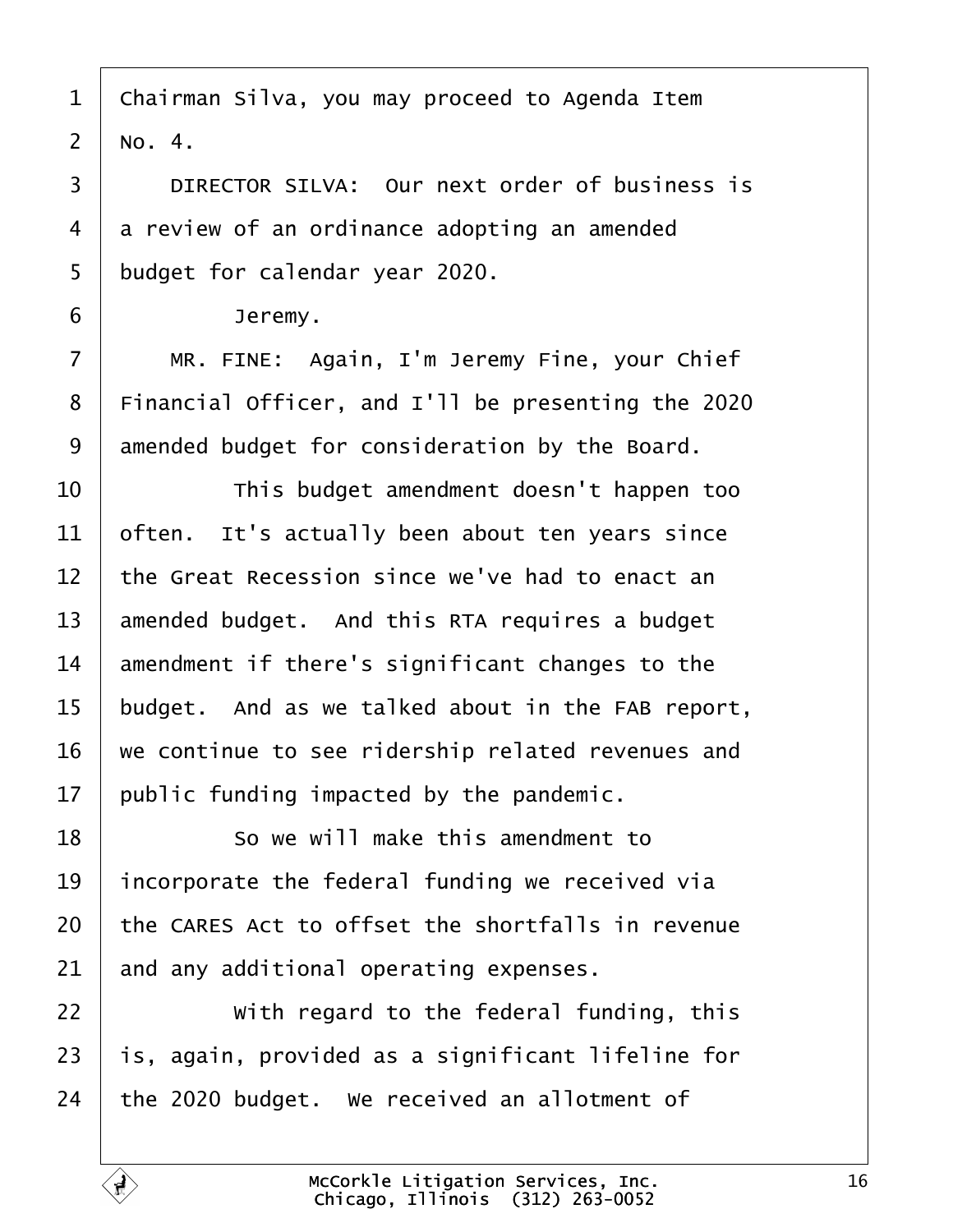<span id="page-16-0"></span>

| $\mathbf 1$    | \$817 million of CARES funding to help us offset |
|----------------|--------------------------------------------------|
| 2 <sup>2</sup> | any shortfalls that we're seeing with regard to  |
| 3              | dur revenue streams or additional operating      |
| 4              | expenses.                                        |
| 5              | We're estimating for budget year 2020 we         |
| 6              | will have a shortfall of approximately           |
| 7 <sup>7</sup> | \$690 million. And again we understand that a    |
| 8              | portion of those funds that are not used in 2020 |
| 9              | would be available to offset shortfalls that we  |
| 10             | expect to continue into 2021                     |

- 11 Ve would expect, again, as President
- 12 Carter had mentioned with regard to continued
- 13 efforts in Washington to secure additional
- 14 funding, that we would need a similar order of
- 15 magnitude for 2021 based on the challenges that we
- 16  $\,$  continue to face, as well as the impact of a
- 17 larger economy.
- 18 **So again, we're going to use about**
- 19 690 million here in 2020. That will allow us to
- $20$   $\,$  carry a portion of that over, but we will need
- 21 additional funding for the 2021 budget.
- $22$   $\parallel$  The particular areas that we'll be
- 23 adjusting in this amended budget is, again, we'll
- 24 be using the \$690 million to offset the shortfalls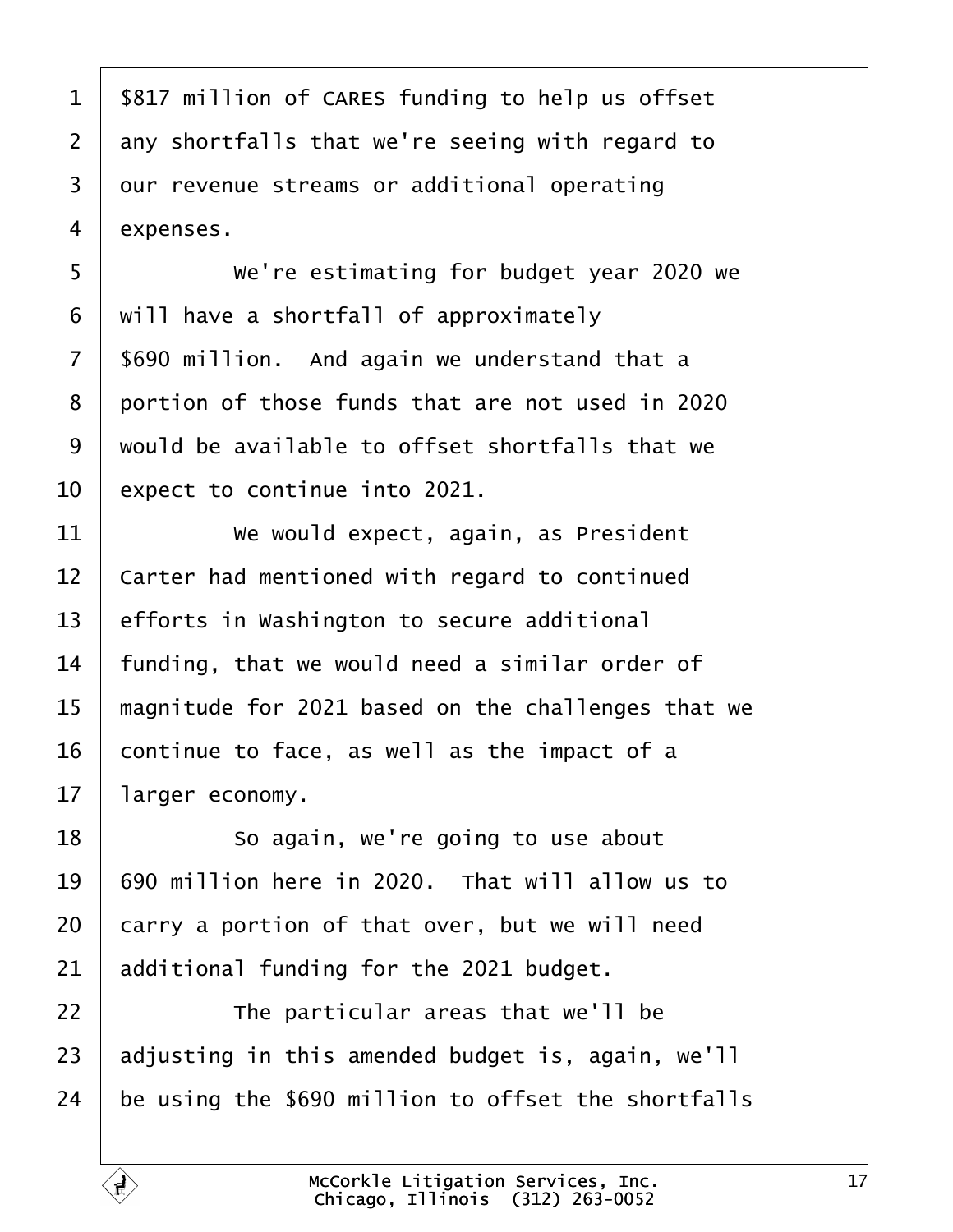<span id="page-17-0"></span>

| 1              | in revenue and public funding as well as the        |
|----------------|-----------------------------------------------------|
|                |                                                     |
| $\overline{2}$ | additional operating expenses. We see system        |
| 3              | generated revenues which are projected to be down   |
| 4              | about \$400 million. Public funding reduction is    |
| 5              | pegged at about \$265 million, and operating        |
| 6              | expenses will be increased by about \$22 million to |
| $\overline{7}$ | reallocate certain capital expenses where those     |
| 8              | dosts have been previously funded. So again, that   |
| 9              | leaves about \$125 million in CARES funding         |
| 10             | available for the 2021 budget cycle.                |
| 11             | We have worked with Massachusetts                   |
| 12             | Institute of Technology to develop our estimates    |
| 13             | for the year, and we'll be continuing to work with  |
| 14             | them for future estimates as well. They've been     |
| 15             | able to help us canvass a number of public          |
| 16             | agencies around the country, and our projections    |
| 17             | are in line with industry averages as what you're   |
| 18             | seeing around the country.                          |
| 19             | So again, it was a good quality check to            |
| 20             | ensure that our expectations with regard to         |
| 21             | shortfalls in farebox revenues and public funding,  |
| 22             | were on mark for what we're seeing nationally.      |
| 23             | This page is giving in more detail in the           |
| 24             | subsequent page on page 4, again, this just breaks  |
|                |                                                     |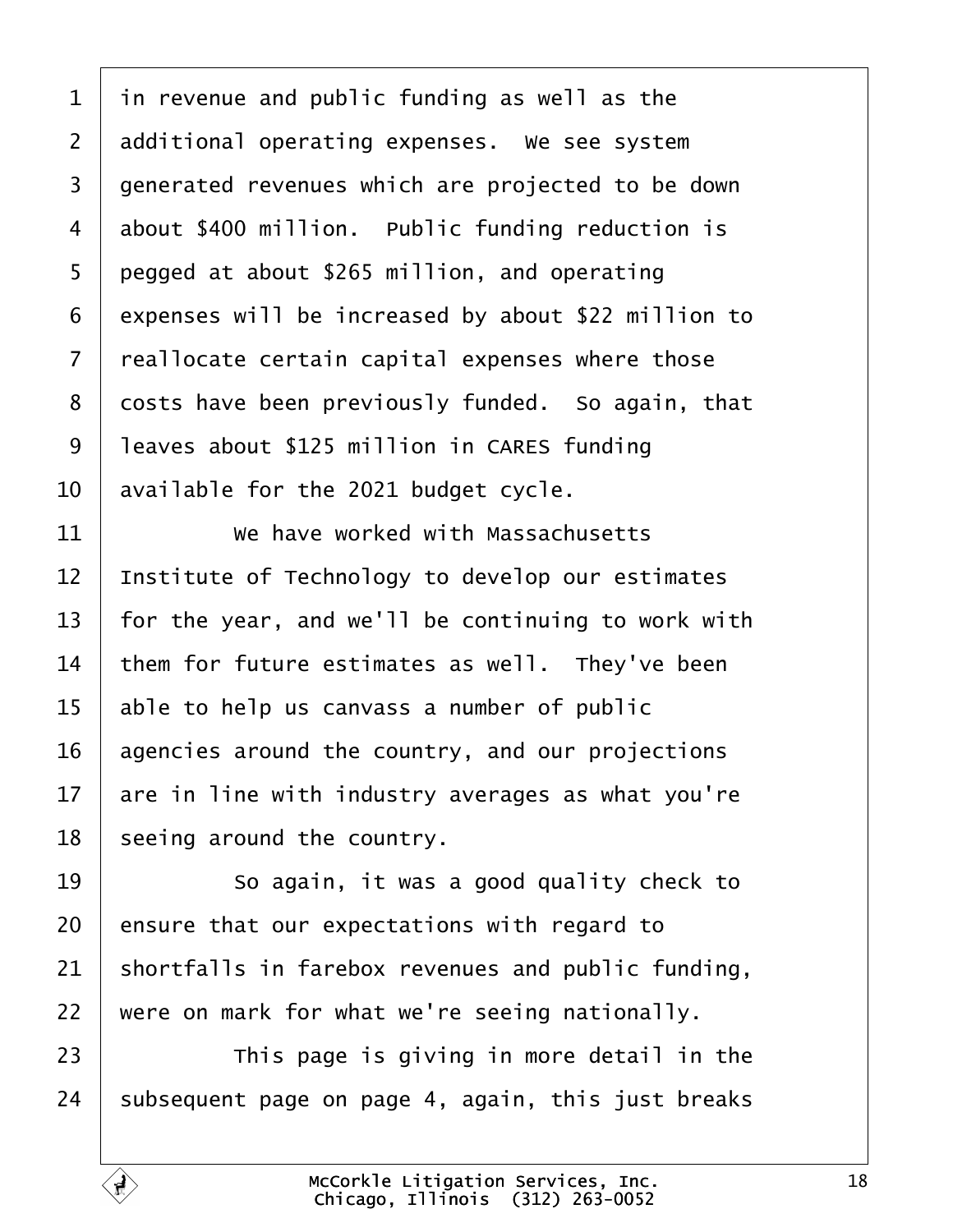<span id="page-18-0"></span>

| 1  | down the specific line items that we talked about |
|----|---------------------------------------------------|
| 2  | in FAB on a monthly basis of how those bar chart  |
| 3  | from the prior page breaks down.                  |
| 4  | The amended budget being presented today,         |
| 5  | if passed, would go before the RTA Board on the   |
| 6  | 20th for approval. This really kind of kicks off  |
| 7  | the 2021 budget cycle.                            |
| 8  | The 2021 budget would be released in mid          |
| 9  | October. There would be a public hearing three    |
| 10 | weeks after, and then the CTA Board would approve |
| 11 | in mid November with RTA Board approving in mid   |
| 12 | December. So this is kind of setting the stage    |
| 13 | for further conversations about 2021 as we move   |
| 14 | forward.                                          |
| 15 | That concludes my formal presentation.            |
| 16 | 'm glad to answer any questions.                  |
| 17 | MR. LONGHINI: Chairman Silva, any questions       |
| 18 | from you?                                         |
| 19 | DIRECTOR SILVA: Yes. How are we planning to       |
| 20 | educe the revenues for another shutdown?          |
| 21 | MR. FINE: I'm sorry. Do you mind repeating        |
| 22 | the question?                                     |
| 23 | DIRECTOR SILVA: Yes. You are planning the         |
| 24 | fare revenues to be reduced by another additional |
|    |                                                   |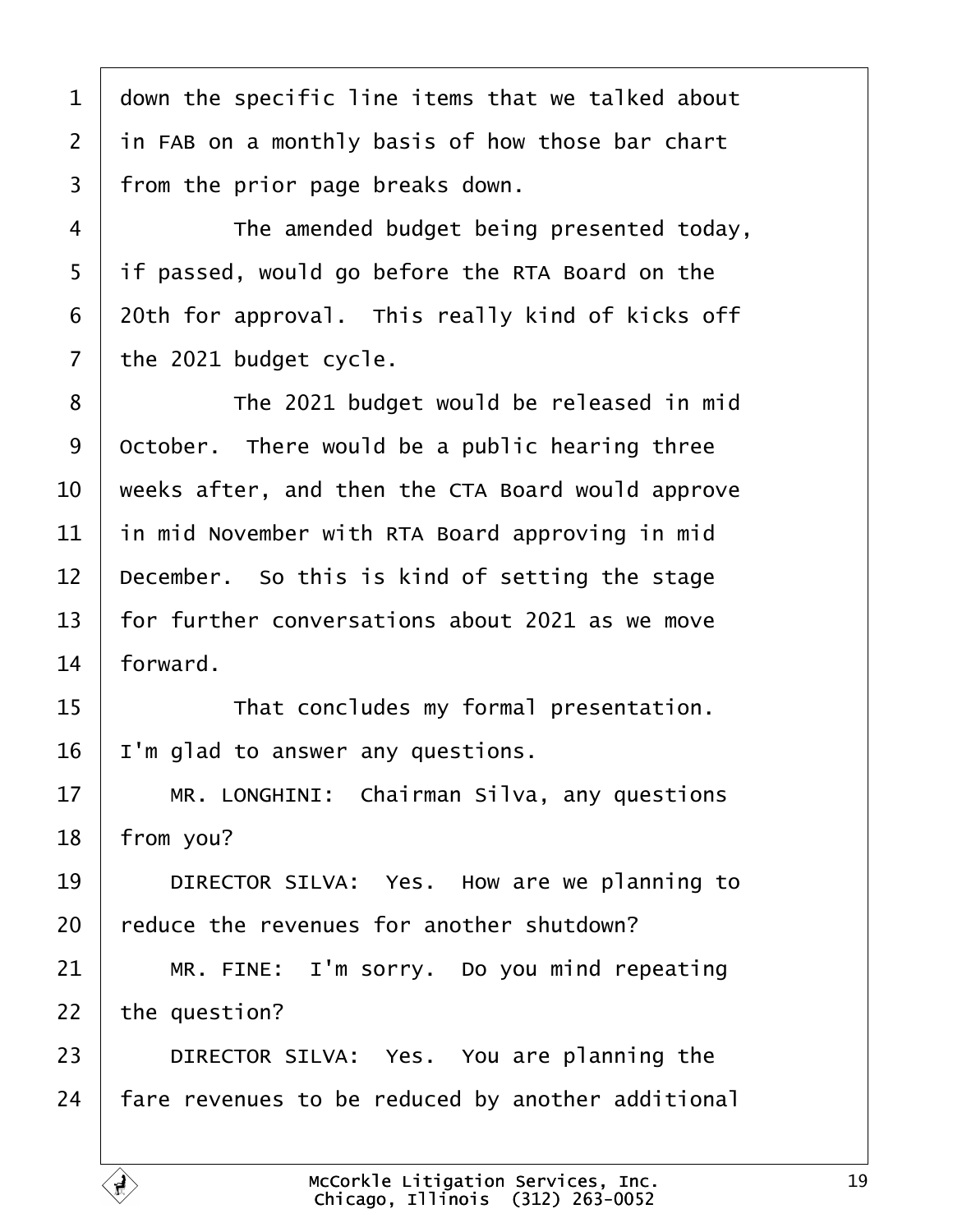<span id="page-19-0"></span>1 30 million. And also you have the 38 million from 2 the State. Is that part of the amended -- what 3 you need for the amended budget?  $4 \mid MR$ . FINE: Yes. So the amended budget will 5 take into consideration the shortfalls that we 6 dontinue to see on farebox that we've talked about 7 in the FAB report in detail. 8 **I** Those, you know, again the federal 9 dovernment was very helpful in understanding and 10 **identifying that the worldwide pandemic is** 11 impacting public transit and obviously having a 12 significant impact on our particular ridership. 13 And that CARES funding is able to be used to 14 **biffset shortfalls in system generated revenues,** 15 but it's also very helpful in allowing us to 16 bifset any shortfalls that we're seeing via the 17 State in the collection and the remittance of 18 sales tax funding, PTF funding, and real estate 19  $\,$  transfer tax funding from the City.  $20$   $\sim$  So again, it can go to offset shortfalls 21 from either system generated revenues or public 22 funding. And that's just a nod to the fact that 23 the larger economy has had, obviously, 24 interruptions due to the pandemic. And it's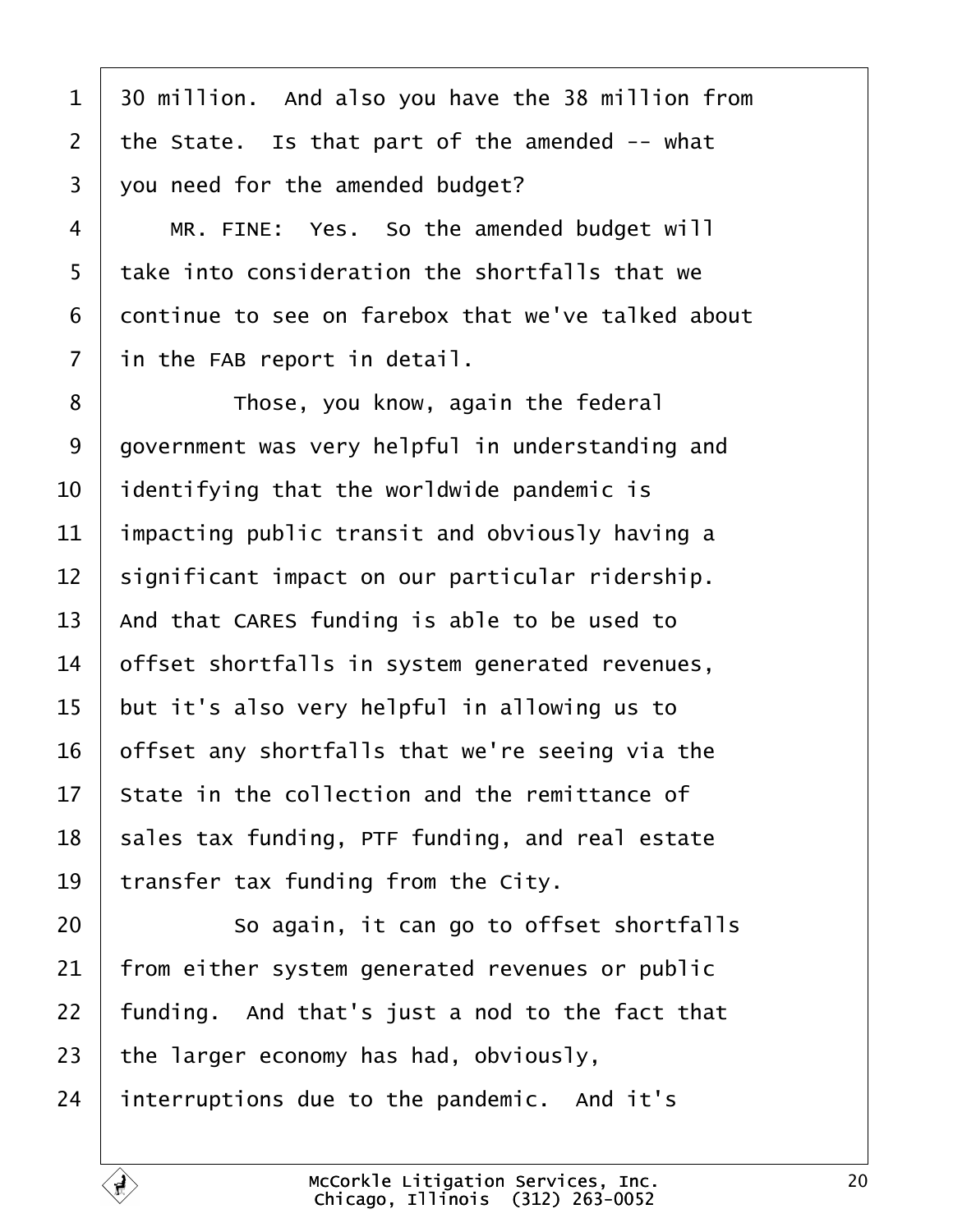- <span id="page-20-0"></span>1 allowing us to be flexible enough to cover
- 2 shortfalls in either bucket.
- 3 | DIRECTOR SILVA: Thank you.
- 4 | MR. LONGHINI: Director Peterson, any
- 5 duestions?
- 6 CHAIRMAN PETERSON: Jeremy, can you share with
- 7 the Board, I know we talked about it, but how the
- 8 RTA is going to handle the farebox ratio versus
- 9 the public funding that we get. Can you share in
- 10 FY 20, and I know the conversations you've had
- 11 with RTA, how that's going to be handled this
- 12  $\sqrt{2}$
- 13  $\parallel$  MR. FINE: Yes. So the RTA, as you know,
- 14 maybe just to back up for a moment, there's
- 15 certain requirements for us and the other service
- 16 boards to hit recovery ratio requirements. The
- 17 RTA has given us the authorization to move forward
- 18 to count the CARES funding in lieu of what we
- 19 would have otherwise received in farebox revenue.
- 20 So again, that will help us as a region achieve
- 21 the recovery ratio that we need to be able to
- 22 continue to receive the State funding.
- 23 **So that's been very helpful for CTA, for**
- 24 Metra, for Pace to be able to use those CARES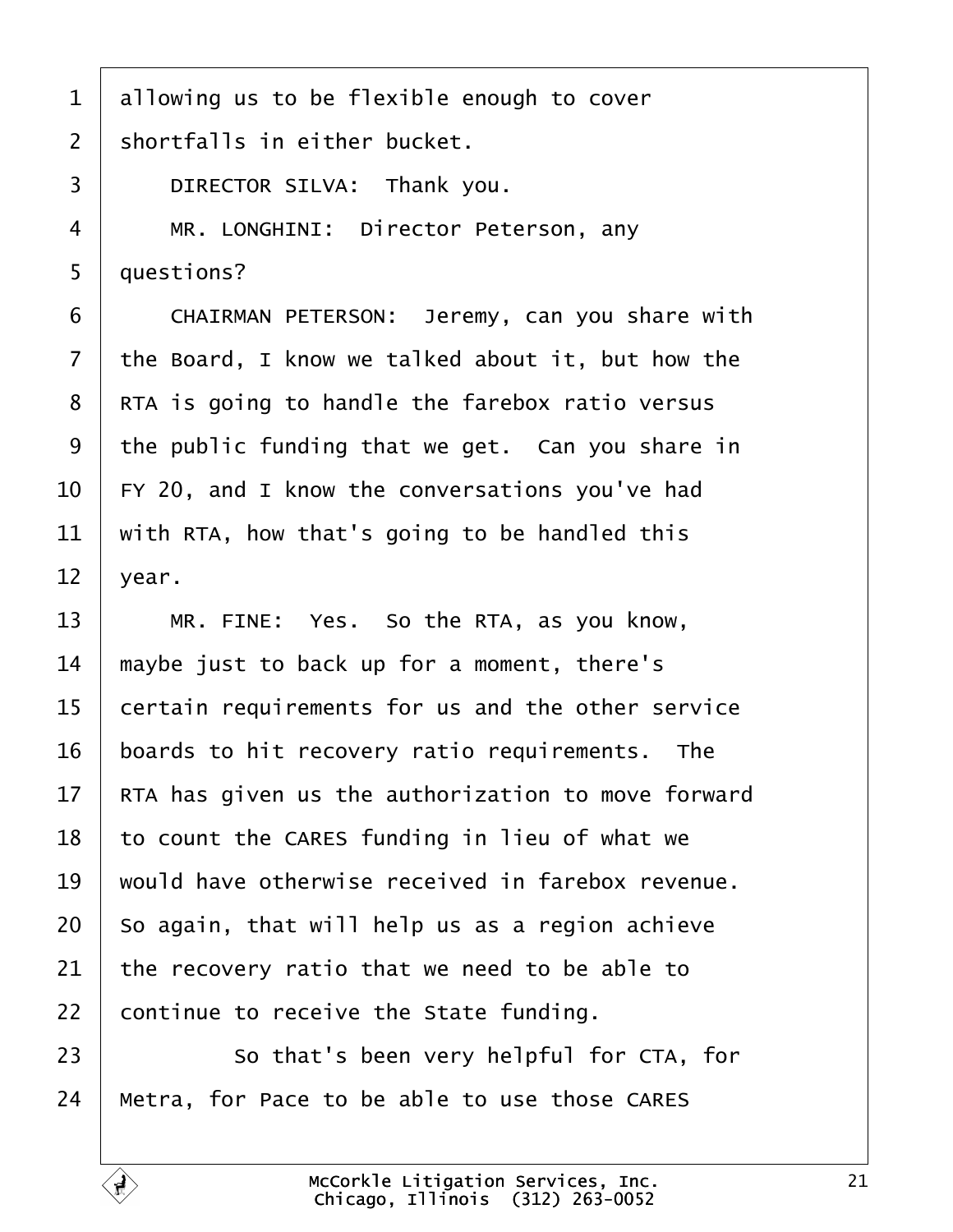- <span id="page-21-0"></span>1 dollars as replacement in the computation for the
- 2 recovery ratio.
- 3 | MR. LONGHINI: Are you finished, Chairman
- 4 Peterson, asking questions?
- 5 CHAIRMAN PETERSON: Yes.
- 6 | MR. LONGHINI: Okay. Director Alva Rosales?
- 7 | DIRECTOR ALVA ROSALES: Do you anticipate any
- 8 dther potential issues that might arise with the
- 9 proposed budget, anything?
- 10 **I** lt seems like you've covered any
- 11 botential probable --
- 12 | **Audio feed failure.**)
- 13  $\parallel$  MR. FINE: So obviously, this is a very
- 14 dynamic situation with the health crisis and the
- 15 residual effect on the larger economy. We, as
- 16 part of the formulation of the amended budget, we
- 17 did not assume another shutdown that would
- 18 potentially result in another round of rear door
- 19 boarding. If that were to come into effect, that
- 20 would potentially impact the amended budget by
- 21 another \$30 million.
- $22$   $\parallel$  But we don't see that necessarily
- 23 happening in terms of effectuating rear door
- 24 boarding.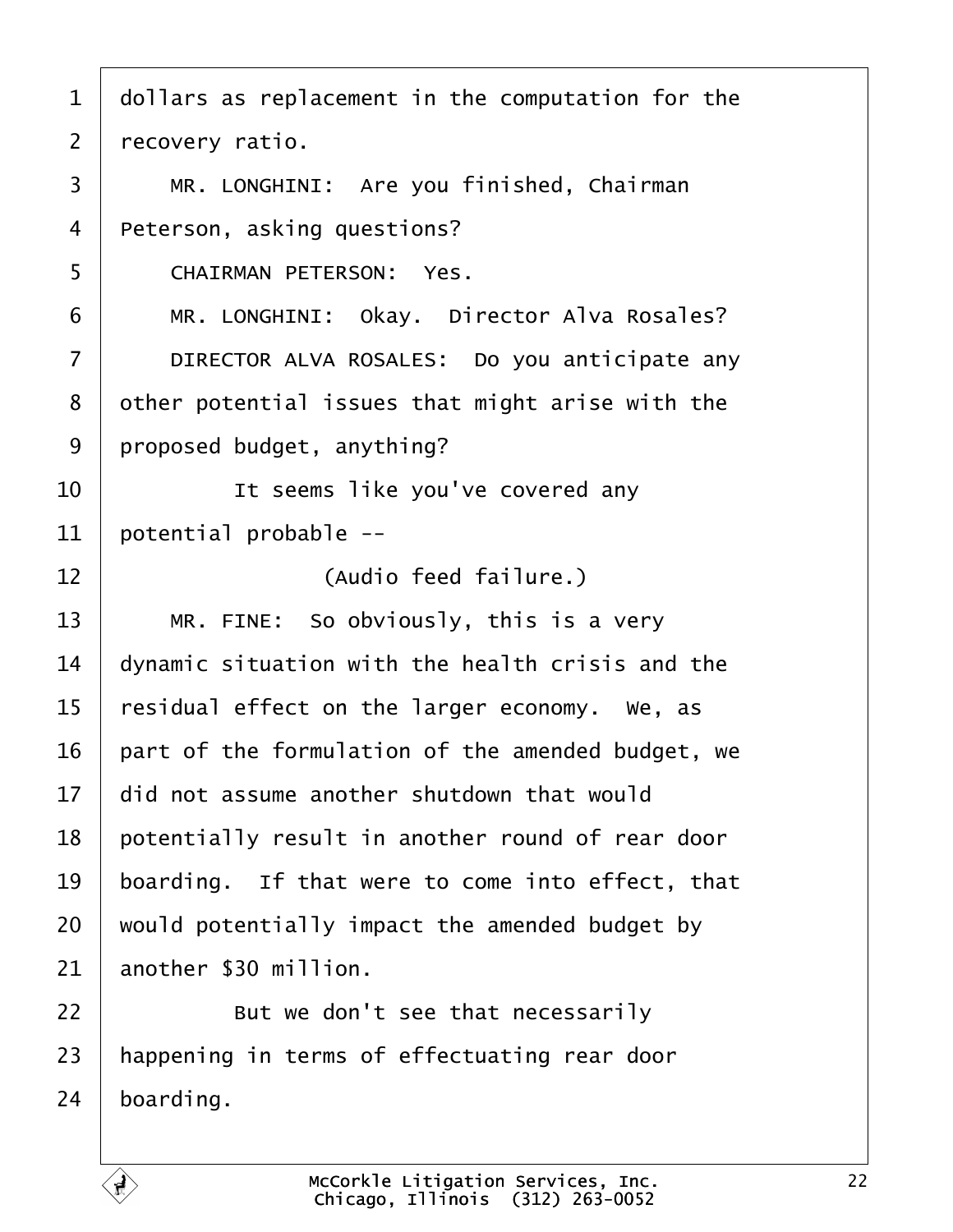<span id="page-22-0"></span>

| 1              | There's also other things that could               |
|----------------|----------------------------------------------------|
| $\overline{2}$ | potentially happen, whether it's additional cuts   |
| 3              | from the State, which we don't anticipate. But     |
| 4              | they have cut us in the past. And if there's       |
| 5              | another or unexpected large, unanticipated         |
| 6              | operating expenses related to COVID, there's       |
| 7              | dertain things that we're trying to estimate as    |
| 8              | best we can. Again, the MIT study has basically    |
| 9              | donfirmed the assumptions that we made have been   |
| 10             | consistent based on the industry. But there's a    |
| 11             | lot of moving and dynamic variables that may come  |
| 12             | into effect.                                       |
| 13             | But right now, as of where things stand,           |
| 14             | we think this is a good, solid estimate for the    |
| 15             | 2020 budget amendment.                             |
| 16             | DIRECTOR ALVA ROSALES: Thank you.                  |
| 17             | PRESIDENT CARTER: Director Rosales, just to        |
| 18             | sort of amplify Jeremy's point around this, all of |
| 19             | this is a big unknown. And because of the          |
| 20             | external factor of the coronavirus and what may or |
| 21             | may not play out over the course of the rest of    |
| 22             | this year, we certainly could have additional      |
| 23             | revenue losses, additional subsidy losses, or      |
| 24             | increased expenses.                                |
|                |                                                    |

 $\overline{1}$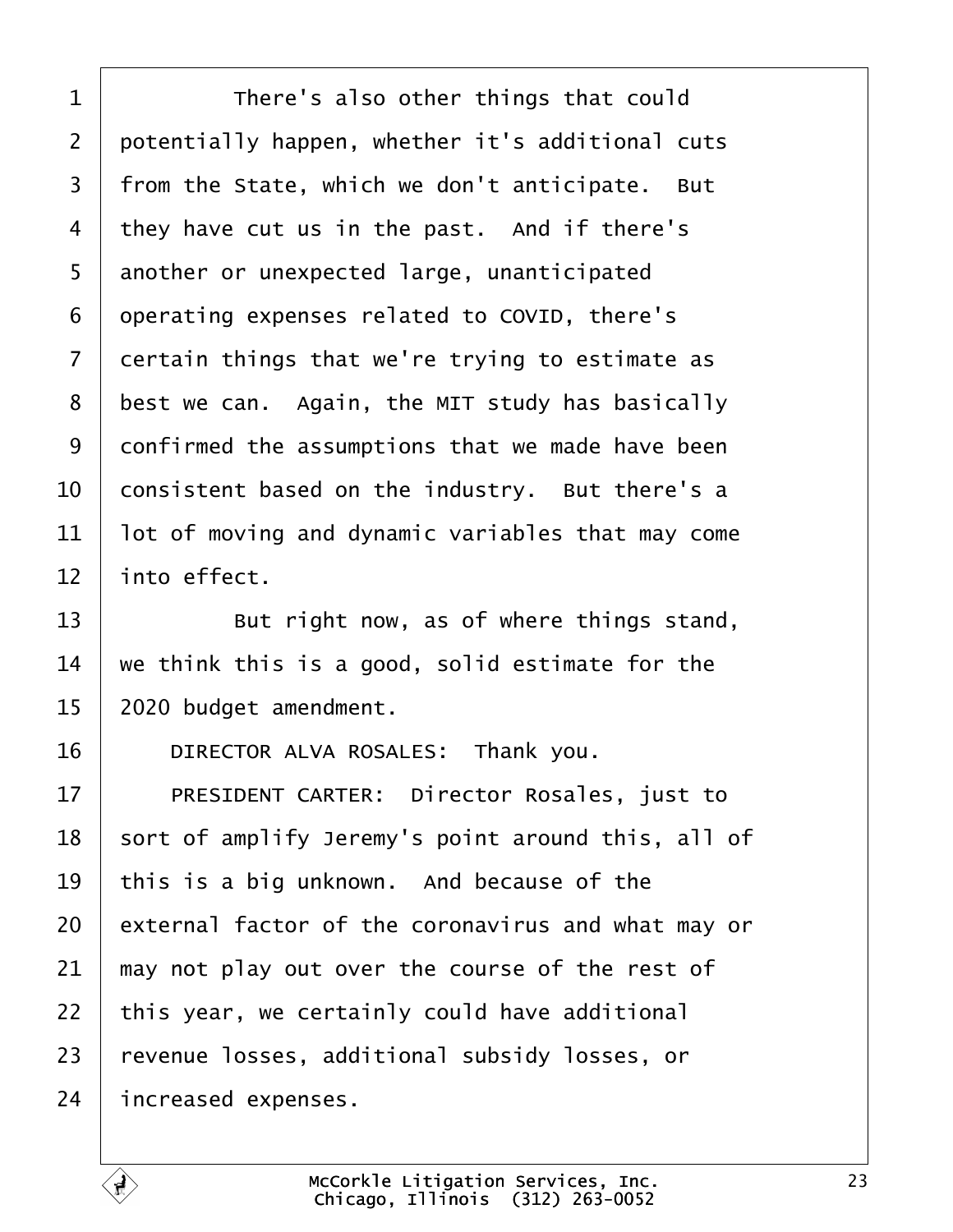<span id="page-23-0"></span>

| 1               | As Jeremy indicated, we've sort of put             |
|-----------------|----------------------------------------------------|
| $\overline{2}$  | together sort of the best forecast that we can     |
| 3               | given all these variables. And we're comfortable   |
| 4               | given what we've seen other transit systems around |
| 5               | the country are doing, that's part of the MIT work |
| 6               | that Jeremy was mentioning. But can I say that we  |
| 7               | won't be coming back to the Board this fall with   |
| 8               | other adjustments if something unexpected happens? |
| 9               | No, I can't.                                       |
| 10              | Our strategy is to be as flexible as we            |
| 11              | can in terms of managing the system and react as   |
| 12              | quickly as possible to whatever external changes   |
| 13              | might impact our operations.                       |
| 14              | MR. LONGHINI: Thank you.                           |
| 15              | Director Irvine, any questions?                    |
| 16              | DIRECTOR IRVINE: No, I don't have any              |
| 17 <sub>1</sub> | question, just kudos, Jeremy, to you and your      |
| 18              | whole team on essentially rebuilding the bus while |
| 19              | we're driving it.                                  |
| 20              | So keep up the good work, and hang in              |
| 21              | there. Thank you.                                  |
| 22              | MR. FINE: Thank you. It's been a good team         |
| 23              | effort.                                            |
| 24              | MR. LONGHINI: Director Miller, any questions?      |
|                 |                                                    |

Г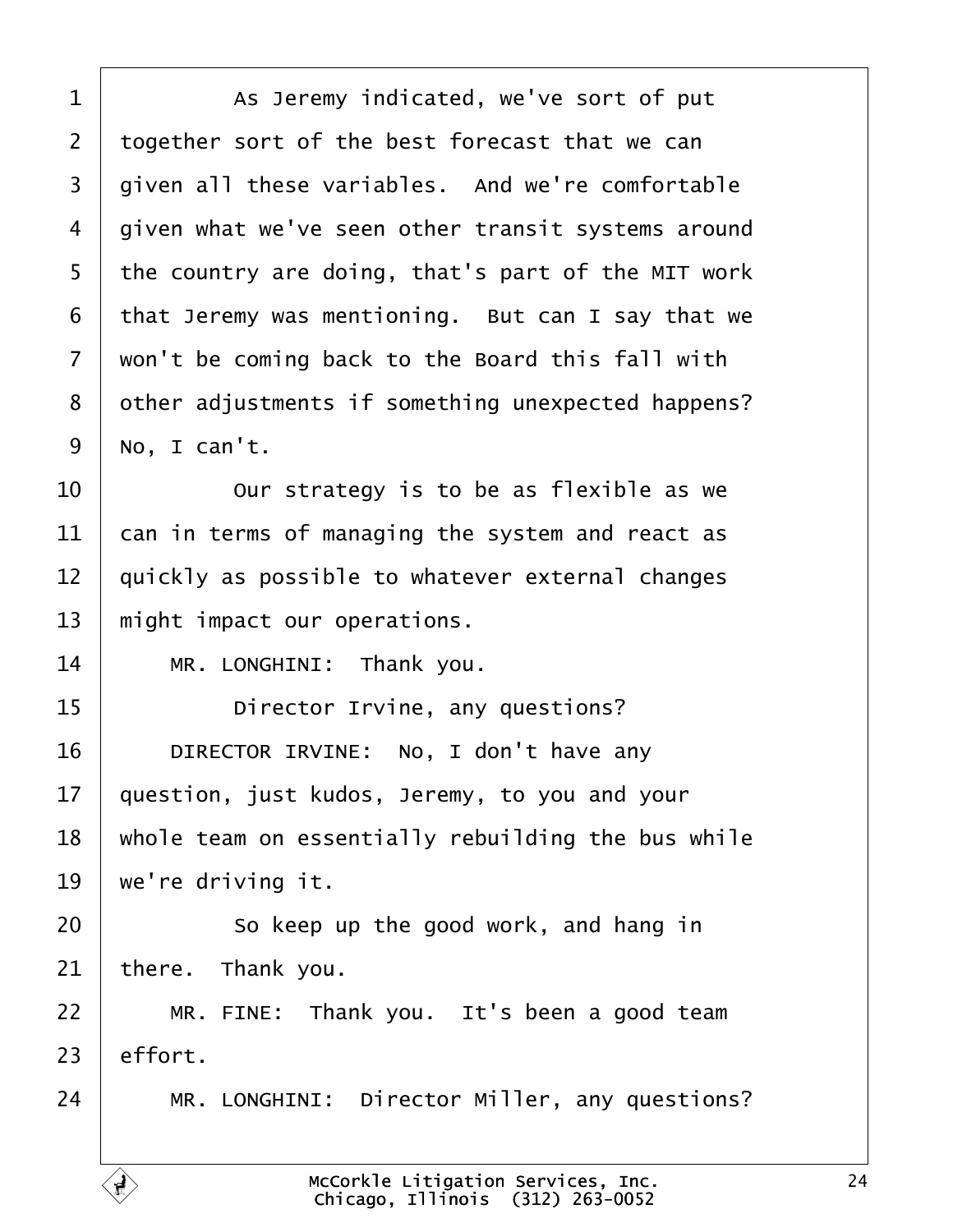<span id="page-24-0"></span>

| 1  | DIRECTOR REV. MILLER: No questions, just say      |
|----|---------------------------------------------------|
| 2  | thanks to the whole team that --                  |
| 3  | (Audio feed failure.)                             |
| 4  | DIRECTOR REV. MILLER: Thank you.                  |
| 5  | MR. LONGHINI: Director Jakes, any questions?      |
| 6  | DIRECTOR REV. JAKES: No questions.                |
| 7  | MR. LONGHINI: Director Chevere, any               |
| 8  | questions?                                        |
| 9  | DIRECTOR J. CHEVERE: No questions.                |
| 10 | MR. LONGHINI: That completes that item.           |
| 11 | And I think now is a good time for a              |
| 12 | change in our sign language interpreter. So I'll  |
| 13 | give you a few seconds to wrap that up, and then  |
| 14 | we'll go back.                                    |
| 15 | Chairman Silva, we're done with                   |
| 16 | questions.                                        |
| 17 | We may proceed to Agenda item No. 5 in            |
| 18 | the Finance Committee.                            |
| 19 | DIRECTOR SILVA: If there are no further           |
| 20 | questions, may I have leave to place this item on |
| 21 | the omnibus for approval?                         |
| 22 | MR. LONGHINI: Very good. You caught me            |
| 23 | there. Thank you. We have leave to place this     |
| 24 | item on the omnibus for approval.                 |
|    |                                                   |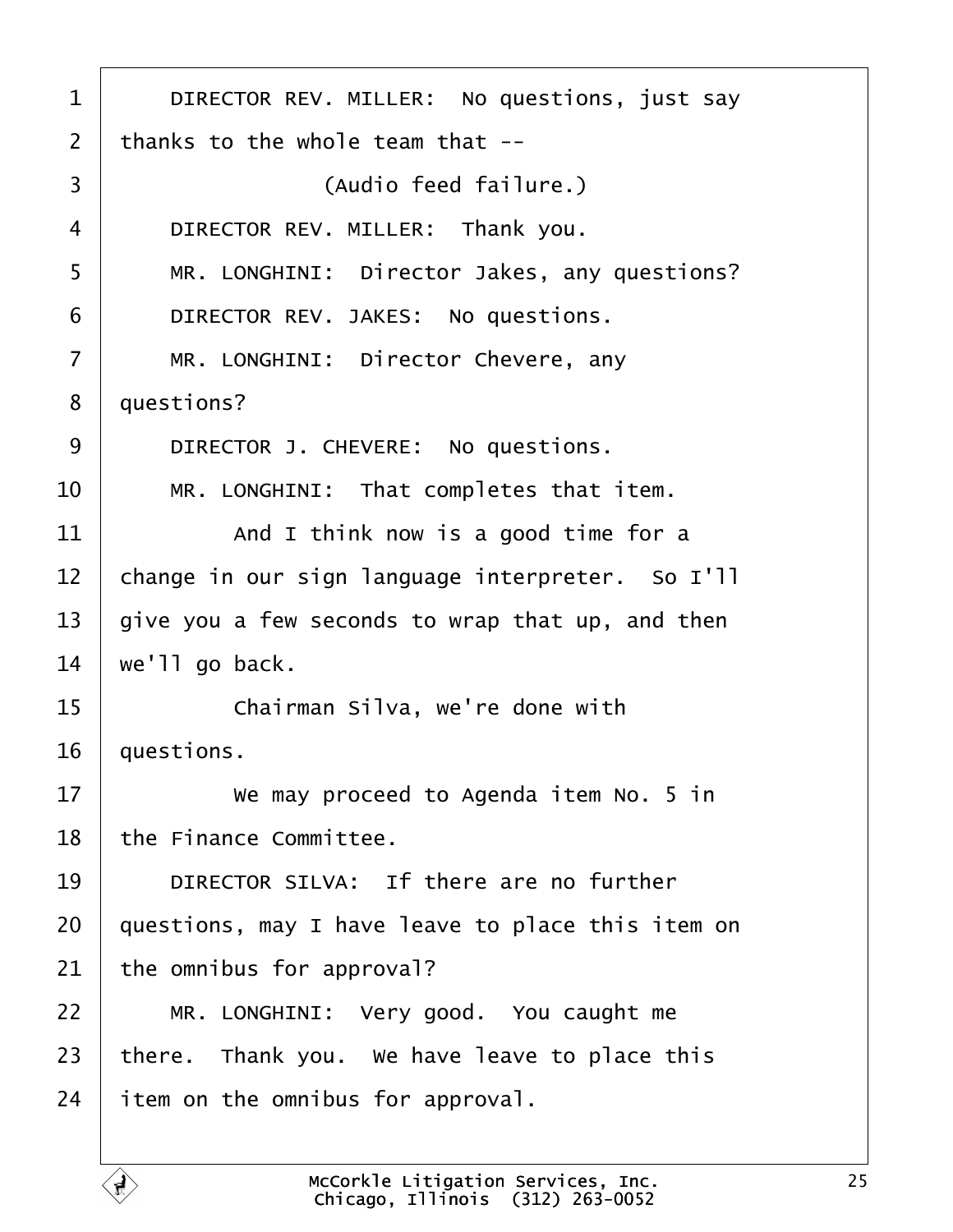<span id="page-25-0"></span>

| 1              | DIRECTOR J. CHEVERE: So moved.                     |
|----------------|----------------------------------------------------|
| $\overline{2}$ | DIRECTOR REV. MILLER: Second.                      |
| 3              | MR. LONGHINI: Moved and seconded. Thank you.       |
| 4              | Now we may proceed to Agenda Item. No. 4,          |
| 5              | Director Silva.                                    |
| 6              | No. We can move to Agenda Item No. 5               |
| $\overline{7}$ | now.                                               |
| 8              | DIRECTOR SILVA: Our next order of business is      |
| 9              | a review of an ordinance amending Ordinance        |
| 10             | 019-103 approving the Fiscal Year 2020-2024        |
| 11             | Capital Improvement Program.                       |
| 12             | Jeremy.                                            |
| 13             | MR. FINE: Thank you. I'm Jeremy Fine, your         |
| 14             | Chief Financial Officer. I'm joined by Michele     |
| 15             | Curran, the Vice President for Budget and Capital  |
| 16             | Finance, and she'll present the amendment for the  |
| 17             | capital budget.                                    |
| 18             | MS. CURRAN: Good morning. Thank you.               |
| 19             | I'm Michele CURRAN, Vice President of              |
| 20             | Budget and Capital Finance. We're here today to    |
| 21             | present an amendment to the 2020-2024 Capital      |
| 22             | Improvement Program, or CIP.                       |
| 23             | In November 2019, the Board approved the           |
| 24             | \$5.1 billion CIP. The CIP was amended in May, and |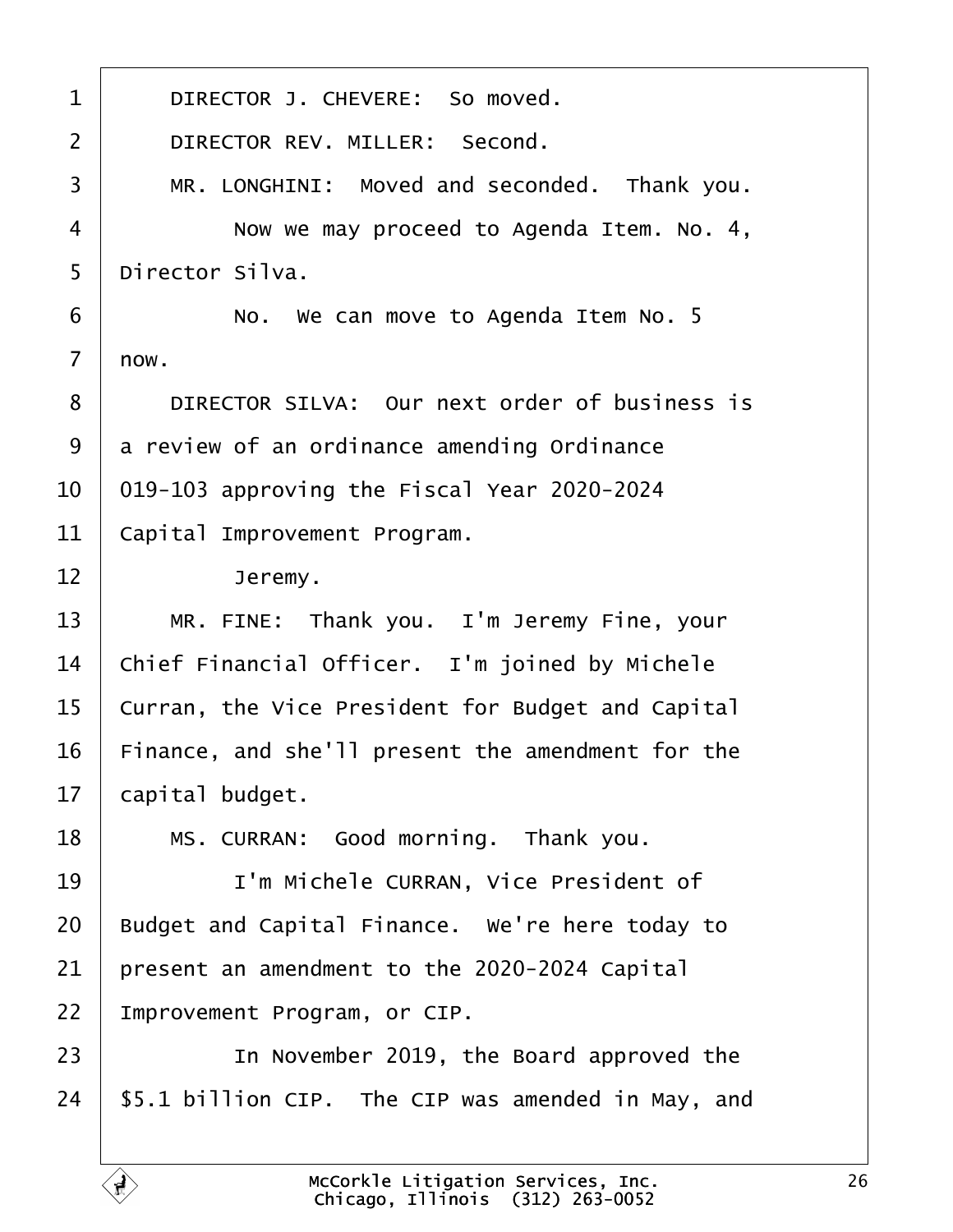<span id="page-26-0"></span>1 we are now proposing a further amendment to 2 *incorporate additional known changes.* 3 **I** The amendment is being done to reduce the 4 amount of the five-year CIP by 28.1 million due to 5 reallocating certain costs from the capital budget 6 to the operating budget in line with historical 7 practice. 8 **Project funding sources are also being** 9 realigned to meet this need. The amendment will 10 also include \$900,000 in additional CMAP funds for 11 engineering work on the O'Hare Blue Line Harlem 12 station cross bridge project. 13  $\parallel$  The net decrease for the 2020-2024 CIP is 14 \$27.2 million. 15 **That concludes my remarks, and I'd be** 16 happy to answer any questions. 17 | MR. LONGHINI: Chairman Silva, any questions? 18 | DIRECTOR SILVA: No questions. 19 | MR. LONGHINI: Director Peterson, any 20 duestions. 21 | CHAIRMAN PETERSON: Yes. Michele and Jeremy, 22 so by moving the debt service from capital to 23 b perating, what impact would that have on the 24 bearating budget sort of going forward?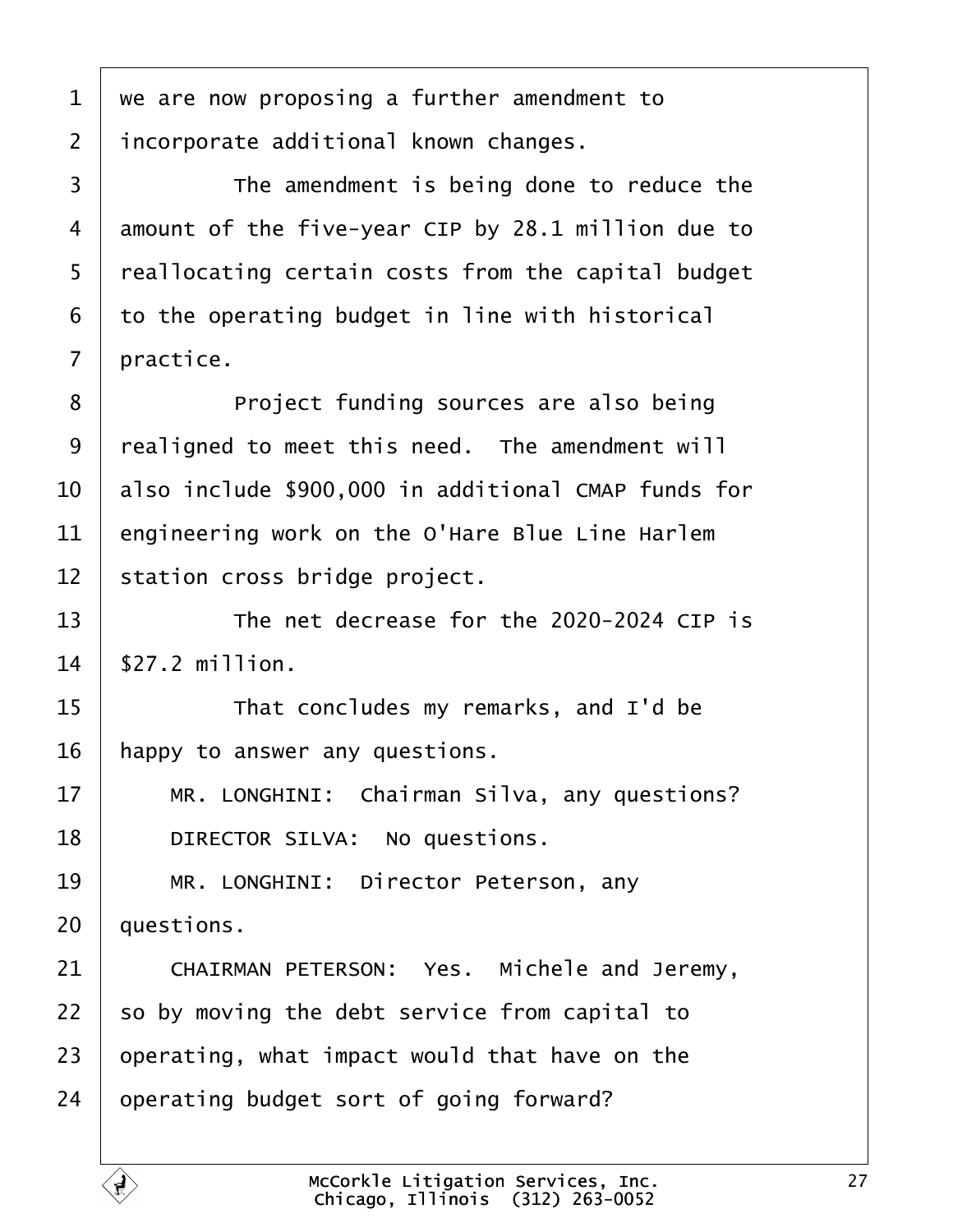<span id="page-27-0"></span>

| 1              | Because as I was reading this, I think it          |
|----------------|----------------------------------------------------|
| $\overline{2}$ | was the PAYGO money that we at one point thought   |
| 3              | we would use for debt service. And now we've got   |
| 4              | to move it over to the operating budget. What's    |
| 5              | the annual hit to the operating budget sort of     |
| 6              | going forward by moving it from capital to         |
| 7              | operating?                                         |
| 8              | MR. FINE: So the annual impact will vary a         |
| 9              | little bit. But it will be about 30 million,       |
| 10             | \$35 million or so. In this particular year, we're |
| 11             | talking about \$28 million.                        |
| 12             | These costs have historically been on the          |
| 13             | operating budget. And we had temporarily shifted   |
| 14             | those over for the 2020 budget formulation to the  |
| 15             | capital budget. But again, these are for prior     |
| 16             | capital improvements that we made throughout the   |
| 17             | system. And those costs from inception until the   |
| 18             | 2020 budget had been on the operating budget.      |
| 19             | So again, these are costs that we've kind          |
| 20             | of come to live with with regard to them being on  |
| 21             | the operating budget prior to this 2020 budget.    |
| 22             | CHAIRMAN PETERSON: Jeremy, is that a fixed         |
| 23             | cost or escalating cost every year on the          |
| 24             | operating budget? So you said it's about           |
|                |                                                    |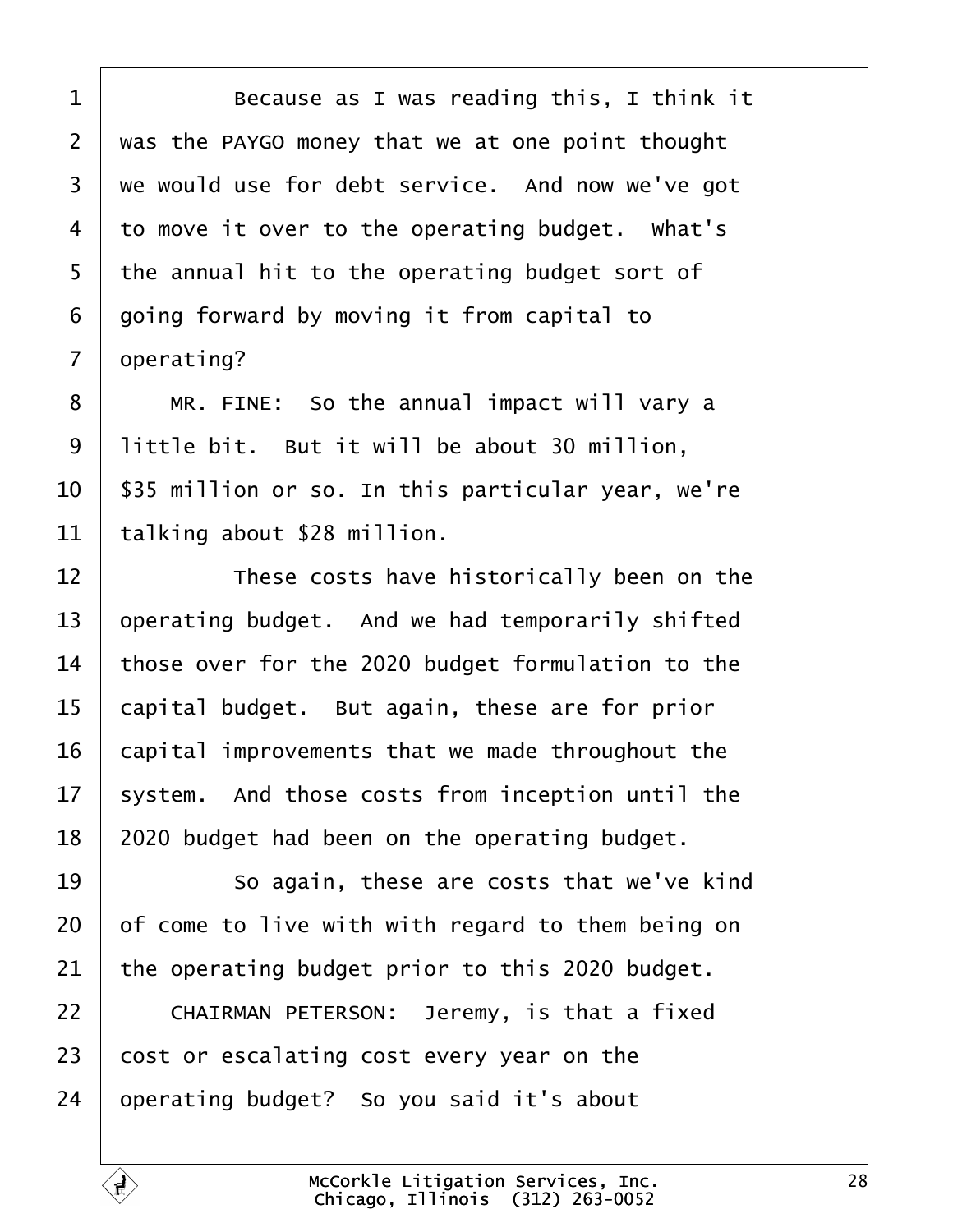<span id="page-28-0"></span>

| $\mathbf 1$    | 28 million this year, 30 some million going       |
|----------------|---------------------------------------------------|
| $\overline{2}$ | forward. Does that increase -- is that an         |
| 3              | increase annually for that for the operating      |
| 4              | budget?                                           |
| 5              | MR. FINE: Yeah. So there will be some slight      |
| 6              | increases, and we expect that it would probably   |
| 7              | top out in the \$50 million range.                |
| 8              | And we'll look for other opportunities to         |
| 9              | bend the curve with regard to expenses on the     |
| 10             | operating budget. There's refunding opportunities |
| 11             | and things like that that we can continue to      |
| 12             | pursue to help kind of mitigate the costs of the  |
| 13             | debt service on the operating budget.             |
| 14             | CHAIRMAN PETERSON: Okay.                          |
| 15             | PRESIDENT CARTER: Mr. Chairman -- sorry           |
| 16             | Jeremy -- the other point that I would make is    |
| 17             | that the discussion about the PAYGO eligibility   |
| 18             | for use for this particular expense is one we do  |
| 19             | intend to pursue legislatively.                   |
| 20             | We do believe this is a historical                |
| 21             | expense that should be allowed for the PAYGO      |
| 22             | funding. The federal government allows you to     |
| 23             | capitalize these expenses as part of the former   |
| 24             | funding we received. And we believe it was        |
|                |                                                   |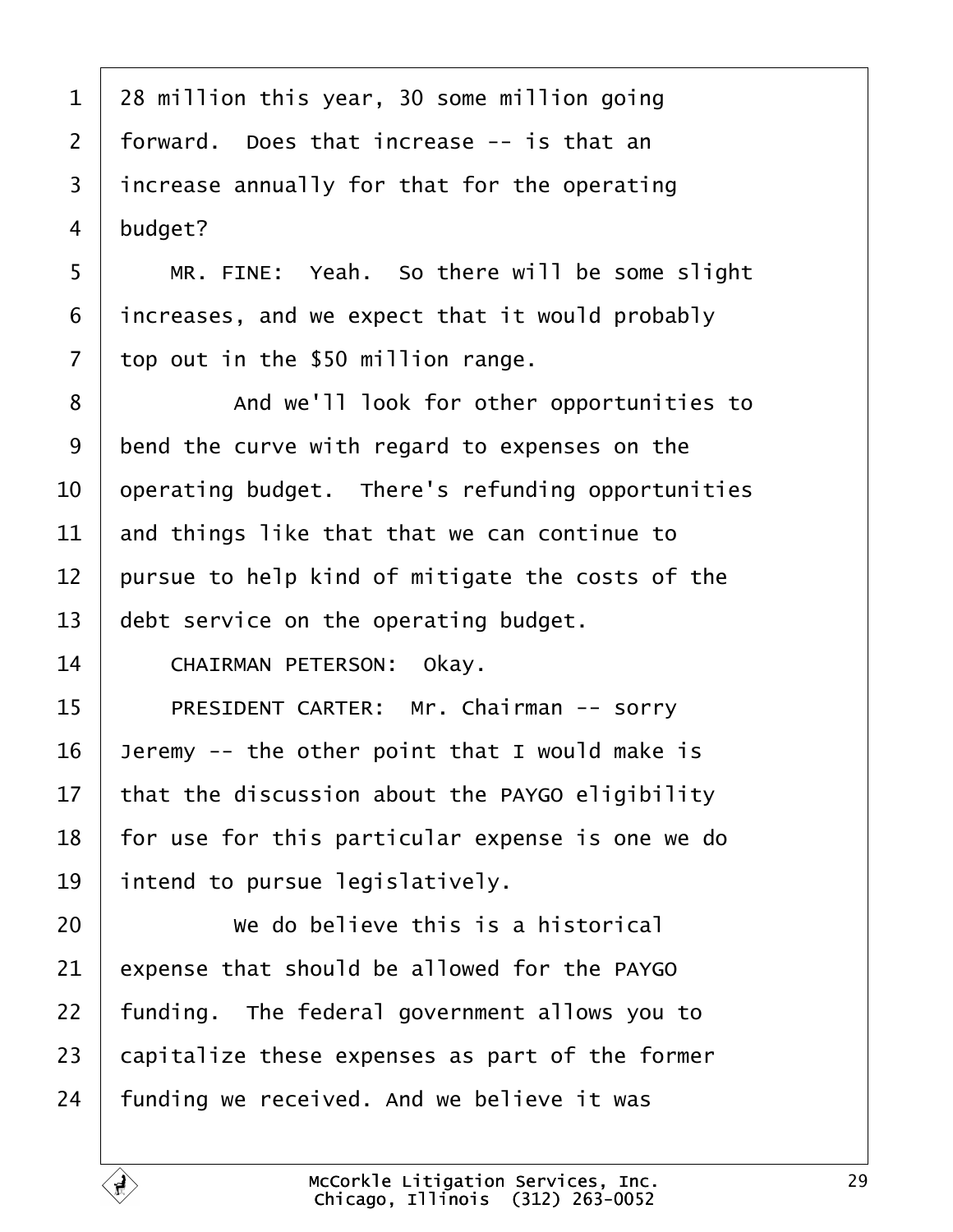<span id="page-29-0"></span>

|  | 1 dertainly the legislative intent that we be able |  |  |  |  |  |  |  |
|--|----------------------------------------------------|--|--|--|--|--|--|--|
|--|----------------------------------------------------|--|--|--|--|--|--|--|

2 to do it. But we need to go back and get clarity

- 3 through legislation that will authorize this
- 4 particular expenditure. And I'm still optimistic
- 5 that we'll be able to work that through with the
- 6 legislature in upcoming sessions.
- 7 | CHAIRMAN PETERSON: I agree with you, Dorval.
- 8 I was a little bit surprised when I read this in
- 9 terms of the State ruling because it's sort of
- 10 like what we ended up doing with -- I'm just
- 11 trying to think -- the money from Uber and Lyft
- 12 where we had an annual amount and were able to
- 13 borrow against it. I kind of looked at this as
- 14 something similar to that. So I was surprised by
- 15 the ruling.
- $16$   $\parallel$  But I think you're absolutely right. Go
- 17 back to the General Assembly. I think you're
- 18 right around their intent, and hopefully this is
- 19 just a minor legislative fix.
- 20 | PRESIDENT CARTER: I agree.
- 21 | MR. LONGHINI: Director Alva Rosales, any
- 22 questions?
- 23 | DIRECTOR ALVA ROSALES: No questions. Thank
- $24$  vou.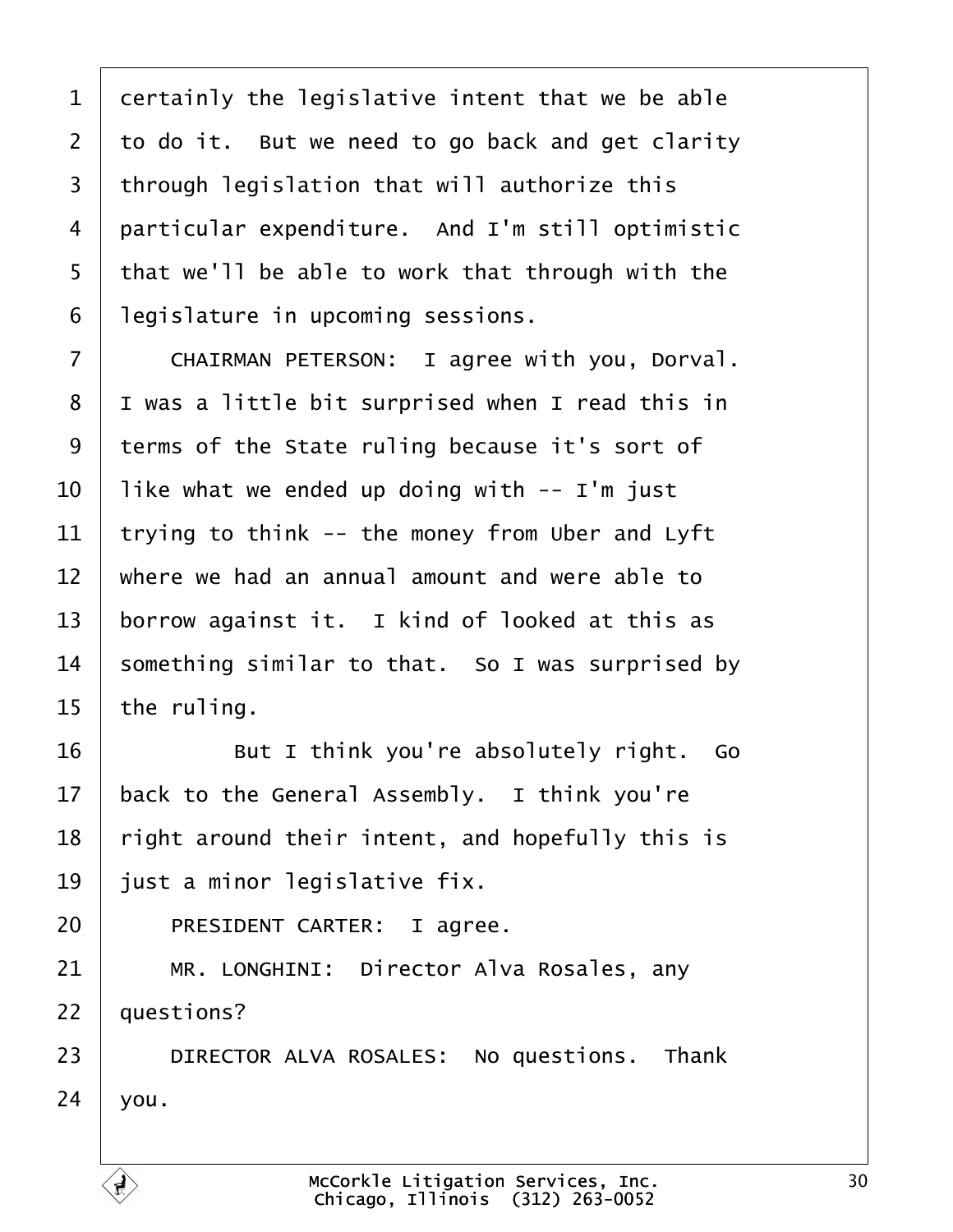<span id="page-30-0"></span>

| 1  | MR. LONGHINI: Director Irvine?                    |
|----|---------------------------------------------------|
| 2  | DIRECTOR IRVINE: No questions, thanks.            |
| 3  | MR. LONGHINI: Director Miller?                    |
| 4  | DIRECTOR REV. MILLER: No questions.               |
| 5  | MR. LONGHINI: Director Jakes?                     |
| 6  | DIRECTOR REV. JAKES: No questions.                |
| 7  | MR. LONGHINI: Director Chevere?                   |
| 8  | DIRECTOR J. CHEVERE: No questions.                |
| 9  | MR. LONGHINI: Thank you.                          |
| 10 | Chairman Silva, there are no further              |
| 11 | questions on Agenda Item No. 5.                   |
| 12 | DIRECTOR SILVA: Since there are no further        |
| 13 | questions, may I have leave to place this item on |
| 14 | the omnibus for approval?                         |
| 15 | DIRECTOR J. CHEVERE: So moved.                    |
| 16 | DIRECTOR REV. MILLER: Second.                     |
| 17 | MR. LONGHINI: Moved by Director Chevere,          |
| 18 | seconded by Director Miller.                      |
| 19 | We may proceed to Agenda Item No. 6.              |
| 20 | DIRECTOR SILVA: Our next order of business        |
| 21 | oday is review of an ordinance authorizing        |
| 22 | amendment of University Pass, U-Pass contract     |
| 23 | items during the COVID-19 pandemic.               |
| 24 | Jeremy.                                           |
|    |                                                   |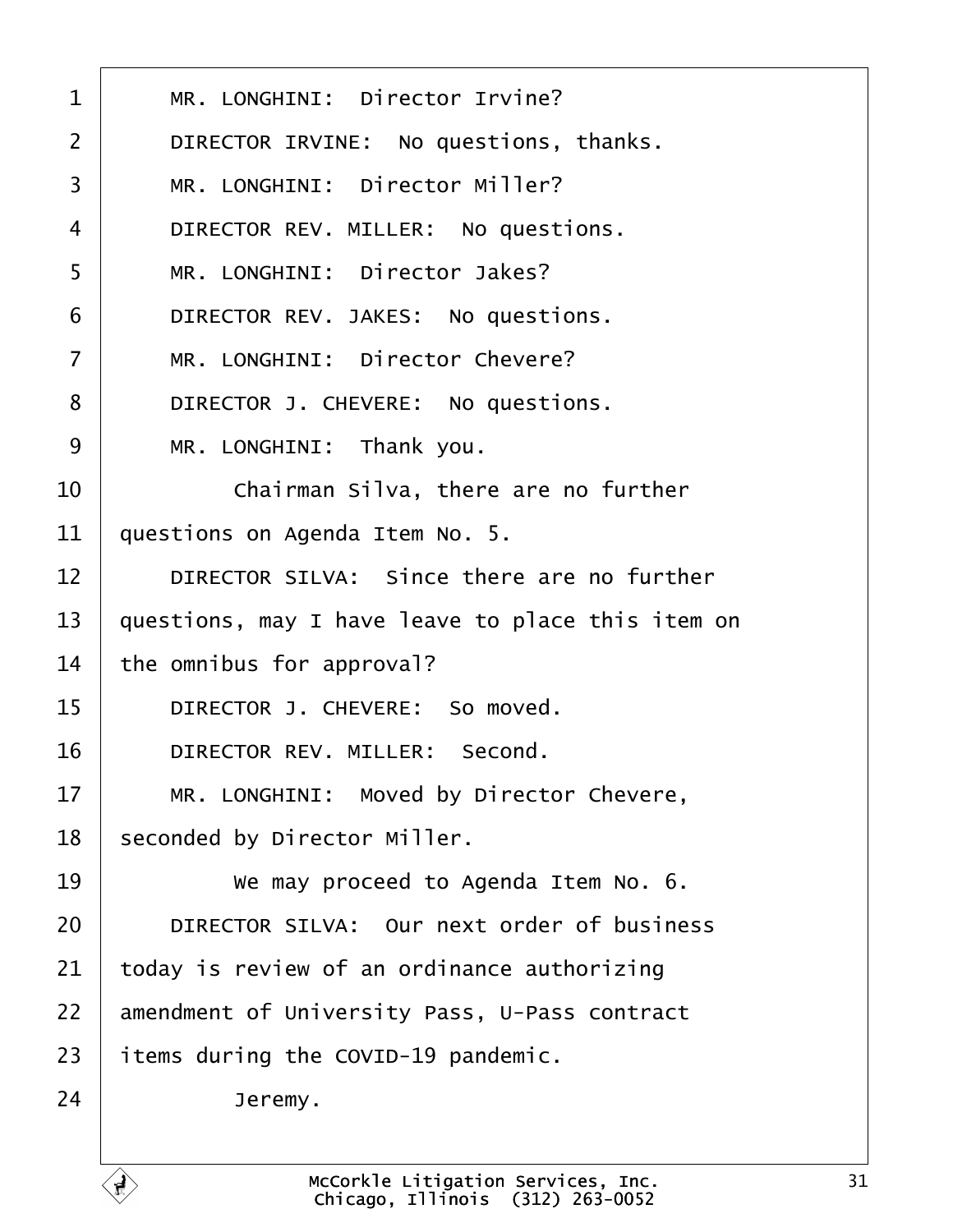<span id="page-31-0"></span>

| 1              | MR. FINE: Thank you. Again, I'm Jeremy Fine,       |
|----------------|----------------------------------------------------|
| $\overline{2}$ | your Chief Financial Officer. And due to the       |
| 3              | COVID-19 pandemic, colleges and universities have  |
| 4              | experienced drastic and unique enrollment changes. |
| 5              | Most or all students are now learning online and   |
| 6              | do not require travel to and from campuses.        |
| $\overline{7}$ | As these schools have been valued                  |
| 8              | partners of CTA for the past several years, and    |
| 9              | decades really, to provide incentives for schools  |
| 10             | to remain in the program during the upcoming year, |
| 11             | staff recommends allowing flexibility to schools   |
| 12             | regarding certain U-Pass contract terms such as    |
| 13             | allowing them to choose which full-time students   |
| 14             | are enrolled in the program and also permitting    |
| 15             | online students to participate in the program      |
| 16             | during the pandemic through the summer 2021        |
| 17             | academic term.                                     |
| 18             | Per the current U-Pass agreement, all              |
| 19             | full-time students must be assigned and charged    |
| 20             | for a U-Pass during the terms of which they are    |
| 21             | enrolled.                                          |
| 22             | Offering flexible terms to participating           |
| 23             | schools during the pandemic will encourage schools |
| 24             | to remain in the program during the 2020-2021      |
|                |                                                    |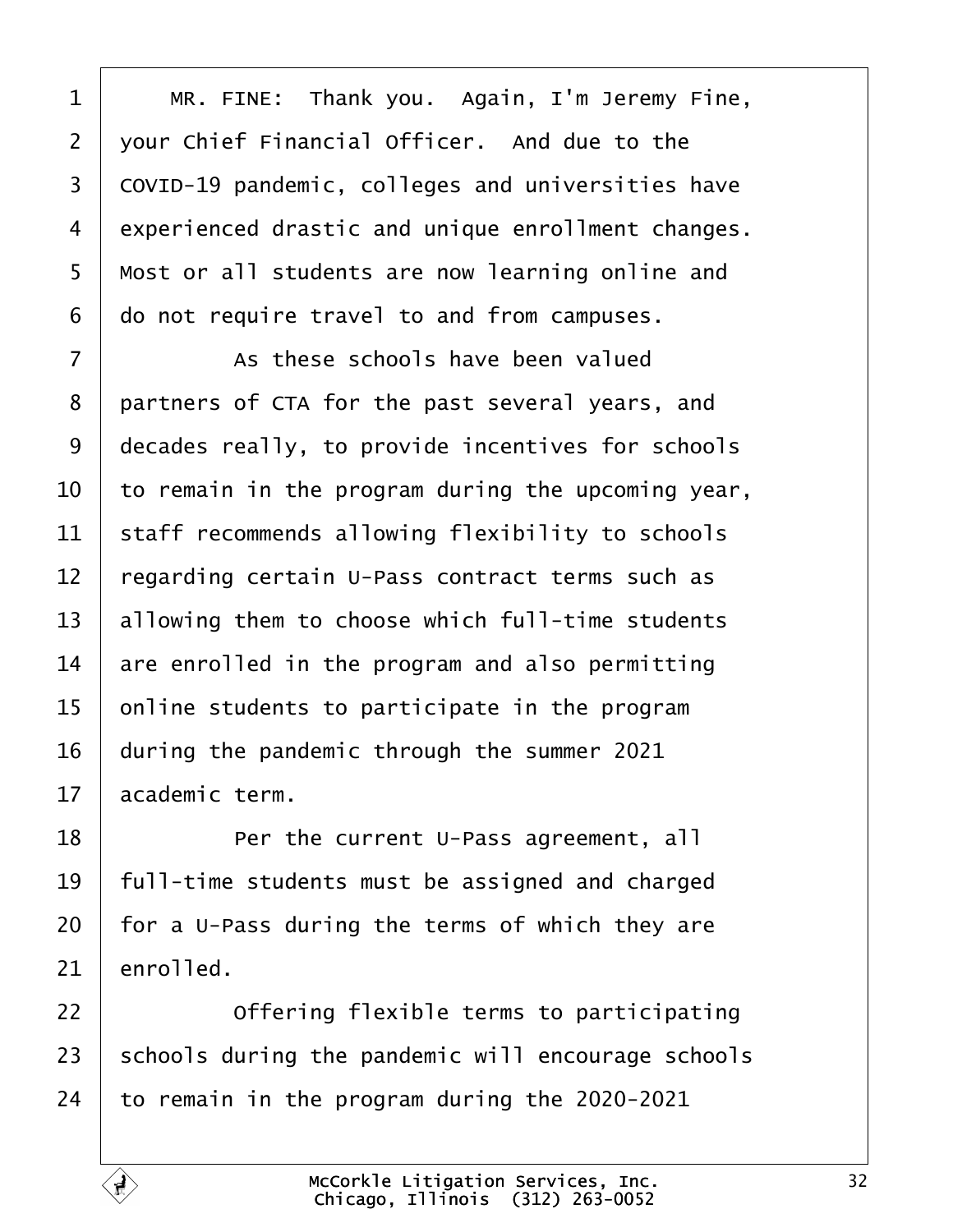<span id="page-32-0"></span>

| 1      | academic year and to encourage students to         |
|--------|----------------------------------------------------|
| 2      | dontinue to use CTA services. Without such         |
| 3      | flexibility during these unique and challenging    |
| 4      | times, many participating schools have expressed   |
| 5      | that they would potentially not utilize the        |
| 6      | program for the coming year.                       |
| 7      | That concludes my prepared remarks. Glad           |
| 8      | to answer any questions.                           |
| 9      | DIRECTOR SILVA: So are you expecting more          |
| 10     | U-Passes this year or less than last year?         |
| 11     | MR. FINE: We would expect less because of the      |
| 12     | option that we were proposing through this         |
| 13     | prdinance that would allow only students who opt   |
| 14     | into the program to participate in the program.    |
| 15     | Again, that's based on particular students' class  |
| 16     | schedule. Some schools right now are thinking      |
| $17\,$ | that they may do some type of hybrid learning both |
| 18     | online and in classrooms. Some schools are not     |
| 19     | doing that but still may need to have students     |
| 20     | come in for certain laboratory work that can only  |
| 21     | be conducted at the school.                        |
| 22     | So again, to allow the flexibility for             |
| 23     | the students that need to be able to continue to   |
| 24     | access the system to get back and forth from their |
|        |                                                    |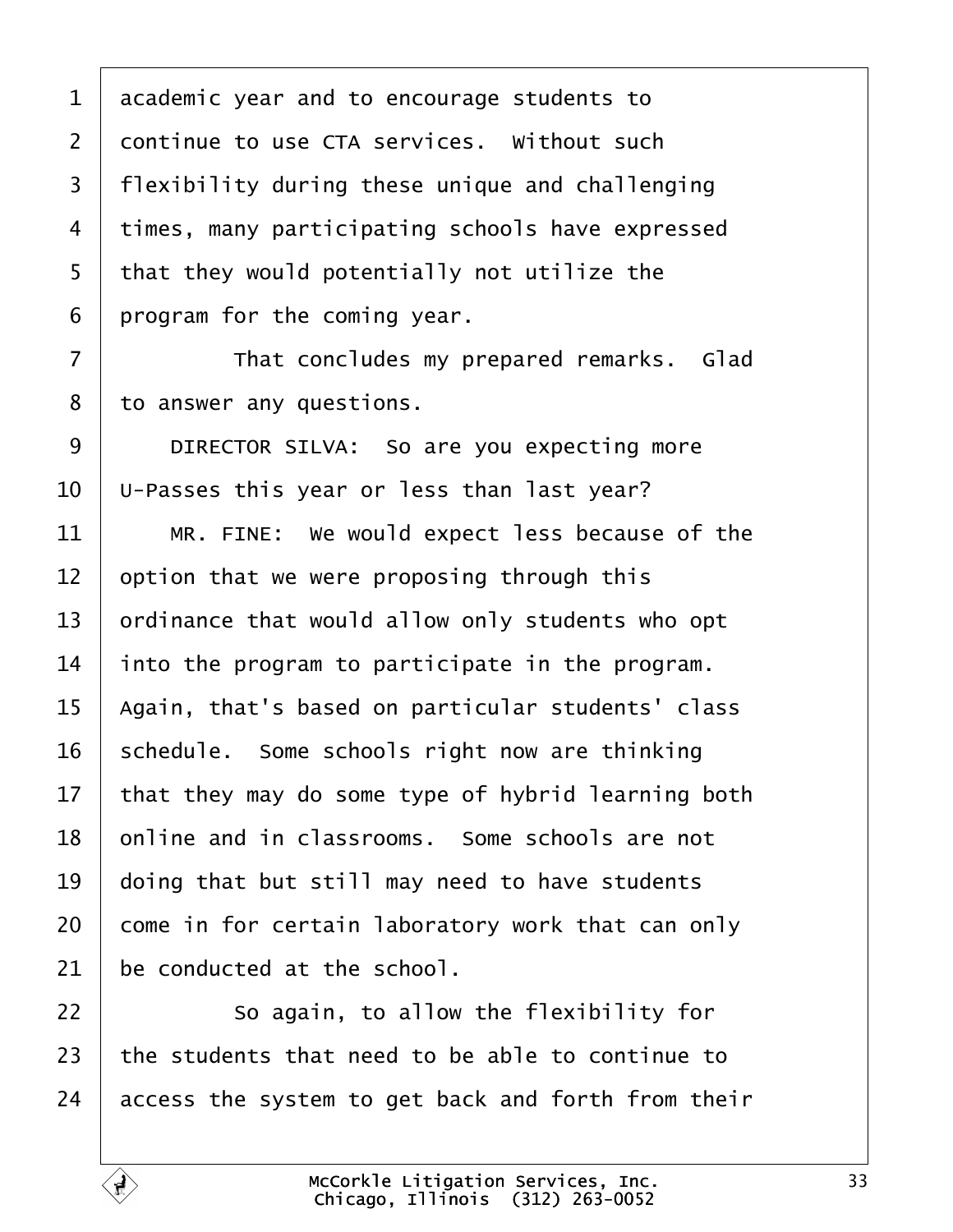- <span id="page-33-0"></span>1 respective college or university, that's why we're
- 2 proposing these changes to allow the flexibility
- 3 for those that still need to get out there to go
- 4 to class or go to do certain things at the
- 5 university, that they can do so under the U-Pass
- 6 program.
- $7$  | DIRECTOR SILVA: Thank you.
- 8 | MR. LONGHINI: Director Peterson, any
- 9 duestions for Jeremy?
- 10 | CHAIRMAN PETERSON: No questions.
- 11 | MR. LONGHINI: Director Alva Rosales?
- 12 | DIRECTOR ALVA ROSALES: No questions. I did
- 13 make a comment, Jeremy, when  $-$  during the
- 14 briefing. I do think it's very important, and I
- 15 know we don't do the communication with the
- 16 students, the schools do, but that we really just
- 17 emphasize to the schools that we want this
- 18 information to get to the students. Because I
- 19 think although there will be less use of it, there
- 20 will be a greater need. And so just to make sure
- 21 that that communication takes place, that that's
- 22 important to us.
- $23$  | MR. FINE: Absolutely. And it's a big benefit
- 24  $\cdot$  to the students, as you indicate. It's a big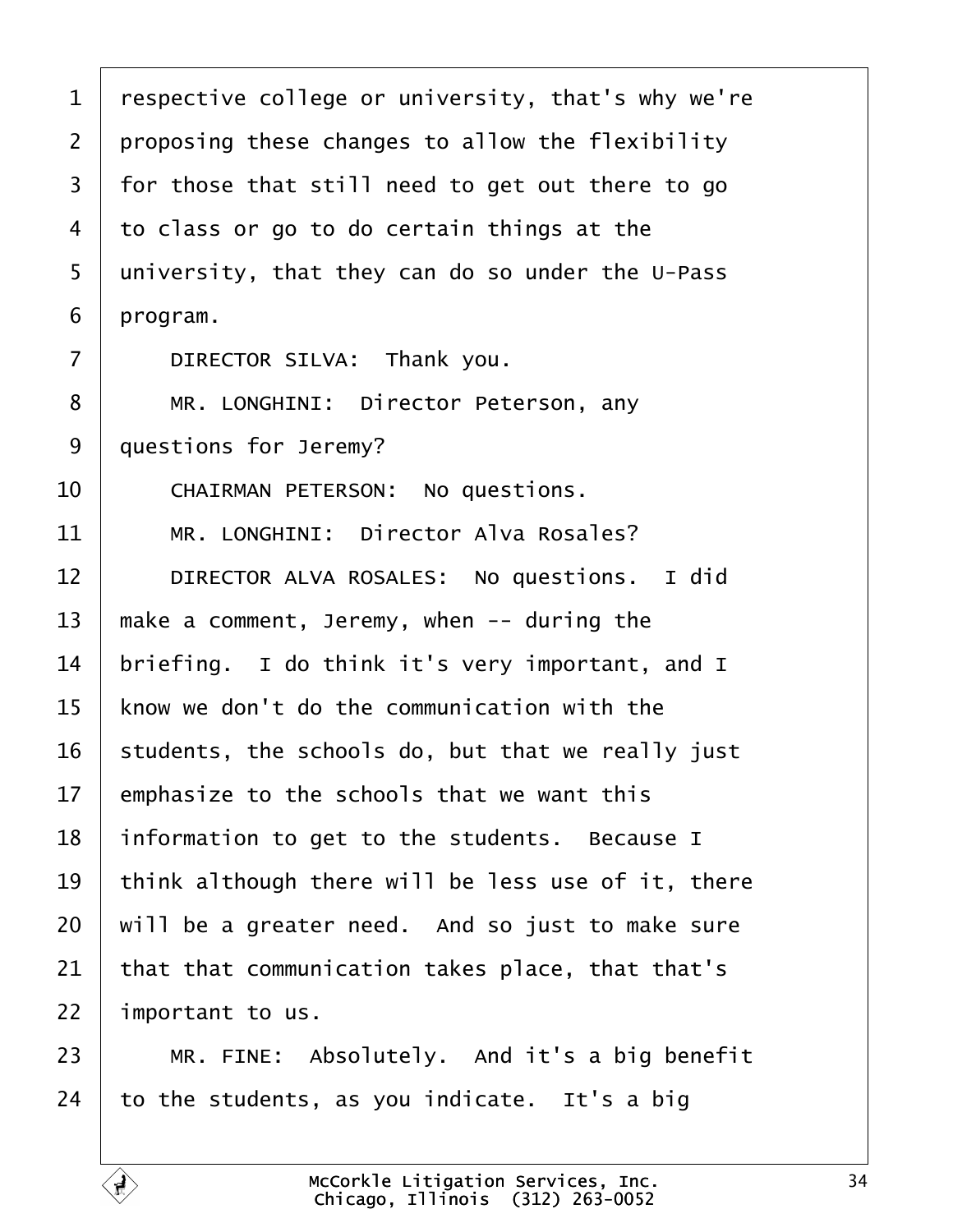- <span id="page-34-0"></span>1 benefit to the system to continue to provide this.
- 2 So we'll continue to work hand in glove with the
- 3 administrators.
- 4 | MR. LONGHINI: Director Irvine, any questions?
- 5 | DIRECTOR IRVINE: No questions.
- 6 | MR. LONGHINI: Director Miller?
- 7 | DIRECTOR REV. MILLER: No questions.
- 8 | MR. LONGHINI: Director Jakes?
- 9 | DIRECTOR REV. JAKES: No questions.
- 10 | MR. LONGHINI: Director Chevere?
- 11 | DIRECTOR J. CHEVERE: No questions.
- 12 | MR. LONGHINI: Thank you.
- 13 **There are no further questions on this**
- 14 *i*tem, Chairman Silva.
- 15 | DIRECTOR SILVA: As there are no further
- 16 guestions, may I have leave to place this item on
- 17 the omnibus for Board approval?
- 18 | DIRECTOR J. CHEVERE: So moved.
- 19 | DIRECTOR REV. MILLER: Second.
- 20 | MR. LONGHINI: Moved by Director Chevere,
- 21 seconded by Director Miller.
- $22 \mid$  We may proceed to Agenda Item No. 7.
- 23 | DIRECTOR SILVA: Our next order of business is
- 24 an ordinance authorizing an agreement with Union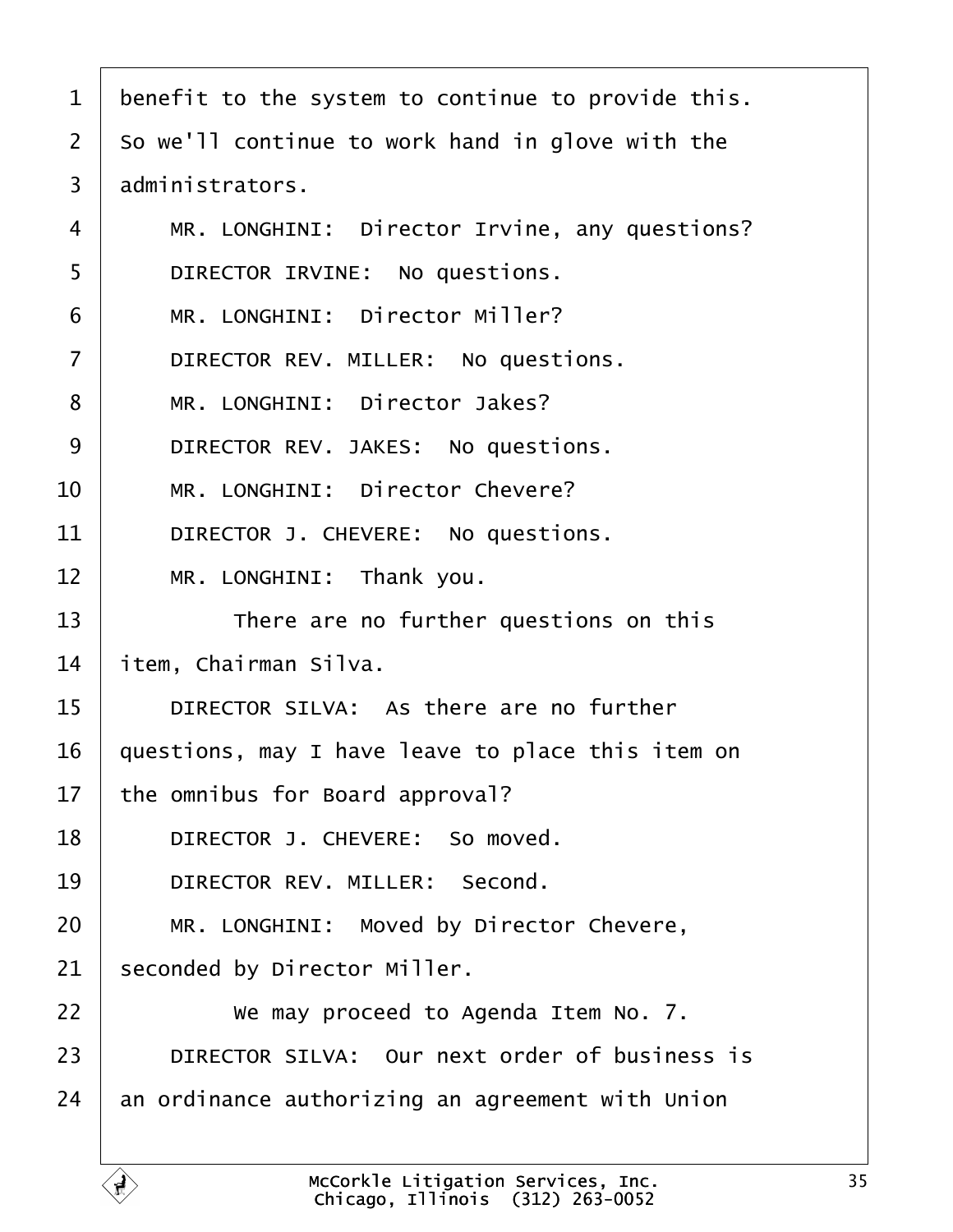<span id="page-35-0"></span>

| 1              | Pacific Railroad Company for preliminary          |
|----------------|---------------------------------------------------|
| $\overline{2}$ | engineering services for the Red Line Extension   |
| 3              | Project.                                          |
| 4              | Mike Connelly.                                    |
| 5              | MR. CONNELLY: Good morning. I'm Mike              |
| 6              | Connelly, your Chief Planning Officer.            |
| 7              | The ordinance before you would authorize          |
| 8              | an agreement for \$250,000 with the Union Pacific |
| 9              | Railroad for preliminary engineering services     |
| 10             | heeded for the Red Line Extension Project. An     |
| 11             | additional 50,000 contingency would be authorized |
| 12             | by this ordinance, but it would only be utilized  |
| 13             | If needed at CTA's discretion.                    |
| 14             | The preferred alignment of the Red Line           |
| 15             | Extension requires the use of railroad property   |
| 16             | and includes two grade separated crossings over   |
| 17             | Union Pacific tracks.                             |
| 18             | Under this agreement, the railroad will           |
| 19             | provide field diagnostics, inspections, plans,    |
| 20             | (inaudible) construction review, project design,  |
| 21             | and preparation and estimates for (inaudible) and |
| 22             | other work to be performed by the railroad in     |
| 23             | support of our Red Line Extension.                |
| 24             | Completion of the work under this                 |
|                |                                                   |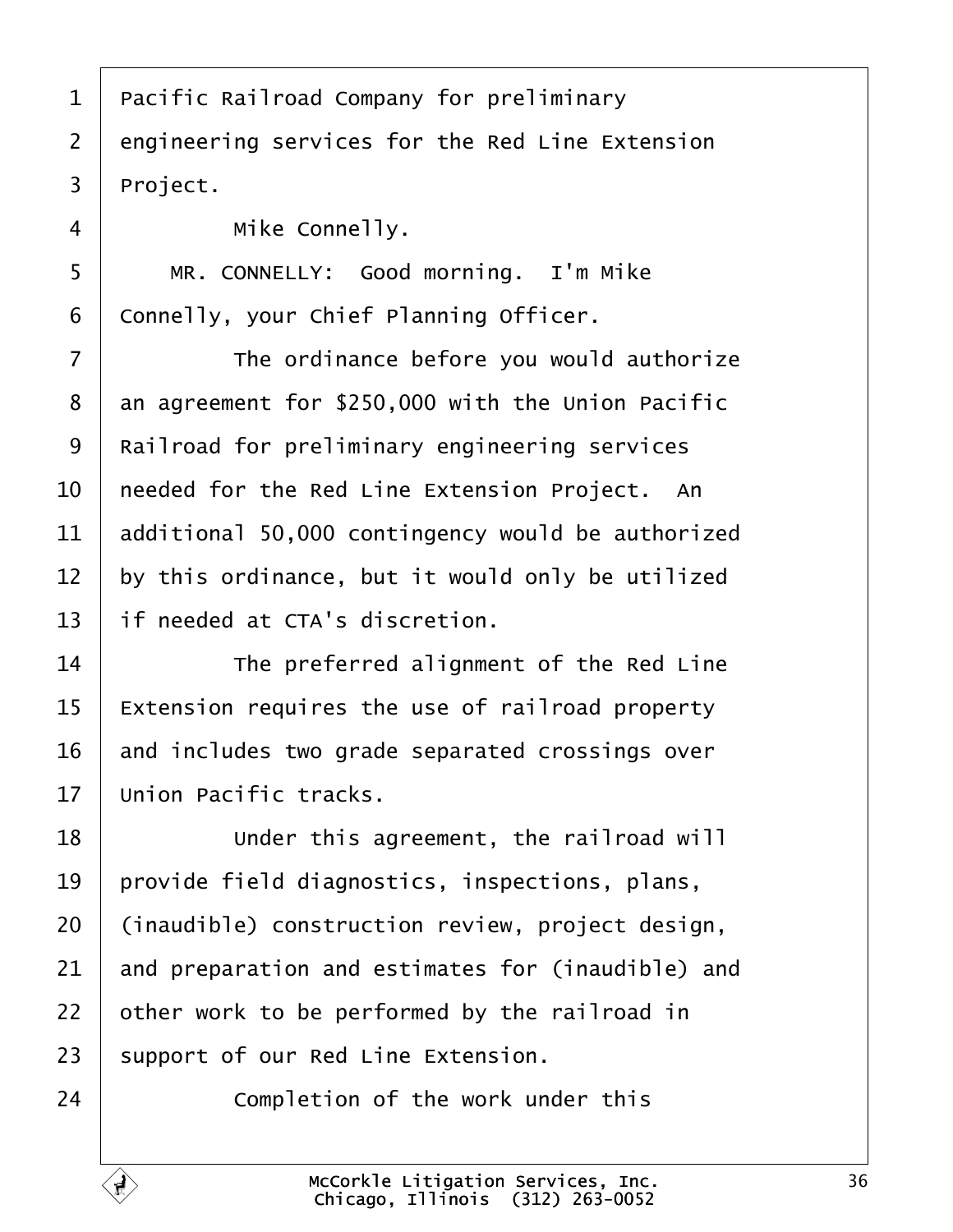<span id="page-36-0"></span>

| 1              | agreement will allow the CTA and the railroad to  |
|----------------|---------------------------------------------------|
| $\overline{2}$ | move forward with future agreements for land      |
| 3              | acquisition, for easements, and for construction  |
| 4              | and maintenance to advance our project.           |
| 5              | Timely approval of third-party contracts          |
| 6              | doncerning railroad rights of way are considered  |
| 7              | by the FTA, our potential funder for the Red Line |
| 8              | Extension, to be critical in the funding process  |
| 9              | in order to mitigate risk.                        |
| 10             | Approval of this ordinance is another             |
| 11             | small step on the way to success for the Red Line |
| 12             | Extension.                                        |
| 13             | I'll be glad to answer any questions you          |
| 14             | may have.                                         |
| 15             | MR. LONGHINI: Chairman Silva?                     |
| 16             | DIRECTOR SILVA: When are we planning to           |
| 17             | finish the extension?                             |
| 18             | MR. LONGHINI: Was that question when are we       |
| 19             | planning to finish this study?                    |
| 20             | DIRECTOR SILVA: The project, yes.                 |
| 21             | MR. LONGHINI: Or the project?                     |
| 22             | DIRECTOR SILVA: Yes. Mike?                        |
| 23             | MR. LONGHINI: So, Mike, I think the question      |
| 24             | was finishing the study and then the project.     |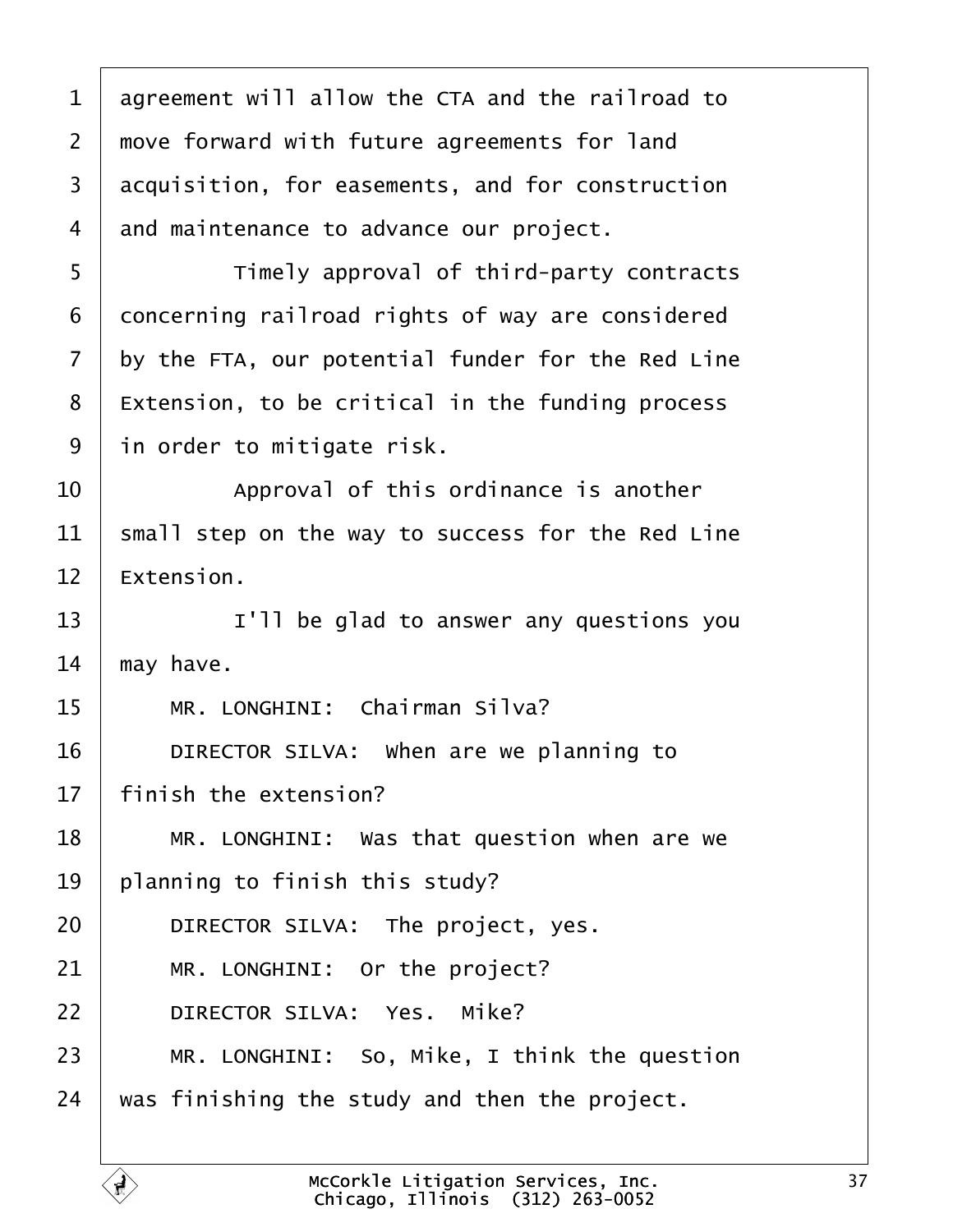<span id="page-37-0"></span>

| 1              | MR. CONNELLY: We're working through right now      |
|----------------|----------------------------------------------------|
| $\overline{2}$ | the preliminary engineering work ahead of entering |
| 3              | into a full funding grant agreement. That full     |
| 4              | funding grant agreement would begin a four-to      |
| 5              | five-year construction process for us.             |
| 6              | That would take us into the middle '20s            |
| $\overline{7}$ | here at least.                                     |
| 8              | DIRECTOR SILVA: Thank you.                         |
| 9              | MR. LONGHINI: Before we proceed with more          |
| 10             | questions, I think now would be a good time to     |
| 11             | make another break with our sign language          |
| 12             | interpreters.                                      |
| 13             | Thank you.                                         |
| 14             | Back to questions regarding Union                  |
| 15             | Pacific.                                           |
| 16             | Director Peterson, any questions?                  |
| 17             | <b>CHAIRMAN PETERSON: Yeah. With the decision</b>  |
| 18             | today, where does that put us in terms of, I know  |
| 19             | the FTA has a number of things we've got to do     |
| 20             | prior to applying for federal funding for this     |
| 21             | project. So where are we on the list of things we  |
| 22             | have to do from a federal standpoint to then be    |
| 23             | able to apply for federal funding for the project? |
| 24             | MR. CONNELLY: We're going into the process of      |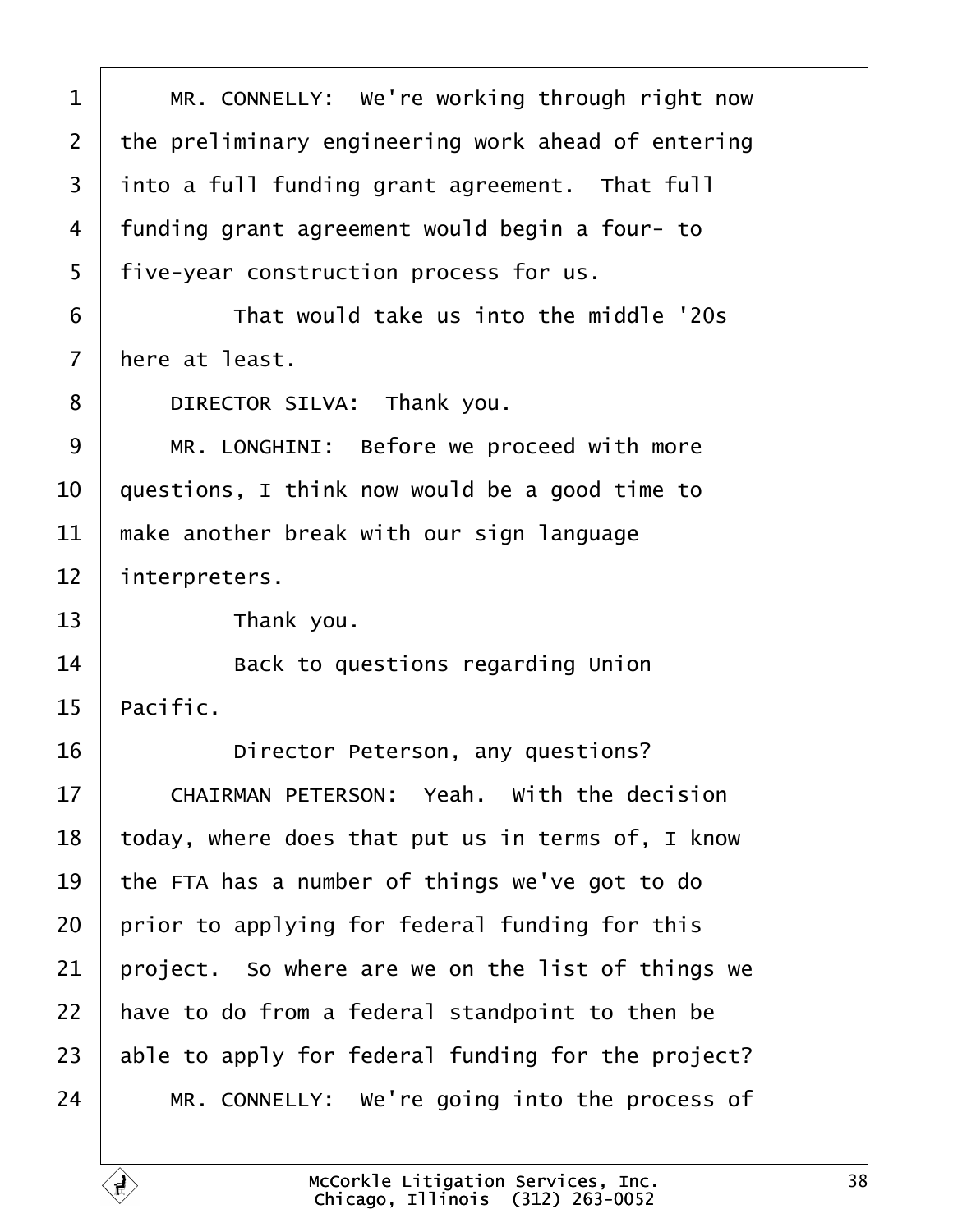<span id="page-38-0"></span>1 preliminary development with the FTA. We expect 2 this fall to ask formally for the FTA to let us 3 enter a two-year process during which our project 4 will be evaluated very closely and carefully by 5 FTA before they would agree to enter into a 6 funding agreement to provide about half of the 7 dapital funding needed. 8 **8 So again, this is one step at a time.** 9 Getting this agreement for the Union Pacific 10 engineering is one beginning step with Union 11 Pacific. We still, as I mentioned in the remarks, 12 have to talk to them about easements we're 13 building adjacent to their right-of-way. And we 14 do have crossings where we're going to have to 15 cross over the railroad right-of-way to actually 16 complete our project. And all of that is future 17 agreements that will come into play. 18 **So we still have many years to go of** 19 engineering work and construction preparation 20 before we even turn the first shovel of dirt. 21 | CHAIRMAN PETERSON: Okay. 22 | MR. LONGHINI: Director Alva Rosales? 23 | DIRECTOR ALVA ROSALES: So this particular 24 agreement is in place for how long? I know it's a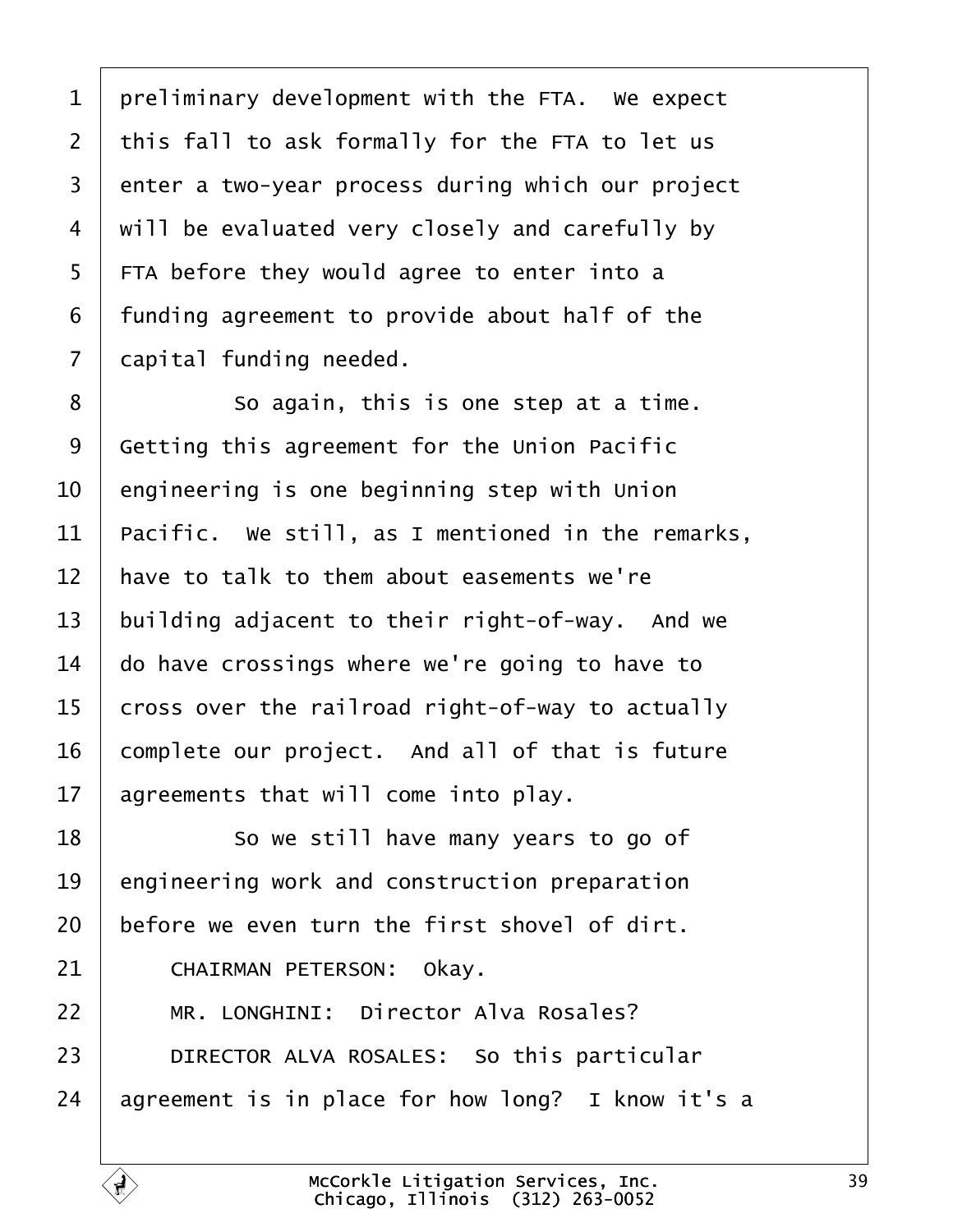- <span id="page-39-0"></span>1 first step, but how long is this particular one in
- 2 place for?
- $3 \mid$   $\mid$  don't know if Mike heard me.
- 4 | MR. CONNELLY: This agreement would take into
- 5 account the fact that we will need to work with
- 6 Union Pacific for a couple of years on this. So
- 7 this is an open-ended agreement that starts and
- 8 anticipates about two years' worth of work with
- 9 them to get us through this first process.
- 10 | MR. LONGHINI: Thank you.
- 11 **Director Irvine?**
- 12 | DIRECTOR IRVINE: Just a real quick question.
- 13 **So the grade separated crossings, can we**
- 14 **basame that the Red Line trains are just going to**
- 15 be going over the Union Pacific tracks?
- 16 | MR. CONNELLY: It's really too soon to say
- 17 whether we're going under or over. That will be a
- 18 part of the work that we'll do cooperatively with
- 19 Union Pacific to figure out what's the best way,
- 20 given the drainage, given the way the land lies,
- 21 given the profile of our track and the Union
- 22 Pacific track. So it's too soon to say whether
- 23 we'll be over or under. We don't know at this
- $24$  boint.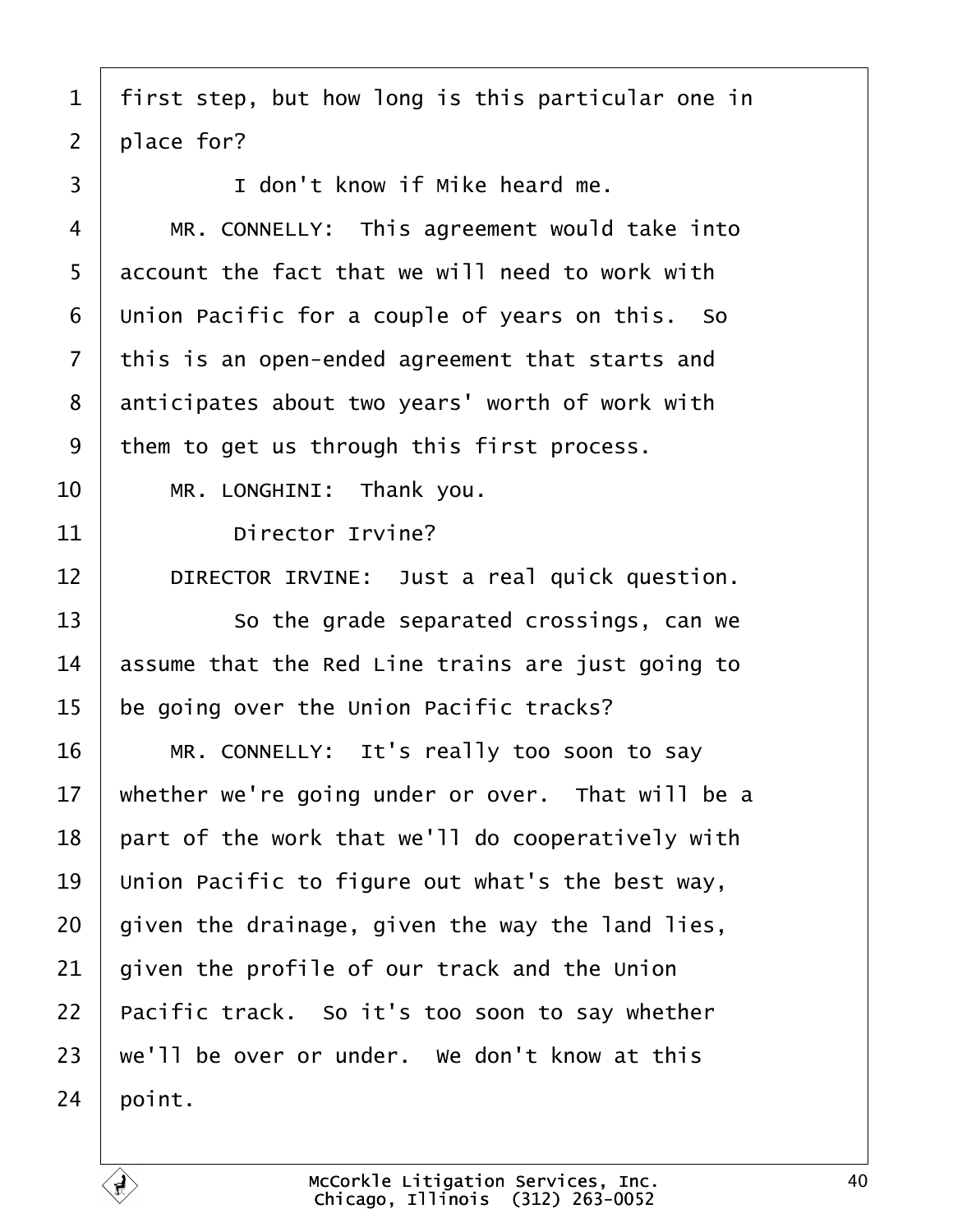<span id="page-40-0"></span>

| 1              | DIRECTOR IRVINE: Okay. Thanks.                     |
|----------------|----------------------------------------------------|
| 2              | MR. LONGHINI: Director Miller?                     |
| 3              | DIRECTOR REV. MILLER: No questions.                |
| 4              | MR. LONGHINI: Director Jakes?                      |
| 5              | DIRECTOR REV. JAKES: No questions, Greg.           |
| 6              | MR. LONGHINI: Director Chevere?                    |
| $\overline{7}$ | DIRECTOR J. CHEVERE: No questions.                 |
| 8              | MR. LONGHINI: There are no further questions,      |
| 9              | Chairman Silva on this matter.                     |
| 10             | DIRECTOR SILVA: Since there are no further         |
| 11             | questions, may I have leave to place this item on  |
| 12             | the omnibus for Board approval?                    |
| 13             | DIRECTOR J. CHEVERE: So moved.                     |
| 14             | DIRECTOR REV. MILLER: Second.                      |
| 15             | MR. LONGHINI: Moved by Director Chevere,           |
| 16             | Seconded by director Miller.                       |
| 17             | You may proceed to Agenda Item No. 8.              |
| 18             | DIRECTOR SILVA: Our next order of business is      |
| 19             | review of an ordinance authorizing an              |
| 20             | intergovernmental agreement with the City of       |
| 21             | Chicago through its Department of Planning and     |
| 22             | Development for the Red Line Extension Project     |
| 23             | Transit Supportive Development Comprehensive Plan. |
| 24             | Mike Connelly.                                     |
|                |                                                    |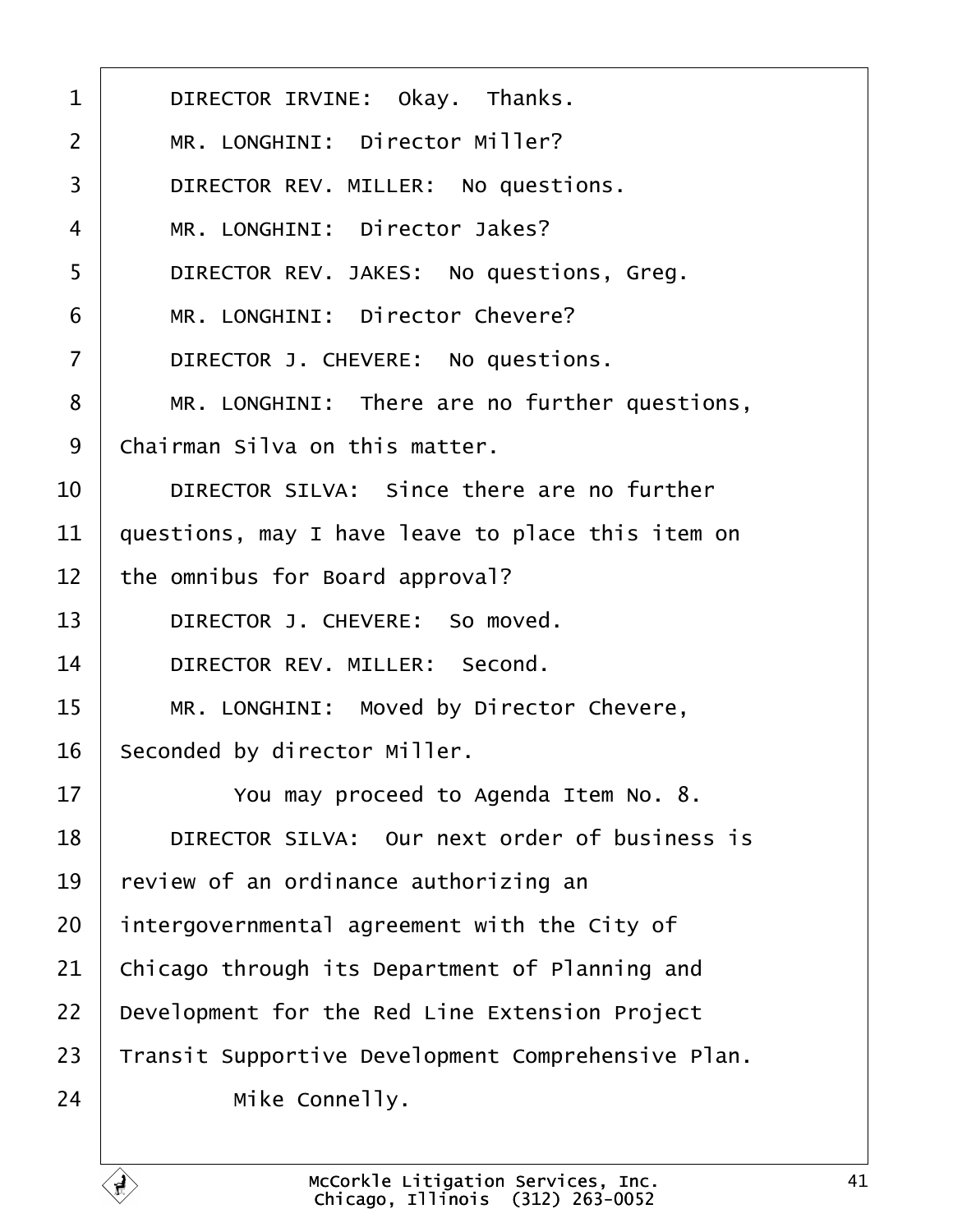<span id="page-41-0"></span>

| 1              | MR. CONNELLY: Good morning. Again, I'm Mike        |
|----------------|----------------------------------------------------|
| $\overline{2}$ | Connelly. I'm your Chief Planning Officer.         |
| 3              | The ordinance recommended for your                 |
| 4              | approval today would authorize --                  |
| 5              | (Audio feed failure.)                              |
| 6              | MR. CONNELLY: -- Department of Planning and        |
| 7              | Development for a half-time staff person to work   |
| 8              | with CTA on the upcoming Transit Supportive        |
| 9              | Development Plan for the Red Line Extension.       |
| 10             | At your last Board meeting in July, you            |
| 11             | approved a consultant contract with Solomon        |
| 12             | Cordwell Buenz to perform a transit supportive     |
| 13             | development study for the Red Line Extension       |
| 14             | Project. CTA staff intends to deeply involve the   |
| 15             | City's planning departments in the process of      |
| 16             | transit supportive development study work to take  |
| 17             | advantage of their expertise and to ensure full    |
| 18             | City engagement in the project.                    |
| 19             | This cooperative relationship will                 |
| 20             | bolster the future success of our efforts to       |
| 21             | develop a set of community led goals and a shared  |
| 22             | vision for the economic vitality and rebuilding of |
| 23             | the neighborhoods in the greater Red Line          |
| 24             | expansion area.                                    |
|                |                                                    |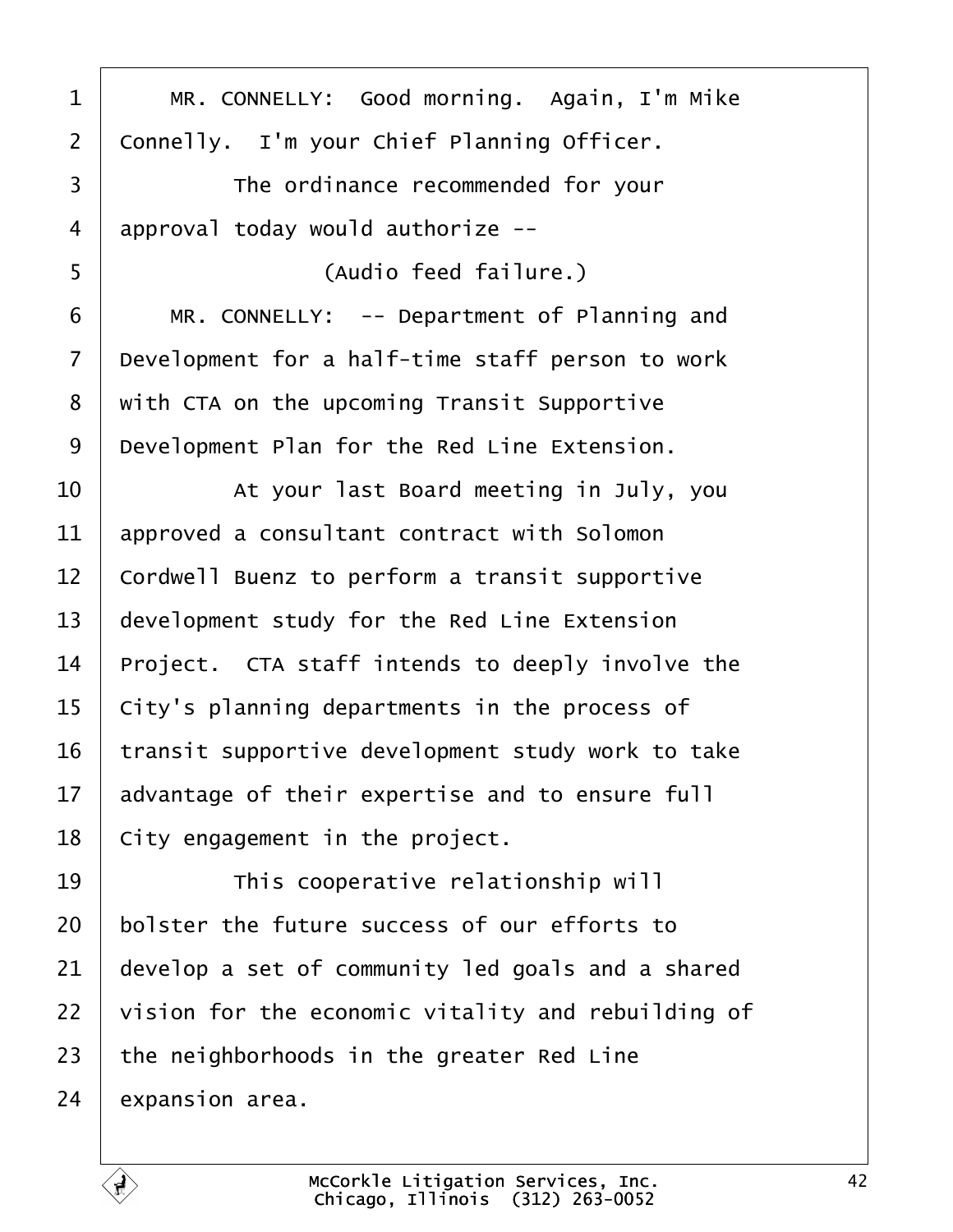<span id="page-42-0"></span>

| 1              | Funding is available in a competitive             |
|----------------|---------------------------------------------------|
| 2              | federal grant which CTA received (inaudible) of   |
| 3              | this study plan.                                  |
| 4              | I'll be glad to answer any questions you          |
| 5              | might have about this.                            |
| 6              | MR. LONGHINI: Chairman Silva, any questions?      |
| $\overline{7}$ | DIRECTOR SILVA: No questions.                     |
| 8              | MR. LONGHINI: Director Peterson?                  |
| 9              | <b>CHAIRMAN PETERSON: No questions.</b>           |
| 10             | MR. LONGHINI: Director Alva Rosales?              |
| 11             | DIRECTOR ALVA ROSALES: No questions.              |
| 12             | MR. LONGHINI: Director Irvine?                    |
| 13             | DIRECTOR IRVINE: No questions.                    |
| 14             | MR. LONGHINI: Director Chevere?                   |
| 15             | DIRECTOR J. CHEVERE: No questions.                |
| 16             | MR. LONGHINI: There are no further questions      |
| 17             | on Agenda Item No. 8.                             |
| 18             | DIRECTOR SILVA: Since there are no further        |
| 19             | questions, may I have leave to place this item on |
| 20             | the omnibus for Board approval?                   |
| 21             | DIRECTOR J. CHEVERE: So moved.                    |
| 22             | DIRECTOR REV. MILLER: Second.                     |
| 23             | MR. LONGHINI: That has been moved by Director     |
| 24             | Chevere and seconded by Director Miller.          |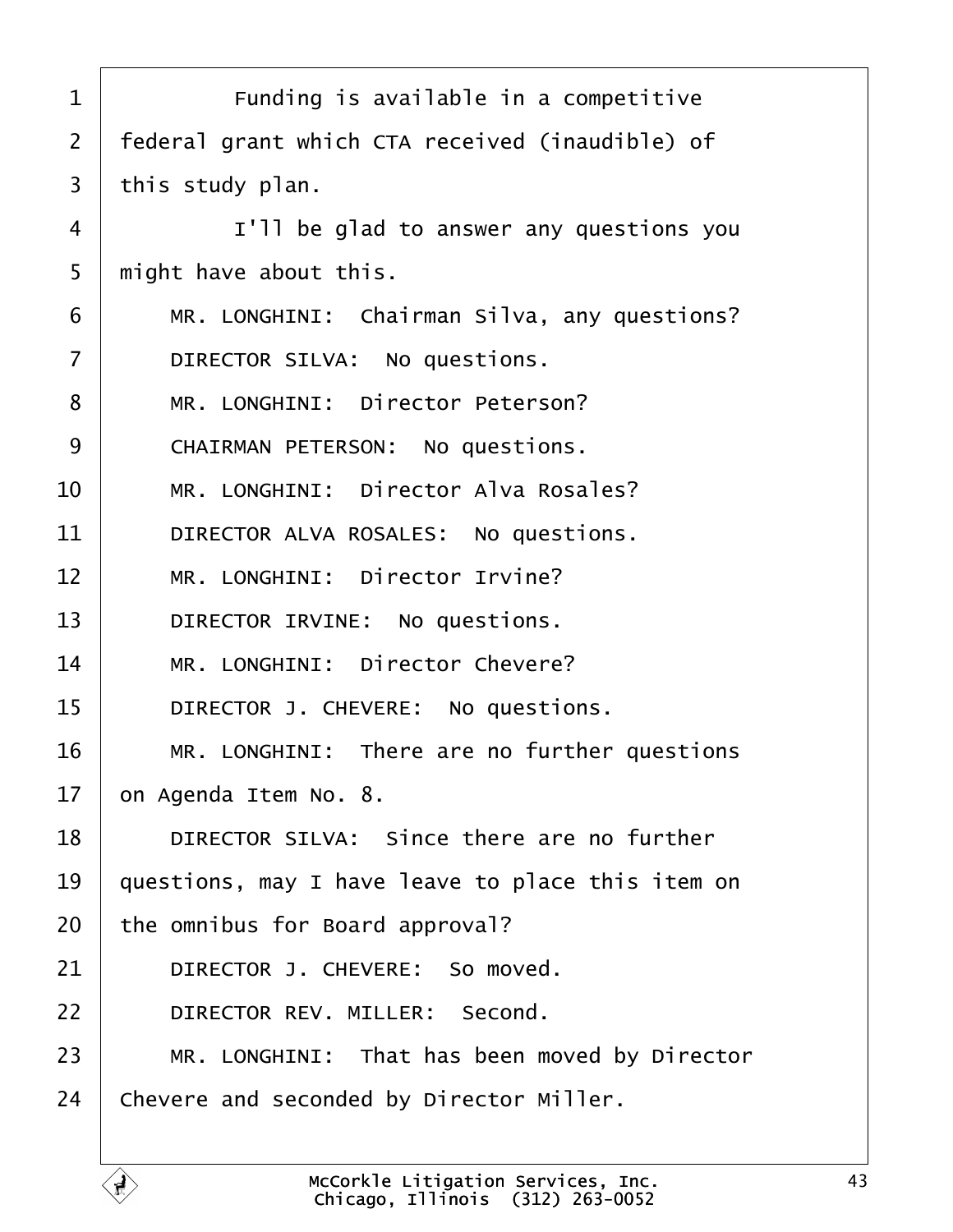<span id="page-43-0"></span>

| 1  | That's the final ordinance. We're about            |
|----|----------------------------------------------------|
| 2  | to move to contracts. So let the record show that  |
| 3  | Ellen McCormack and Juan Pablo Prieto will be      |
| 4  | joining the proceedings as well.                   |
| 5  | Chairman Silva, you may move to Contract           |
| 6  | No. A-1.                                           |
| 7  | DIRECTOR SILVA: Our next order of business is      |
| 8  | Contract A-1, change order for labor and materials |
| 9  | for the Skokie Shop.                               |
| 10 | MR. LONGHINI: Any questions on that contract,      |
| 11 | Director Silva?                                    |
| 12 | DIRECTOR SILVA: No questions.                      |
| 13 | MR. LONGHINI: On this contract, Director           |
| 14 | Peterson, any questions?                           |
| 15 | <b>CHAIRMAN PETERSON: No questions.</b>            |
| 16 | MR. LONGHINI: Director Alva Rosales?               |
| 17 | DIRECTOR ALVA ROSALES: No questions.               |
| 18 | MR. LONGHINI: Director Irvine?                     |
| 19 | DIRECTOR IRVINE: No questions.                     |
| 20 | MR. LONGHINI: Director Miller?                     |
| 21 | DIRECTOR REV. MILLER: No questions.                |
| 22 | MR. LONGHINI: Director Jakes?                      |
| 23 | DIRECTOR REV. JAKES: No questions.                 |
| 24 | MR. LONGHINI: Director Chevere?                    |
|    |                                                    |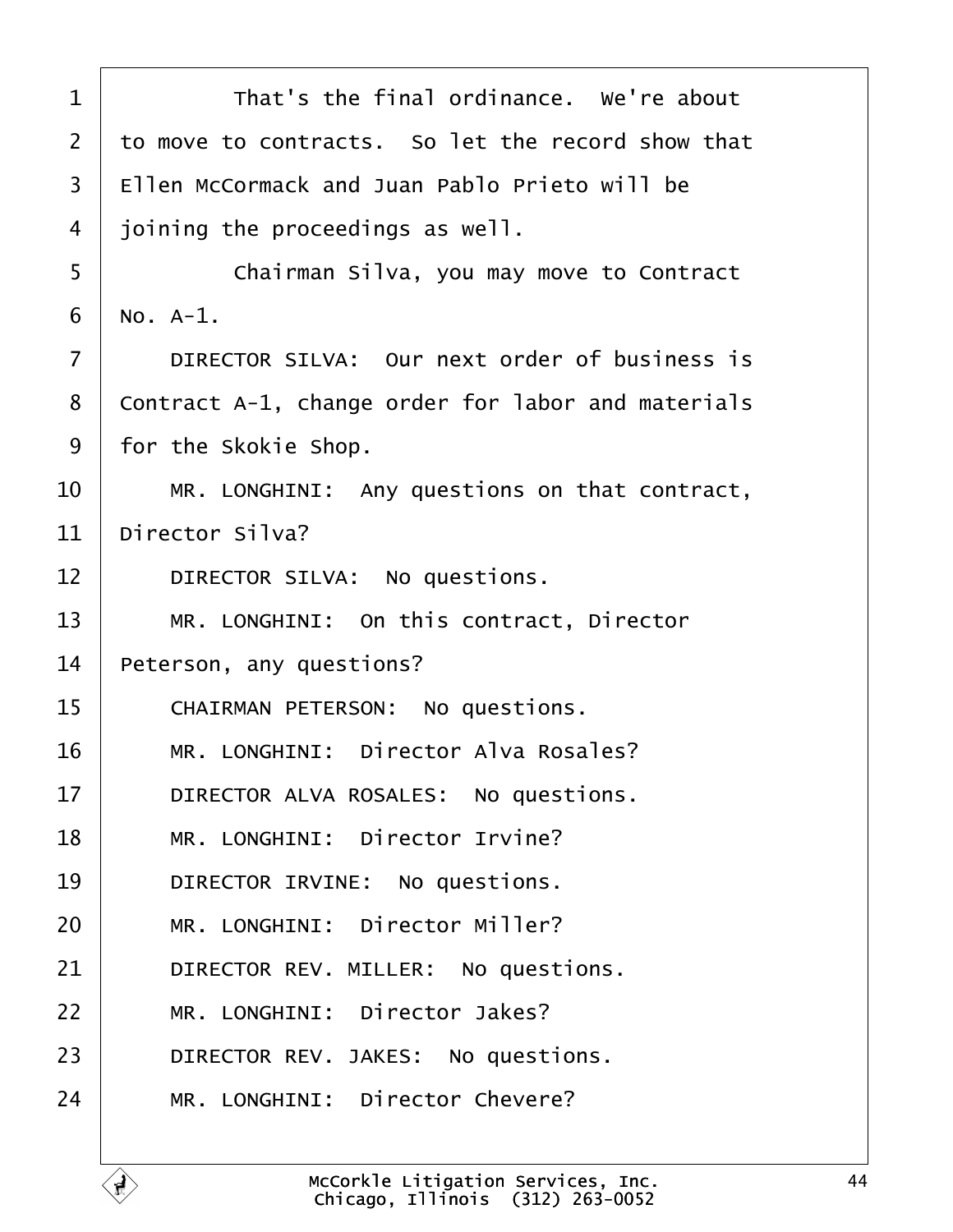<span id="page-44-0"></span>

| 1              | DIRECTOR J. CHEVERE: No questions.            |
|----------------|-----------------------------------------------|
| $\overline{2}$ | MR. LONGHINI: Chairman Silva, there are no    |
| 3              | further questions on Contract A-1.            |
| 4              | So we may now proceed to Contract B as in     |
| 5              | boy $1$ .                                     |
| 6              | DIRECTOR SILVA: Our next order of business is |
| 7              | Contract B-1, a contract for railroad track   |
| 8              | materials.                                    |
| 9              | MR. LONGHINI: Chairman Silva, any questions   |
| 10             | on Contract No. B-1?                          |
| 11             | DIRECTOR SILVA: No questions.                 |
| 12             | MR. LONGHINI: Director Peterson?              |
| 13             | <b>CHAIRMAN PETERSON: No questions.</b>       |
| 14             | MR. LONGHINI: Director Alva Rosales?          |
| 15             | DIRECTOR ALVA ROSALES: No questions.          |
| 16             | MR. LONGHINI: Director Irvine?                |
| 17             | DIRECTOR IRVINE: No questions.                |
| 18             | MR. LONGHINI: Director Miller?                |
| 19             | DIRECTOR REV. MILLER: No questions.           |
| 20             | MR. LONGHINI: Director Jakes?                 |
| 21             | DIRECTOR REV. JAKES: No questions.            |
| 22             | MR. LONGHINI: Director Chevere?               |
| 23             | DIRECTOR J. CHEVERE: No questions.            |
| 24             | MR. LONGHINI: All questions are finished.     |
|                |                                               |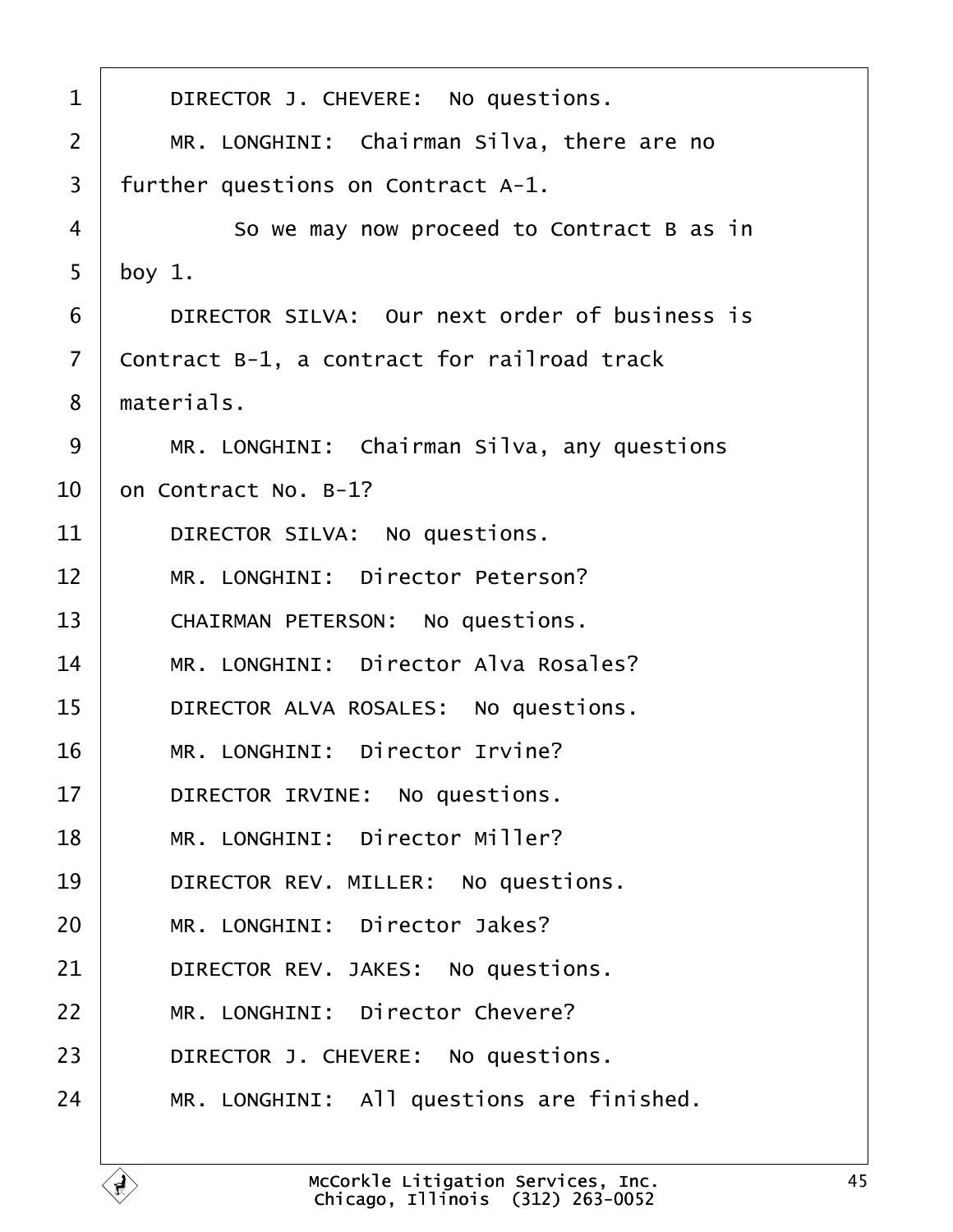- <span id="page-45-0"></span>1 So, Chairman Silva, we may now proceed to Contract
- 2 No. C as in cat 1.
- 3 | DIRECTOR SILVA: Our next order of business is
- 4 dontract C-1, a contract for parts and services
- 5 for bus fare boxes.
- 6 | MR. LONGHINI: Any questions, Director Silva?
- 7 | DIRECTOR SILVA: No questions.
- 8 | MR. LONGHINI: Director Peterson?
- 9 | CHAIRMAN PETERSON: No questions.
- 10 | MR. LONGHINI: Director Alva Rosales?
- 11 | DIRECTOR ALVA ROSALES: No questions.
- 12 | MR. LONGHINI: Director Irvine?
- 13 | DIRECTOR IRVINE: No questions.
- 14 | MR. LONGHINI: Director Miller?
- 15 | DIRECTOR REV. MILLER: No questions.
- 16 | MR. LONGHINI: Director Jakes?
- 17 | Director Jakes?
- 18  $\parallel$  Maybe he stepped away for a moment.
- 19 | DIRECTOR REV. JAKES: My mouse died on me. No

20 duestions.

- 21 | MR. LONGHINI: Director Chevere?
- 22 | DIRECTOR J. CHEVERE: No questions.
- 23 | MR. LONGHINI: Thank you.
- 24 **Chairman Silva, there are no further**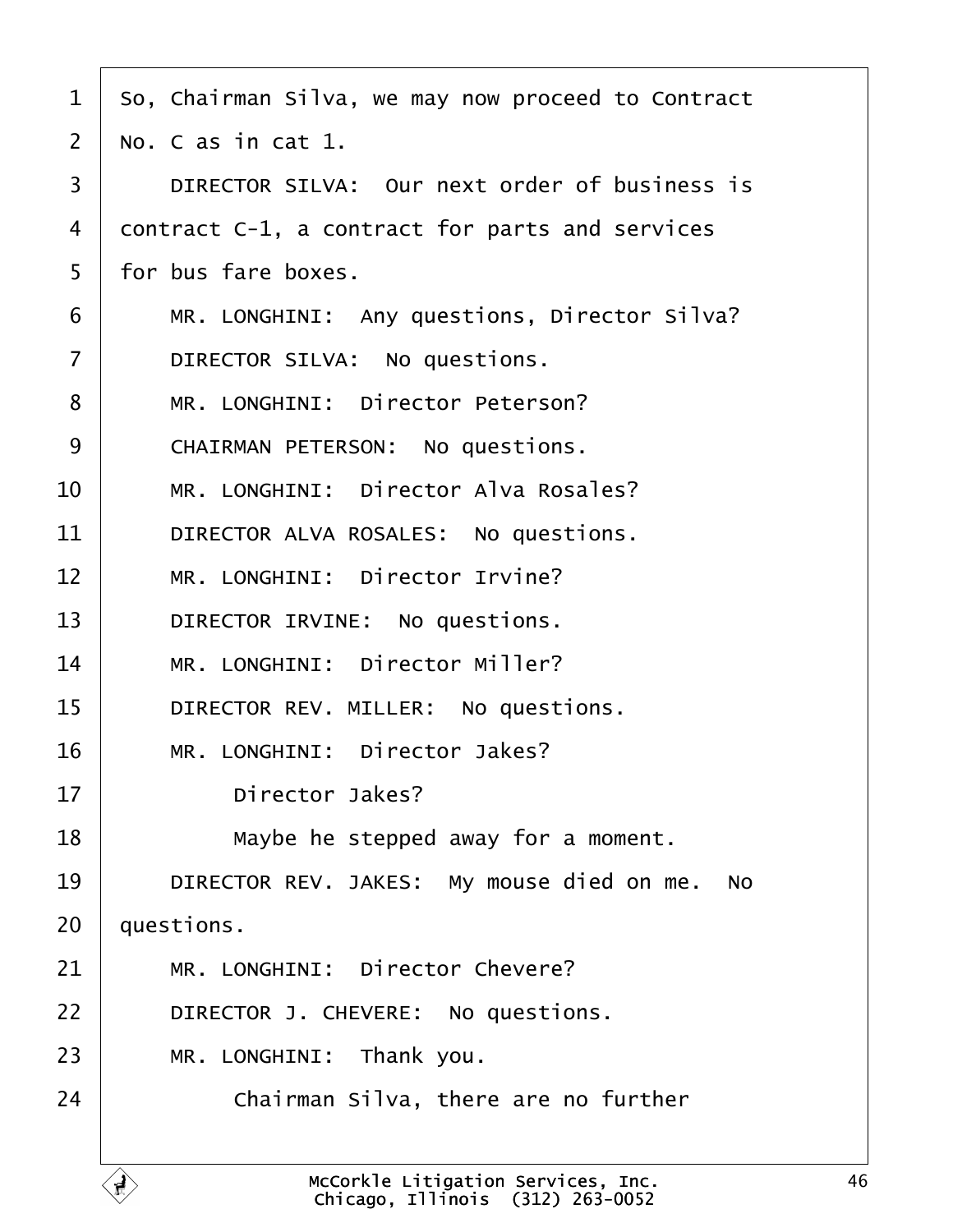<span id="page-46-0"></span>

| 1              | questions on that item.                            |
|----------------|----------------------------------------------------|
| $\overline{2}$ | So we may proceed to Contract D as in              |
| 3              | $dog1$ .                                           |
| 4              | DIRECTOR SILVA: Our next order of business is      |
| 5              | Contract No. D-1, a change order for architecture  |
| 6              | and engineering services.                          |
| $\overline{7}$ | MR. LONGHINI: Chairman Silva, do you have any      |
| 8              | questions on this architecture engineering         |
| 9              | dontract?                                          |
| 10             | DIRECTOR SILVA: No, I don't have questions.        |
| 11             | MR. LONGHINI: Director Peterson?                   |
| 12             | CHAIRMAN PETERSON: Yeah, Greg. Well, sort          |
| 13             | of. How are they doing in terms of their DBE       |
| 14             | commitment? Do we have those numbers? If not,      |
| 15             | maybe the staff can get back to the Board just to  |
| 16             | share how they're doing.                           |
| 17             | MR. LONGHINI: Possibly Juan Pablo can respond      |
| 18             | right now.                                         |
| 19             | MR. PRIETO: Good morning, Directors. This is       |
| 20             | Juan Pablo Prieto, Director of Diversity Programs. |
| 21             | The program as a whole has a 30 percent            |
| 22             | goal. And through the commitments made on          |
| 23             | specific task orders, they are meeting the 30      |
| 24             | percent goal.                                      |
|                |                                                    |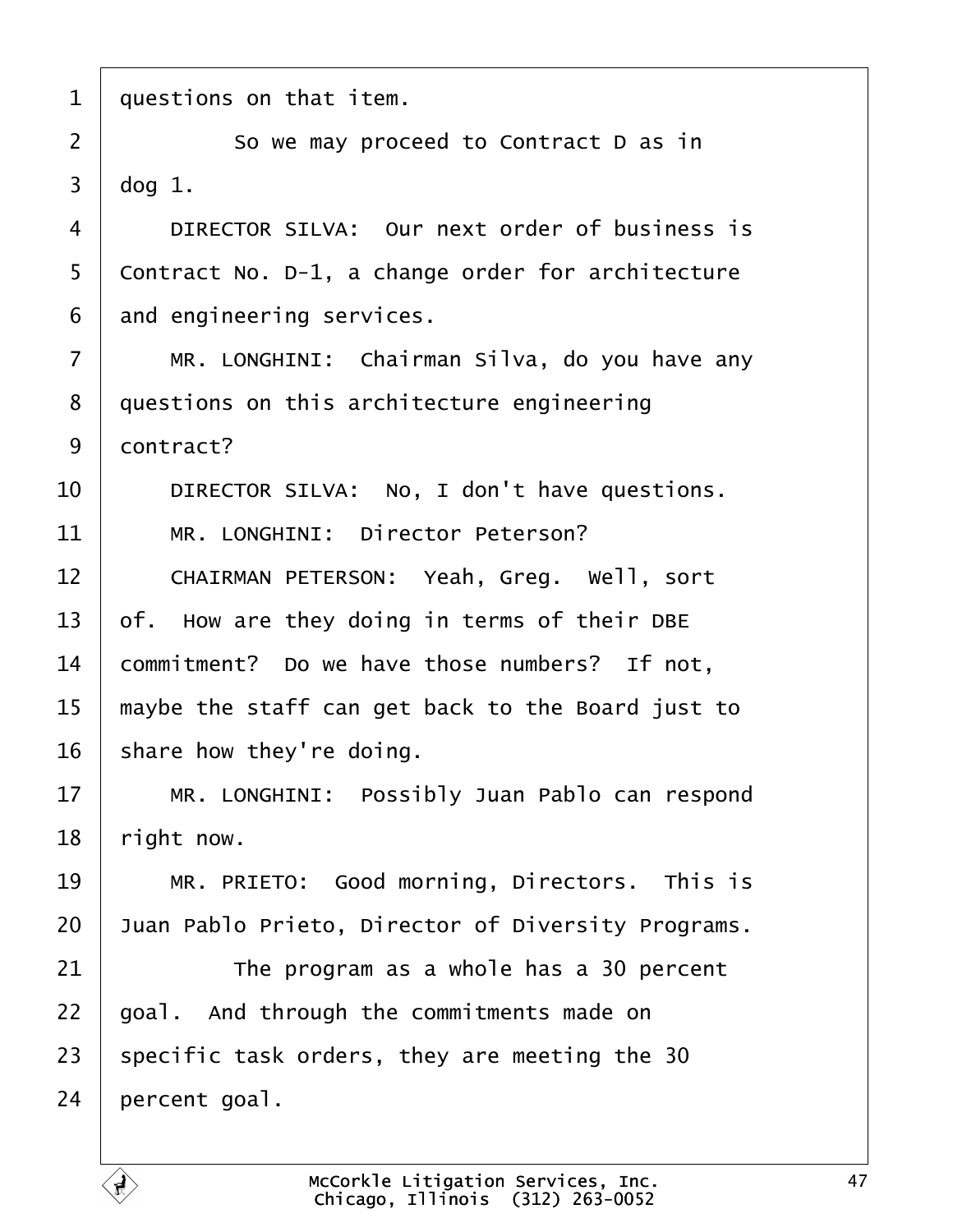<span id="page-47-0"></span>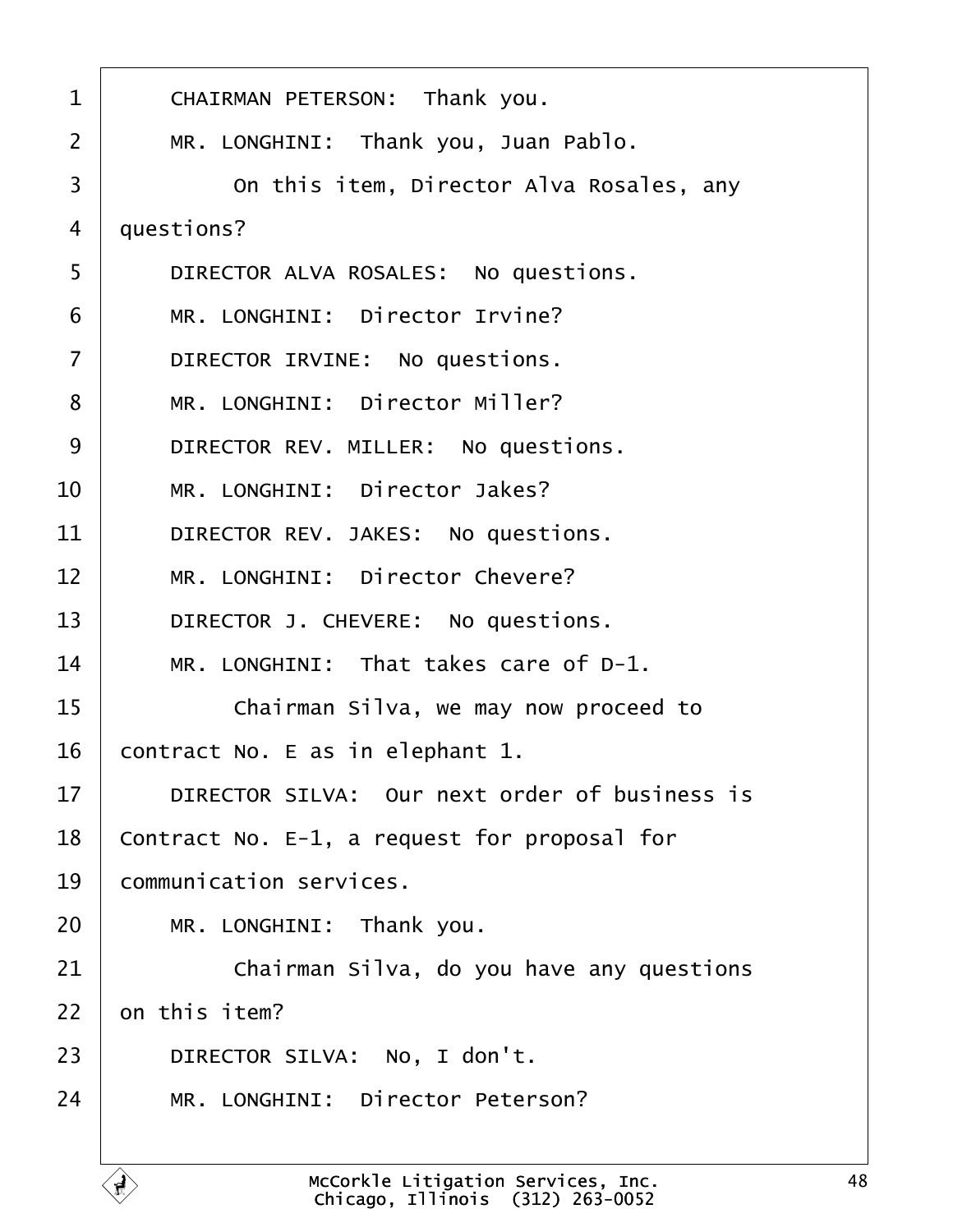<span id="page-48-0"></span>

| 1               | CHAIRMAN PETERSON: Yeah. Just I'm a little         |
|-----------------|----------------------------------------------------|
| $\overline{2}$  | bit concerned. And I don't know if we can answer   |
| 3               | the question. So the previous contractor didn't    |
| 4               | bid. We had a new bidder. But yet the previous     |
| 5               | dontractor is doing all of the work. So I'm a      |
| 6               | little concerned when I look at this because it    |
| $\overline{7}$  | seems like it's a past -- I mean, somebody who had |
| 8               | it before doesn't bid, somebody else comes in and  |
| 9               | bids, and then gives them all the work as a sub.   |
| 10              | So maybe somebody can walk me through this and     |
| 11              | explain how this works that you can not bid on     |
| 12              | something that you had before and yet still get    |
| 13              | all of the work from the winning bidder.           |
| 14              | MR. LONGHINI: Is Ellen McCormack here?             |
| 15              | MS. McCORMACK: Yeah. Mr. Chairman, we -- we        |
| 16              | eached out to Carahsoft and to Granicus, and       |
| 17 <sub>1</sub> | asked both of the companies. And that is how we    |
| 18              | got the information that in fact Carahsoft was     |
| 19              | bidding on behalf of Granicus, with the idea that  |
| 20              | they would give then Granicus the business.        |
| 21              | The best that we can -- We asked them how          |
| 22              | much of a share they would get out of what we were |
| 23              | paying, and they would not give us that            |
| 24              | information. They said that it was confidential.   |
|                 |                                                    |

 $\overline{1}$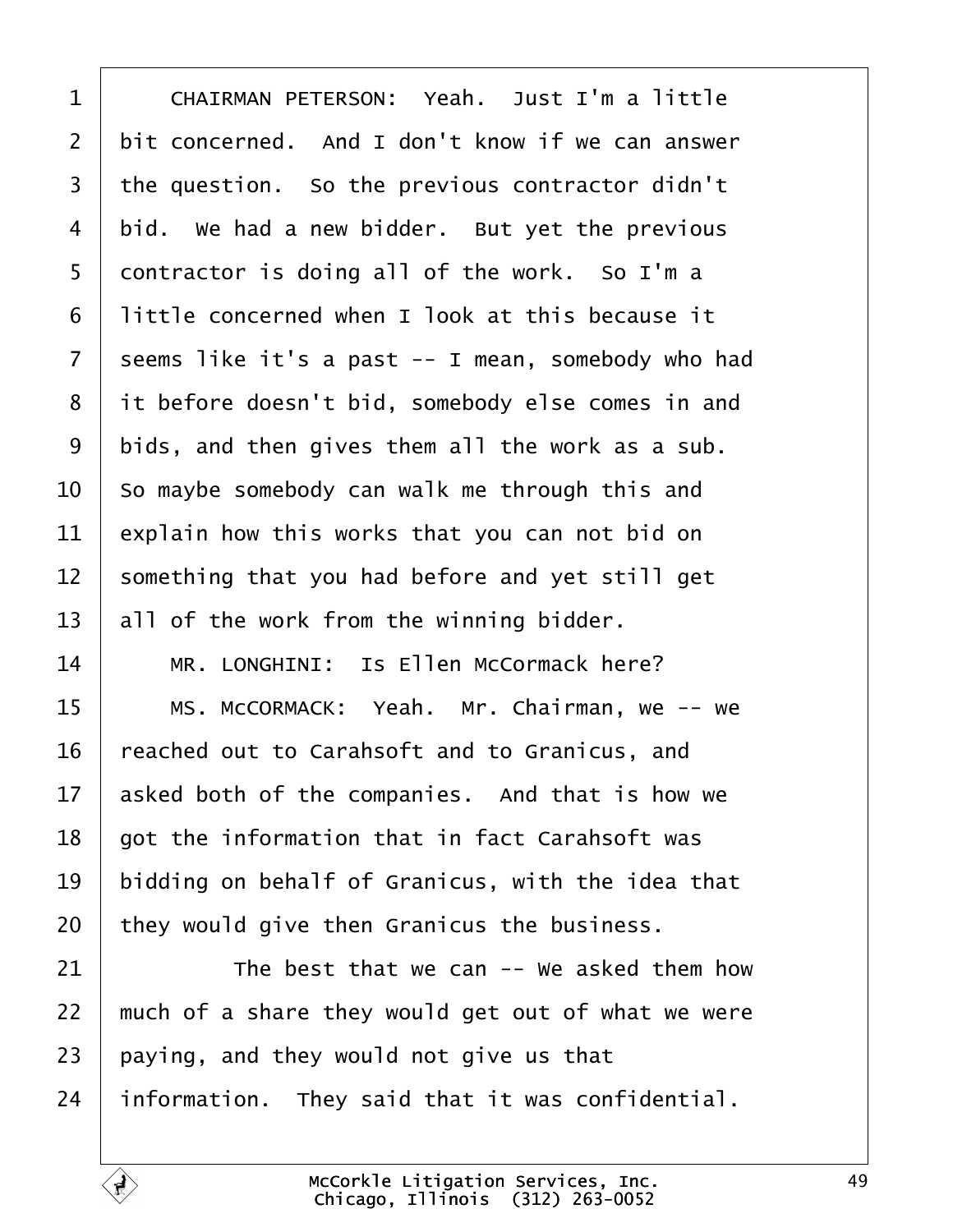<span id="page-49-0"></span>

| 1              | From what we understand, though, and it            |
|----------------|----------------------------------------------------|
| $\overline{2}$ | doesn't happen often, but it does happen           |
| 3              | dccasionally, where we'll have a company such as   |
| 4              | Granicus that they really don't want to bother     |
| 5              | with the bidding and, you know, responding to an   |
| 6              | RFP. They just want to do the technical work.      |
| 7              | And then we have a company such as Carahsoft which |
| 8              | will, in fact -- you know, is more familiar with   |
| 9              | dealing with government entities. And they go up   |
| 10             | and they respond to the RFP with the knowledge     |
| 11             | that they are going to come in with Granicus as    |
| 12             | the subcontractor to really do all of the work.    |
| 13             | We did a lot of research on Carahsoft.             |
| 14             | We wanted to make sure, because they were new to   |
| 15             | us. They've been in business for 15 years. They    |
| 16             | have 1300 employees and annual sales of            |
| 17             | \$5.3 billion.                                     |
| 18             | They do currently have contracts with the          |
| 19             | Water Reclamation District and with the State of   |
| 20             | Illinois. So we believe that they are in fact a    |
| 21             | good contractor, and this is just an arrangement   |
| 22             | these two companies have.                          |
| 23             | As I say, we don't see it often, but we            |
| 24             | do see it occasionally.                            |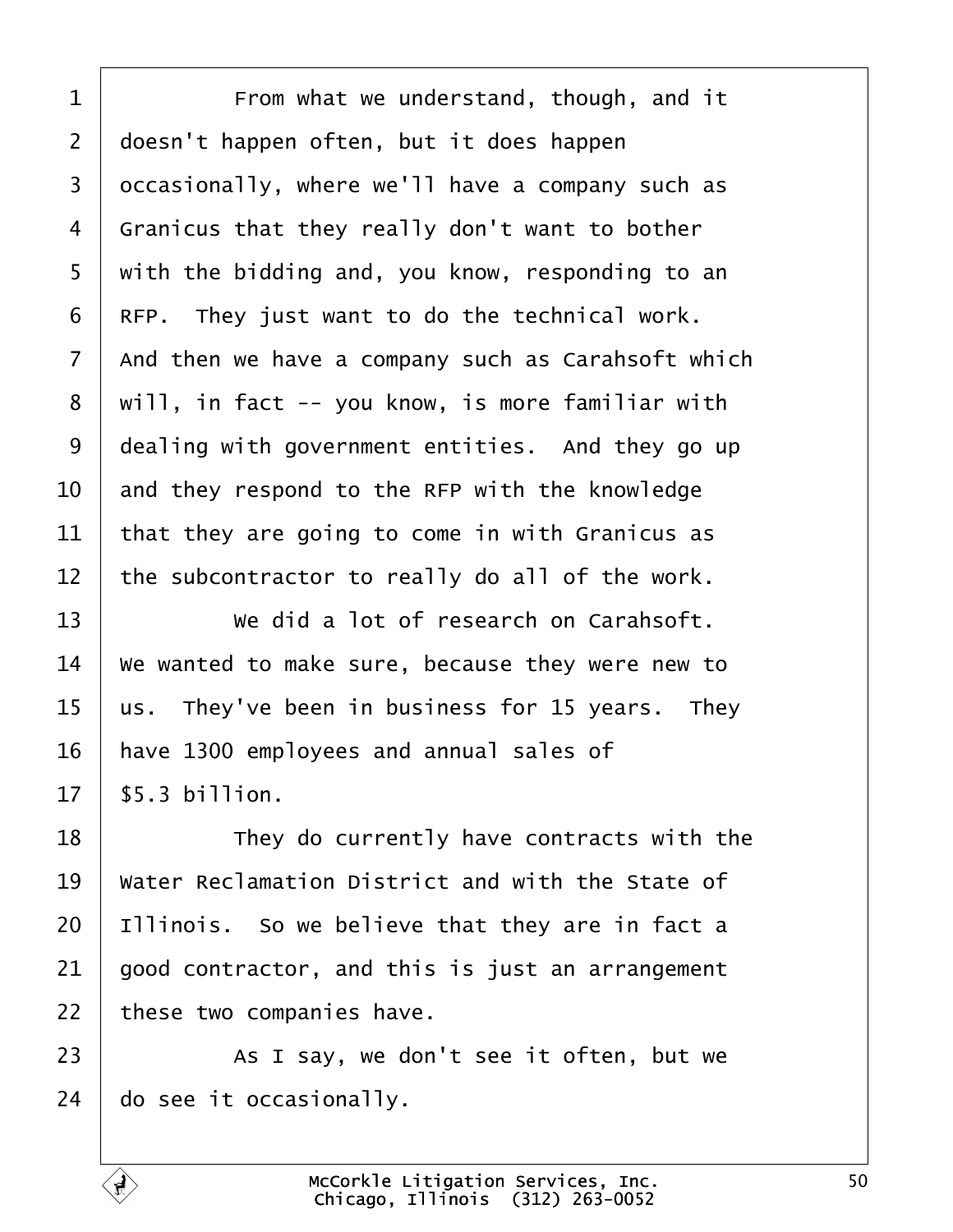<span id="page-50-0"></span>

| 1              | CHAIRMAN PETERSON: I would just ask for you       |
|----------------|---------------------------------------------------|
| $\overline{2}$ | and Karen to get together on this one. This,      |
| 3              | again, it just seems like something isn't right.  |
| 4              | I mean, for example, they won't tell you -- so    |
| 5              | they're going to get an administrative fee for    |
| 6              | winning the contract, and then the previous       |
| 7              | dontractor is going to get all of the work. Then  |
| 8              | to say they can't share with you what percentage  |
| 9              | of the 1.1 million they're going to get because   |
| 10             | it's confidential, I just think you guys should   |
| 11             | look a little more deeply into this. Because      |
| 12             | again, I don't know if they're doing any work at  |
| 13             | any other transit agency. But I just feel like it |
| 14             | just seems like, again, for a company not to bid, |
| 15             | have someone else bid, and then be given all of   |
| 16             | the work, something about that doesn't sit right  |
| 17             | with me.                                          |
| 18             | Like you said, it's more of an exception          |
| 19             | than the norm of a business practice. And I would |
| 20             | just want to make sure that we do our due         |
| 21             | diligence in terms of not if they're a legitimate |
| 22             | company or not, but I think just kind of taking a |
| 23             | look at this, at this practice.                   |
| 24             | Because, again, I don't want to set a             |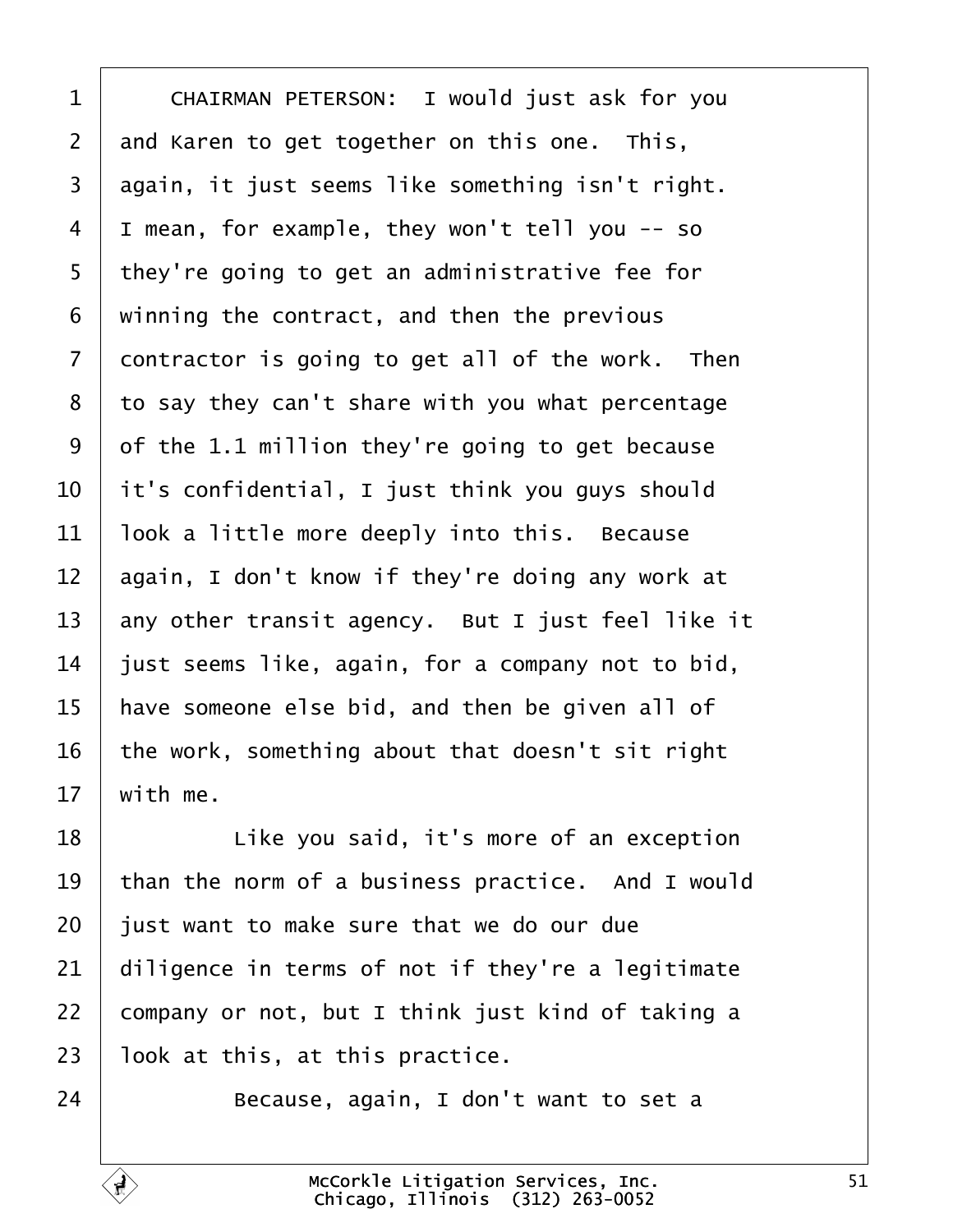<span id="page-51-0"></span>

| 1              | precedent where contractors can say, Well, I'm not |
|----------------|----------------------------------------------------|
| 2              | going to bid, but I've worked out something with a |
| 3              | friend or related company where they can bid, but  |
| 4              | yet we're going to get all the work.               |
| 5              | So hopefully you and Karen can look a bit          |
| 6              | deeper into this and get back to the Board in      |
| $\overline{7}$ | terms of this arrangement. Because as far as I'm   |
| 8              | doncerned, it's not whether they're a legitimate   |
| 9              | dompany with thousands of employees, billions of   |
| 10             | dollars in operating costs. But again, you're      |
| 11             | winning a contract, but you're not doing any of    |
| 12             | the work. That --                                  |
| 13             | MS. McCORMACK: So it is my understanding           |
| 14             | they're not doing any of the work.                 |
| 15             | So I will reach out to Karen, and we will          |
| 16             | come back to you next month with our response.     |
| 17             | MR. LONGHINI: Thank you.                           |
| 18             | Before we proceed with any further                 |
| 19             | questions, now would be a good time to switch the  |
| 20             | sign language interpreters. So Elisabeth if you    |
| 21             | want to wrap this up and turn it over to Rivka.    |
| 22             | PRESIDENT CARTER: Greg, just to be clear, we       |
| 23             | are deferring this item. So it should not be part  |
| 24             | of the omnibus at least until that future work.    |
|                |                                                    |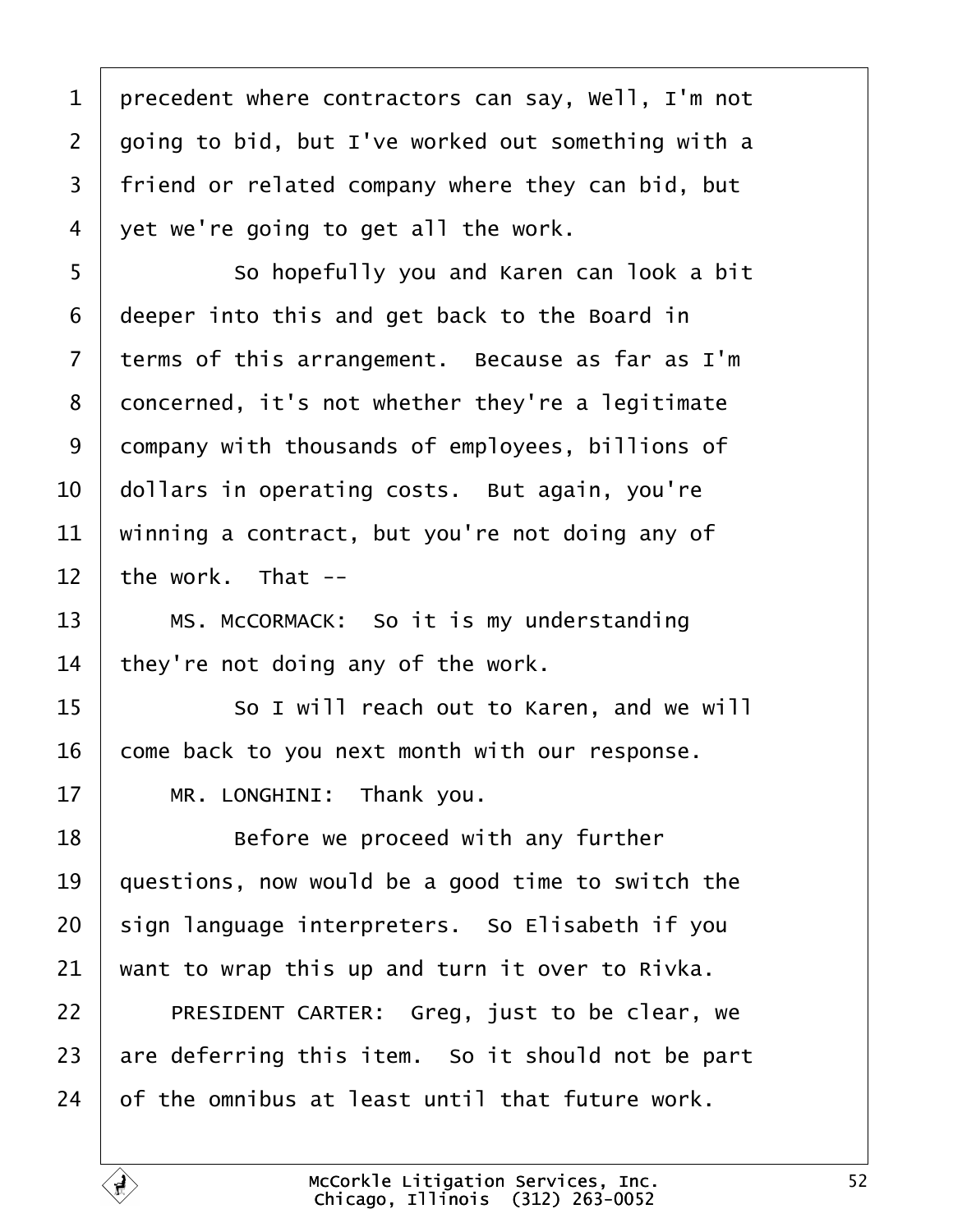<span id="page-52-0"></span>

| 1  | MR. LONGHINI: Thank you, President Carter.         |
|----|----------------------------------------------------|
| 2  | Let me get this down here.                         |
| 3  | So just to state for the record that               |
| 4  | Contract No. E -- that's E as in elephant 1,       |
| 5  | that's the one we're on right now?                 |
| 6  | PRESIDENT CARTER: Yes.                             |
| 7  | MR. LONGHINI: That is going to be deferred         |
| 8  | from consideration today for a vote today?         |
| 9  | <b>PRESIDENT CARTER: That's correct.</b>           |
| 10 | MR. LONGHINI: So then --                           |
| 11 | PRESIDENT CARTER: We'll bring it back at a         |
| 12 | future Board meeting.                              |
| 13 | MR. LONGHINI: Then there's no reason to take       |
| 14 | any further questions at this point.               |
| 15 | <b>PRESIDENT CARTER: I think that's correct.</b>   |
| 16 | MR. LONGHINI: We won't take any further            |
| 17 | questions since it's not going to come under       |
| 18 | consideration.                                     |
| 19 | So we've now removed E-1. That might               |
| 20 | make a slight change later on during the Committee |
| 21 | report, but now we can just proceed to Contract    |
| 22 | No. F-1.                                           |
| 23 | DIRECTOR SILVA: Our next order of business is      |
| 24 | Contract No. F-1, a contract for professional      |
|    |                                                    |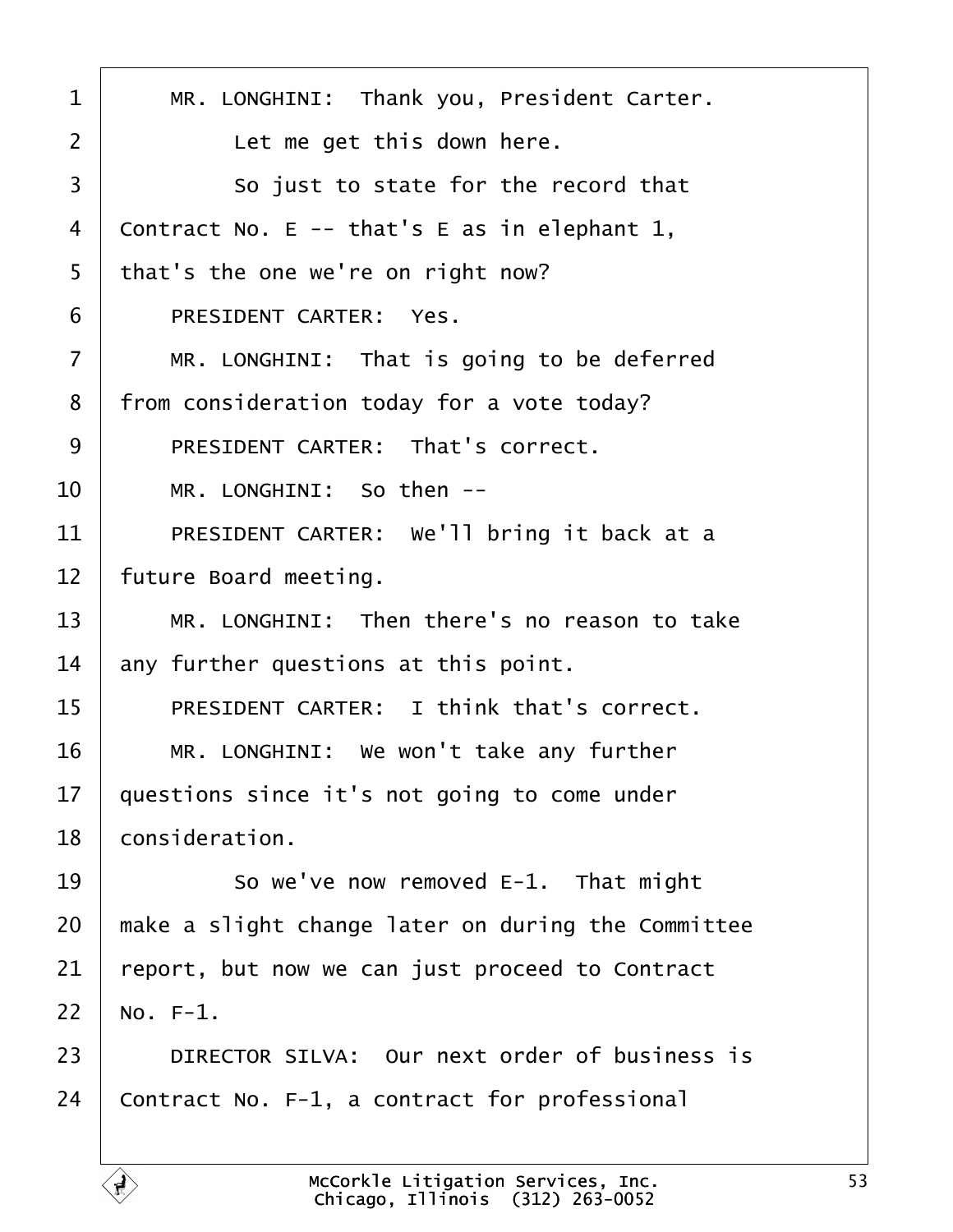<span id="page-53-0"></span>

| 1              | financial consulting services.                    |
|----------------|---------------------------------------------------|
| $\overline{2}$ | MR. LONGHINI: Okay. F-1.                          |
| 3              | Chairman Silva, do you have any questions         |
| $\overline{4}$ | $dn F-1?$                                         |
| 5              | DIRECTOR SILVA: Do we have DBE in this            |
| 6              | dontract?                                         |
|                |                                                   |
| $\overline{7}$ | MR. LONGHINI: The question is, do we have         |
| 8              | DBEs, Chairman, in this contract? I believe       |
| 9              | that's the question.                              |
| 10             | Juan Pablo?                                       |
| 11             | MR. PRIETO: Yes, Chairman. No, we do not          |
| 12             | have any DBEs. There are very few, if any, DBEs   |
| 13             | in the space of managing deferred compensation.   |
| 14             | And we did not find any subcontracting            |
| 15             | opportunities for this contract.                  |
| 16             | DIRECTOR SILVA: Thank you.                        |
| 17             | MR. LONGHINI: Thank you, Juan Pablo.              |
| 18             | Director Peterson, any questions on this          |
| 19             | matter?                                           |
| 20             | <b>CHAIRMAN PETERSON: Yeah. This is one where</b> |
| 21             | it might be helpful, if I'm not mistaken, I think |
| 22             | we have some minority advisors as part of our     |
| 23             | pension plan. I know here at Rush we have some    |
| 24             | minority advisors.                                |
|                |                                                   |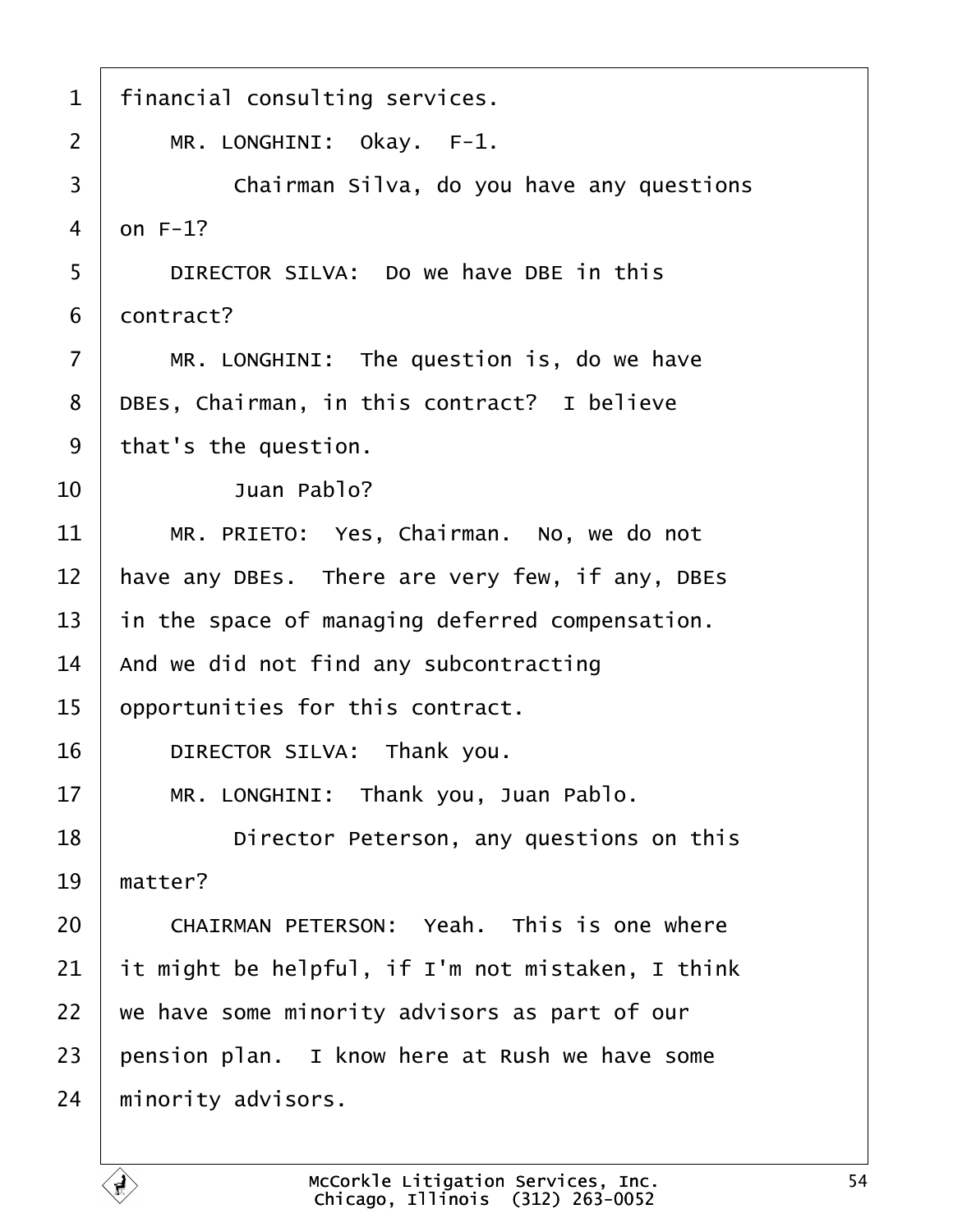<span id="page-54-0"></span>1 **So I would just say going forward, this** 2 is another, it's not a huge dollar amount -- not 3 that  $$500,000$  isn't a lot of money  $-$  but this is 4 one that I would hope going forward we look, you 5 know, best practices, private sector, public 6 sector, and really see if there's some DBE 7 dpportunities here. 8 **Because you've got women, Hispanic, and** 9 African-American owned firms that I'm aware of 10 that act as advisors both on our pension side and, 11 as I mentioned, here even at Rush we've got some.  $12$   $\sim$  So again, I would just hope that 13 Procurement, as well as your office, this is a 14 two-year -- what is this, a two-year  $-$  this is 15 for a period of three years with two funded. So 16 hopefully at the end of the two-year funding, some 17 homework around just what's available to come back 18 and revisit this. Because I do believe there 19 could be some opportunities for DBE participation 20 in terms of retirement advisors.  $21$  | MR. PRIETO: Yes, sir.  $22$  | MR. LONGHINI: Is that your last question, 23  $^{\circ}$  Terry? 24 CHAIRMAN PETERSON: Yes, it is.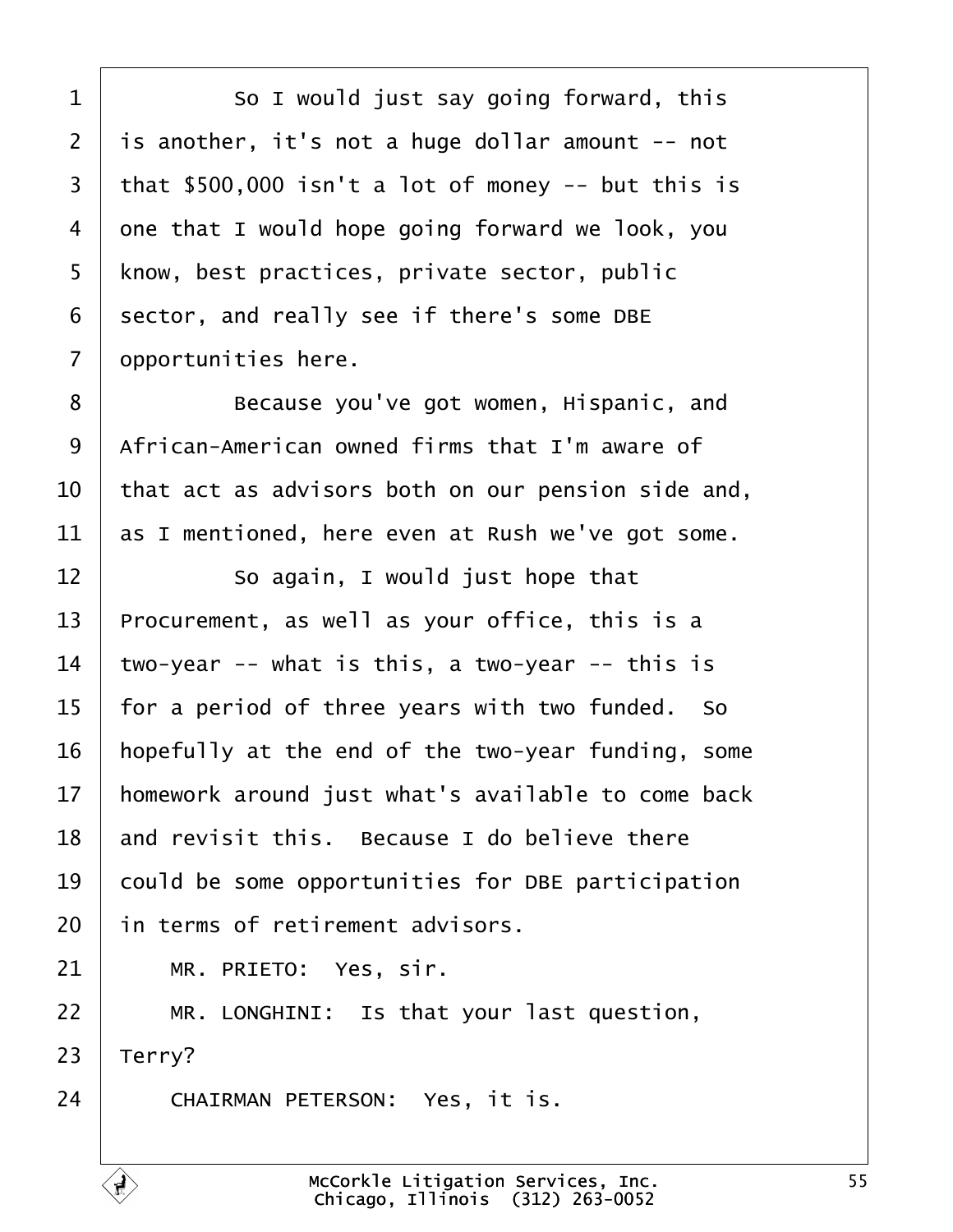<span id="page-55-0"></span>

|  | MR. LONGHINI: On this item, Director Alva |  |  |
|--|-------------------------------------------|--|--|
|--|-------------------------------------------|--|--|

- 2 Rosales, any questions on this financial
- 3 donsulting services contract?
- 4 | DIRECTOR ALVA ROSALES: No questions but kind
- 5 df the same comment as well. And, Juan Pablo, I
- 6 don't want to pick on you. But it seemed like
- 7 there were a few contracts that are coming up that
- 8 have a zero DBE. And I guess as much as you can
- 9 help these companies look, or even in direct
- 10 participation, because we have a lot of qualified
- 11 companies that are out there. I see this a lot in
- 12 the IT space too.
- 13 **So as much as we can strongly encourage**
- 14 companies to figure out how to get the DBE
- 15 participation, I think we probably should.
- 16 **That's my only comment.**
- $17 \parallel MR$ . PRIETO: And we do look for all
- 18 opportunities on all contracts.
- 19 **Just keep in mind that DBE does have to**
- 20 be direct participation. So if there are
- 21 opportunities for indirect participation, we do
- 22 encourage firms to use those. But we're not able
- 23 to set goals or count any commitments on non
- 24 direct -- indirect participation.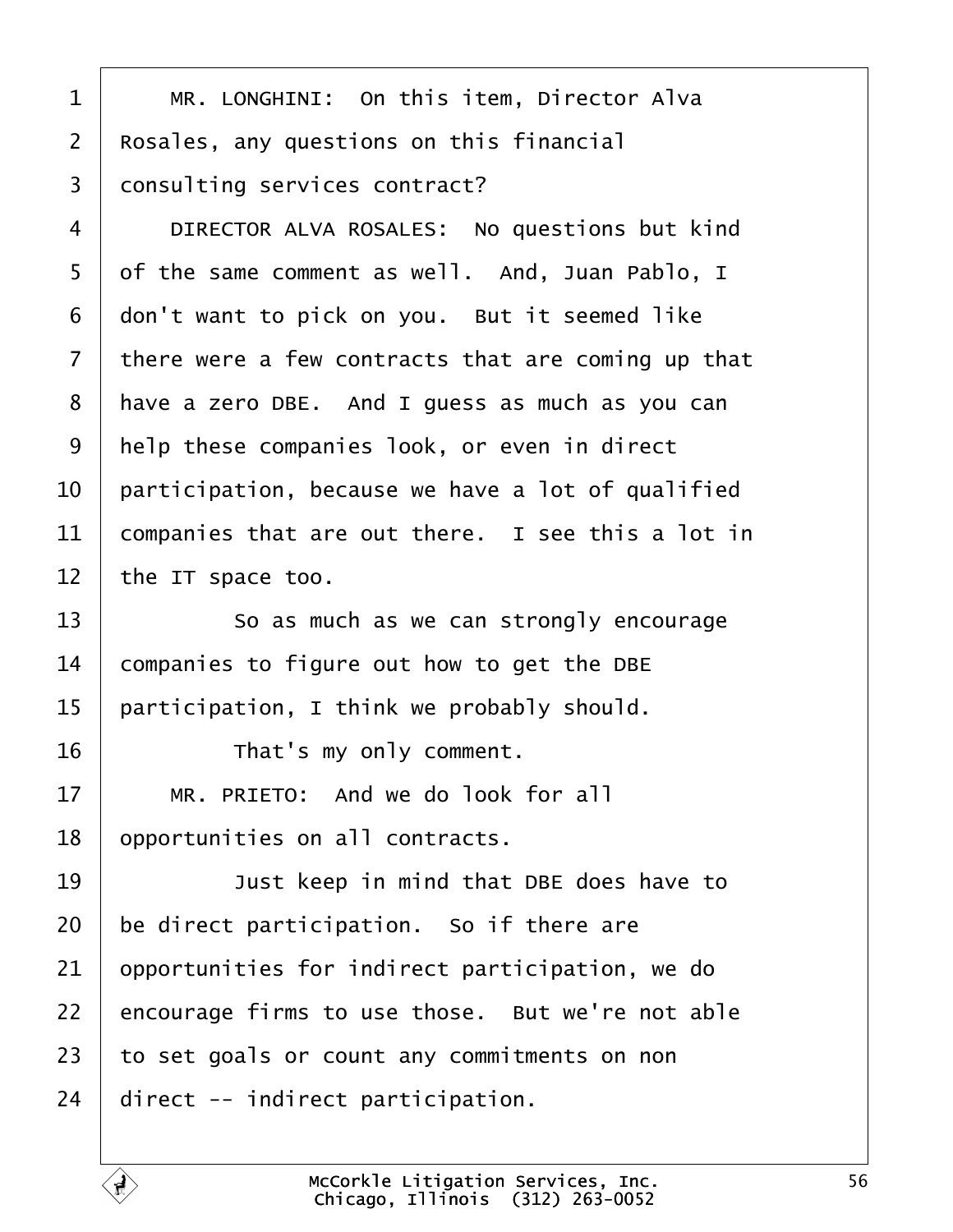- <span id="page-56-0"></span>1 | DIRECTOR ALVA ROSALES: Got it. Thank you for
- 2 that information.
- $\overline{3}$   $\overline{1}$  Well, as much as we can get direct then.
- 4 | PRESIDENT CARTER: I think, Chair Rosales,
- 5 going to the comment that Chairman Peterson made,
- $6$  I think the issue is making sure that we're
- 7 detting minority firms in the pool for
- 8 donsideration. So while they may not necessarily
- 9 end up winning the procurement, I think part of
- 10 the concern you're raising and Chairman Peterson
- 11 is raising is that we're not even seeing them as
- 12 part of the pool for consideration.
- 13 **And so I think I'll certainly work with**
- 14 Juan Pablo and make sure we're identifying, even
- 15 if not DBE, minority and women owned firms that
- 16 work in this space that can at least be reached
- 17 but to to see if they would be interested in
- 18 making proposals for this kind of work.
- 19 | DIRECTOR ALVA ROSALES: Thank you.
- 20 | MR. LONGHINI: Thank you, President Carter.
- 21 **Director Irvine, any questions on the**
- 22 financial consultant services contract?
- 23 | DIRECTOR IRVINE: No questions.
- 24 | MR. LONGHINI: Director Miller?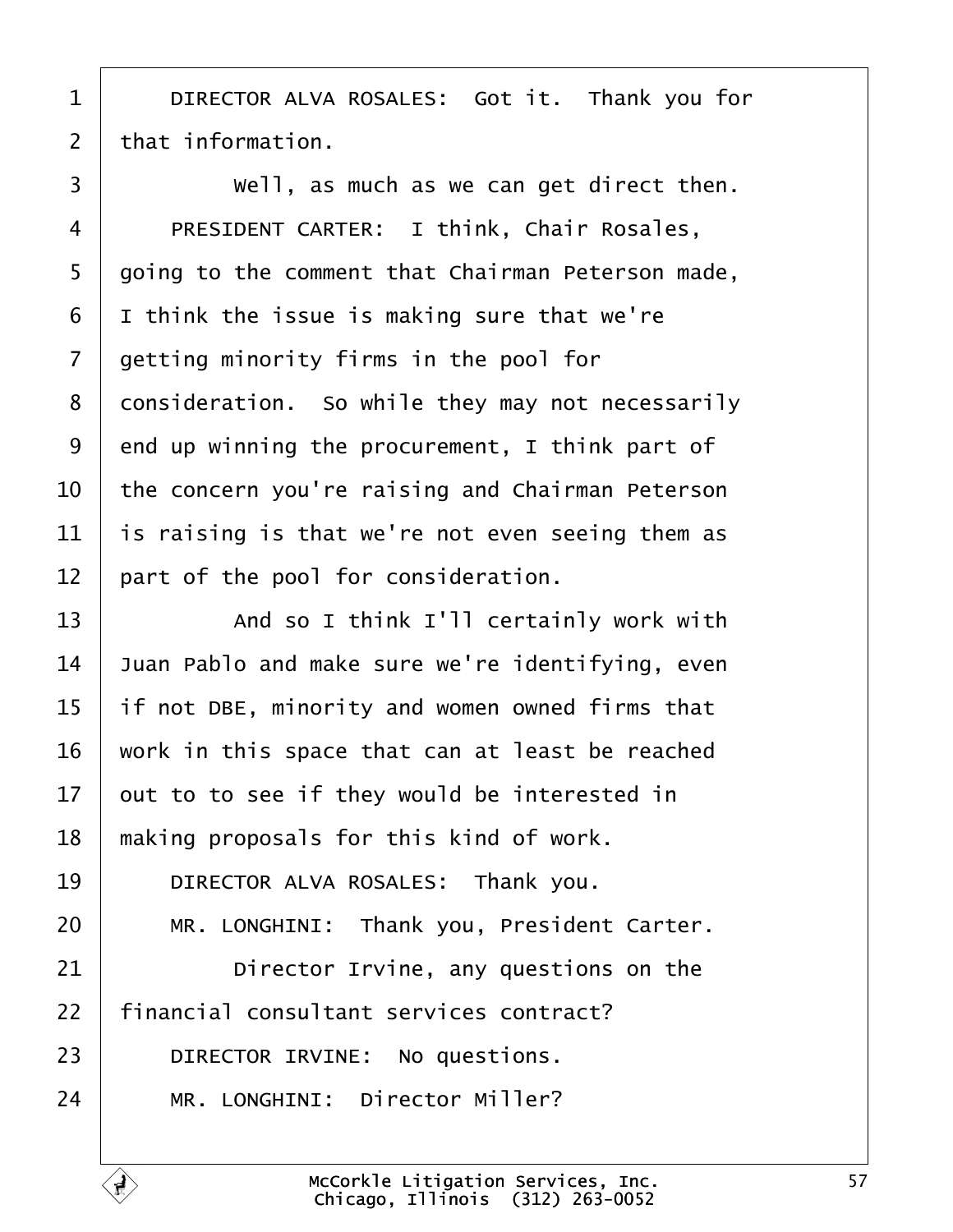<span id="page-57-0"></span>

| 1              | DIRECTOR REV. MILLER: No questions.               |
|----------------|---------------------------------------------------|
| $\overline{2}$ | MR. LONGHINI: Director Jakes?                     |
| 3              | DIRECTOR REV. JAKES: No questions, Greg.          |
| $\overline{4}$ | MR. LONGHINI: Director Chevere?                   |
| 5              | DIRECTOR J. CHEVERE: No questions.                |
| 6              | MR. LONGHINI: All right. Chairman Silva,          |
| $\overline{7}$ | there are no further questions, so we may now     |
| 8              | proceed to Contract No. G as in girl 1.           |
| 9              | DIRECTOR SILVA: Our final order of business       |
| 10             | today is Contract No. G-1, the purchase of Oracle |
| 11             | E-Business Software services.                     |
| 12             | MR. LONGHINI: Any questions, Chairman Silva,      |
| 13             | on this matter?                                   |
| 14             | DIRECTOR SILVA: Yeah. I mean, this is the         |
| 15             | type of companies that we always have only one -- |
| 16             | one of them. Is there something that we can do in |
| 17             | the minority arena?                               |
| 18             | MR. LONGHINI: It's a DBE question about this      |
| 19             | contract, Juan Pablo.                             |
| 20             | MR. PRIETO: Chairman, on this specific            |
| 21             | contract, it's a one-time buy and license. So     |
| 22             | there are no subcontracting opportunities.        |
| 23             | We do encourage DBEs to bid as prime              |
| 24             | whenever they feel that they can perform and bid  |
|                |                                                   |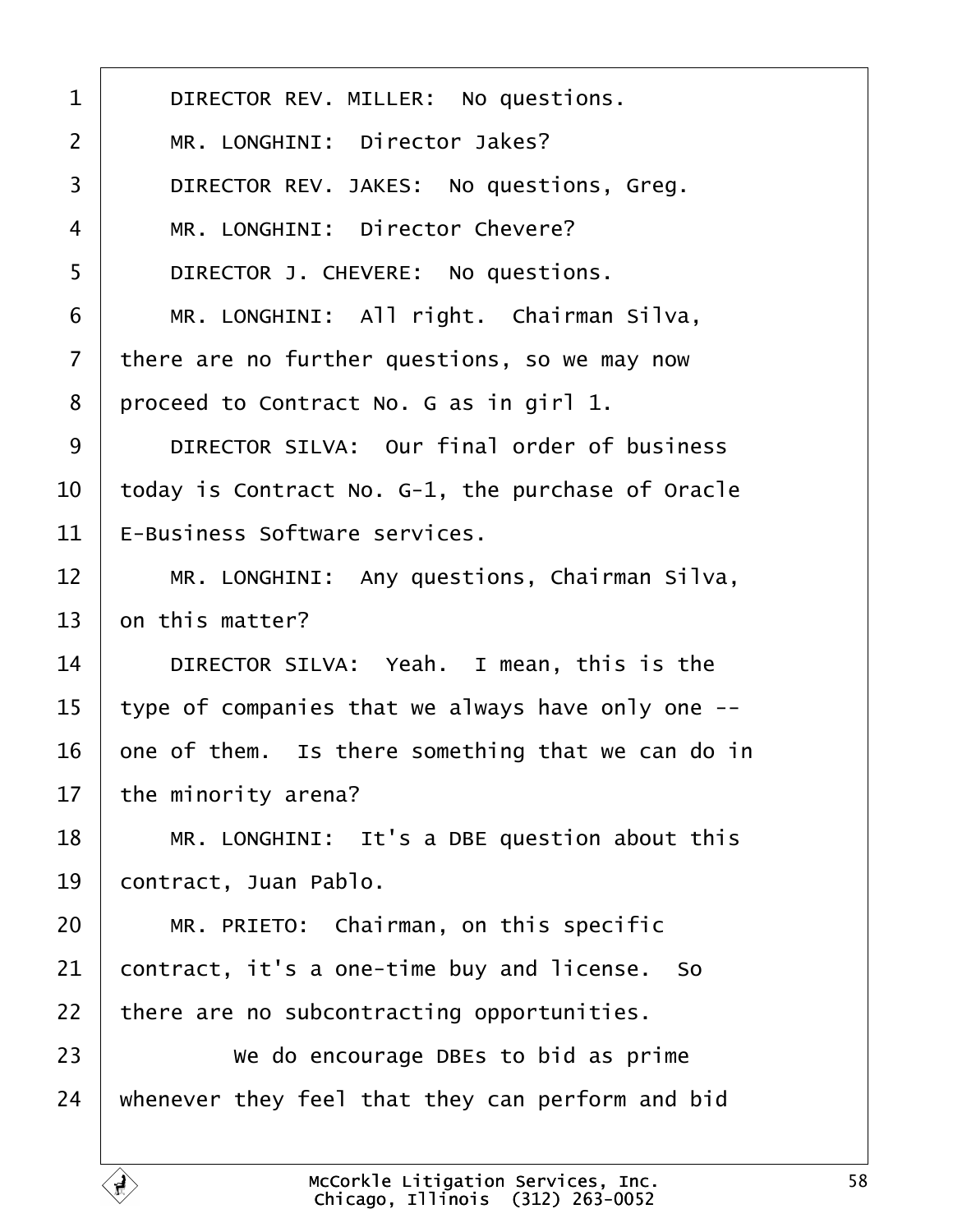<span id="page-58-0"></span>

| 1              | on the contract. So we also work with Purchasing   |
|----------------|----------------------------------------------------|
| $\overline{2}$ | to make sure that we send out all bids, regardless |
| 3              | if they have a DBE goal or not, to all DBEs that   |
| 4              | feel they qualify.                                 |
| 5              | Diversity also sends an additional                 |
| 6              | message to the DBEs that would qualify based on    |
| $\overline{7}$ | their certification.                               |
| 8              | And then we also send it out to all of             |
| 9              | dur technical assistance agencies who then send it |
| 10             | but to their membership lists.                     |
| 11             | So we do encourage DBEs to bid as primes           |
| 12             | whenever they feel they can meet the scope.        |
| 13             | MR. LONGHINI: Director Peterson, any               |
| 14             | questions?                                         |
| 15             | <b>CHAIRMAN PETERSON: No questions.</b>            |
| 16             | MR. LONGHINI: Director Alva Rosales?               |
| 17             | DIRECTOR ALVA ROSALES: No questions.               |
| 18             | MR. LONGHINI: Director Irvine?                     |
| 19             | DIRECTOR IRVINE: No questions.                     |
| 20             | MR. LONGHINI: Director Miller?                     |
| 21             | DIRECTOR REV. MILLER: No questions.                |
| 22             | MR. LONGHINI: Director Jakes?                      |
| 23             | DIRECTOR REV. JAKES: No questions.                 |
| 24             | MR. LONGHINI: Director Chevere?                    |
|                |                                                    |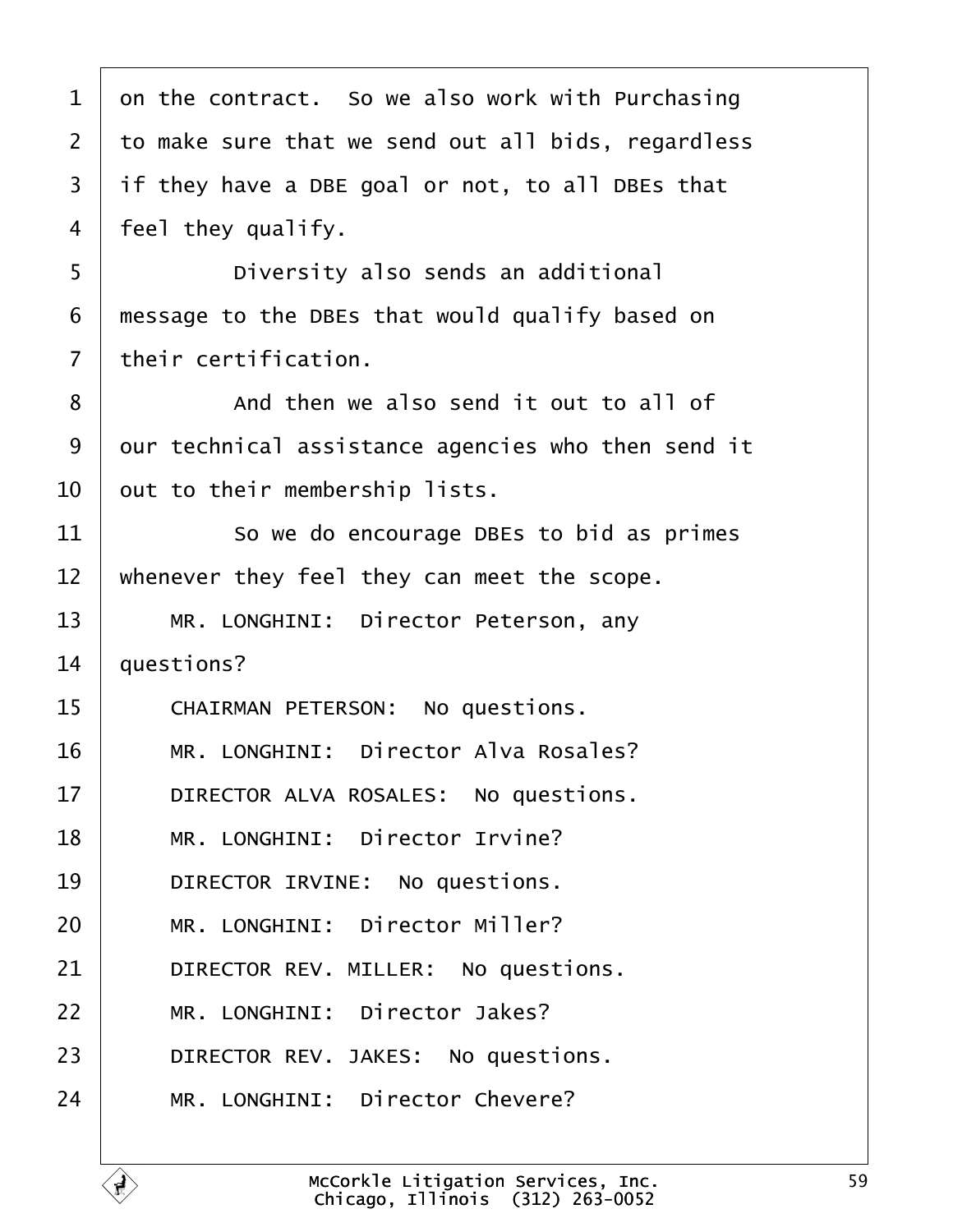| 1              | DIRECTOR J. CHEVERE: No questions.                |  |
|----------------|---------------------------------------------------|--|
| $\overline{2}$ | MR. LONGHINI: Chairman Silva, since there are     |  |
| 3              | no further questions, we may proceed to the next  |  |
| 4              | item, which is No. 9A.                            |  |
| 5              | DIRECTOR SILVA: Since there are no further        |  |
| 6              | duestions --                                      |  |
| $\overline{7}$ | MR. LONGHINI: Chairman Silva, may I just          |  |
| 8              | remark that as we're doing -- as we're asking for |  |
| 9              | this leave that we removed one of the contracts   |  |
| 10             | from the omnibus. So E-1 is out. So there are     |  |
| 11             | how only six contracts that will go on the        |  |
| 12             | omnibus.                                          |  |
| 13             | So now proceed.                                   |  |
| 14             | DIRECTOR SILVA: Since there are no further        |  |
| 15             | questions to the contracts, may I have leave to   |  |
| 16             | place all six contracts on the omnibus?           |  |
| 17             | MR. LONGHINI: So it will be six contracts on      |  |
| 18             | the omnibus with the exception of E-1. So that's  |  |
| 19             | what we need leave for.                           |  |
| 20             | DIRECTOR J. CHEVERE: So moved.                    |  |
| 21             | DIRECTOR REV. MILLER: Second.                     |  |
| 22             | MR. LONGHINI: So that has been moved and          |  |
| 23             | seconded, those six contracts with the exception  |  |
| 24             | of E as in elephant 1 will not be on the omnibus. |  |
|                |                                                   |  |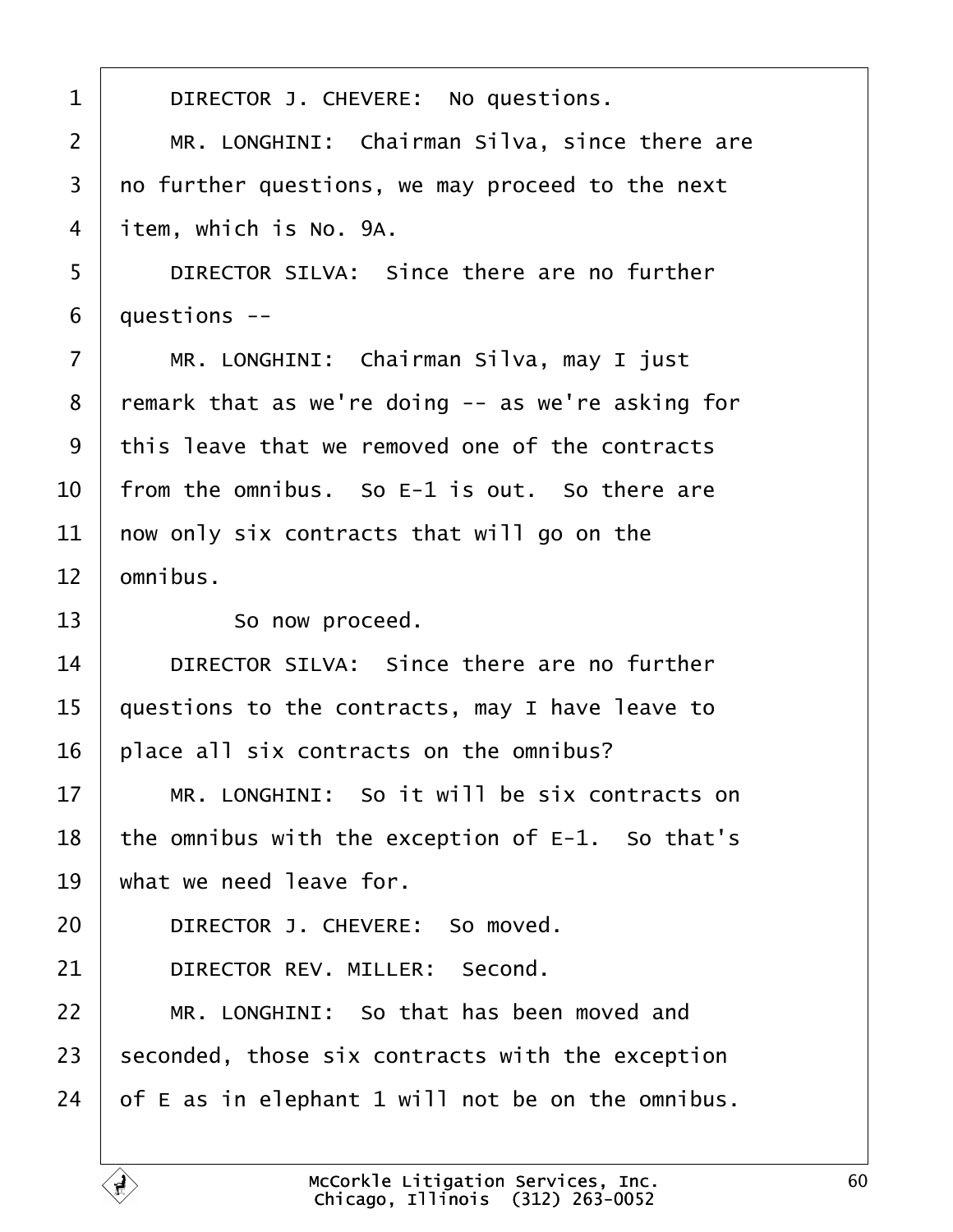| 1  | So Chairman, we may now proceed to 9B.            |
|----|---------------------------------------------------|
| 2  | DIRECTOR SILVA: Since there is no further         |
| 3  | business to come before the Committee -- before   |
| 4  | the Committee, may I have a motion to approve the |
| 5  | dmnibus and recommend the omnibus for Board       |
| 6  | approval?                                         |
| 7  | DIRECTOR J. CHEVERE: So moved.                    |
| 8  | DIRECTOR REV. MILLER: Second.                     |
| 9  | MR. LONGHINI: That motion has been moved and      |
| 10 | seconded, which will move everything onto the     |
| 11 | omnibus. And again, recognizing that E-1 is not   |
| 12 | on there.                                         |
| 13 | I will take a roll call vote to recommend         |
| 14 | the omnibus for Board approval.                   |
| 15 | MR. LONGHINI: Director Alva Rosales?              |
| 16 | DIRECTOR ALVA ROSALES: Yes.                       |
| 17 | MR. LONGHINI: Director Irvine?                    |
| 18 | DIRECTOR IRVINE: Yes.                             |
| 19 | MR. LONGHINI: Director Miller?                    |
| 20 | DIRECTOR MILLER: Yes.                             |
| 21 | MR. LONGHINI: Director Jakes?                     |
| 22 | <b>DIRECTOR JAKES: Yes.</b>                       |
| 23 | MR. LONGHINI: Director Chevere?                   |
| 24 | DIRECTOR J. CHEVERE: Yes.                         |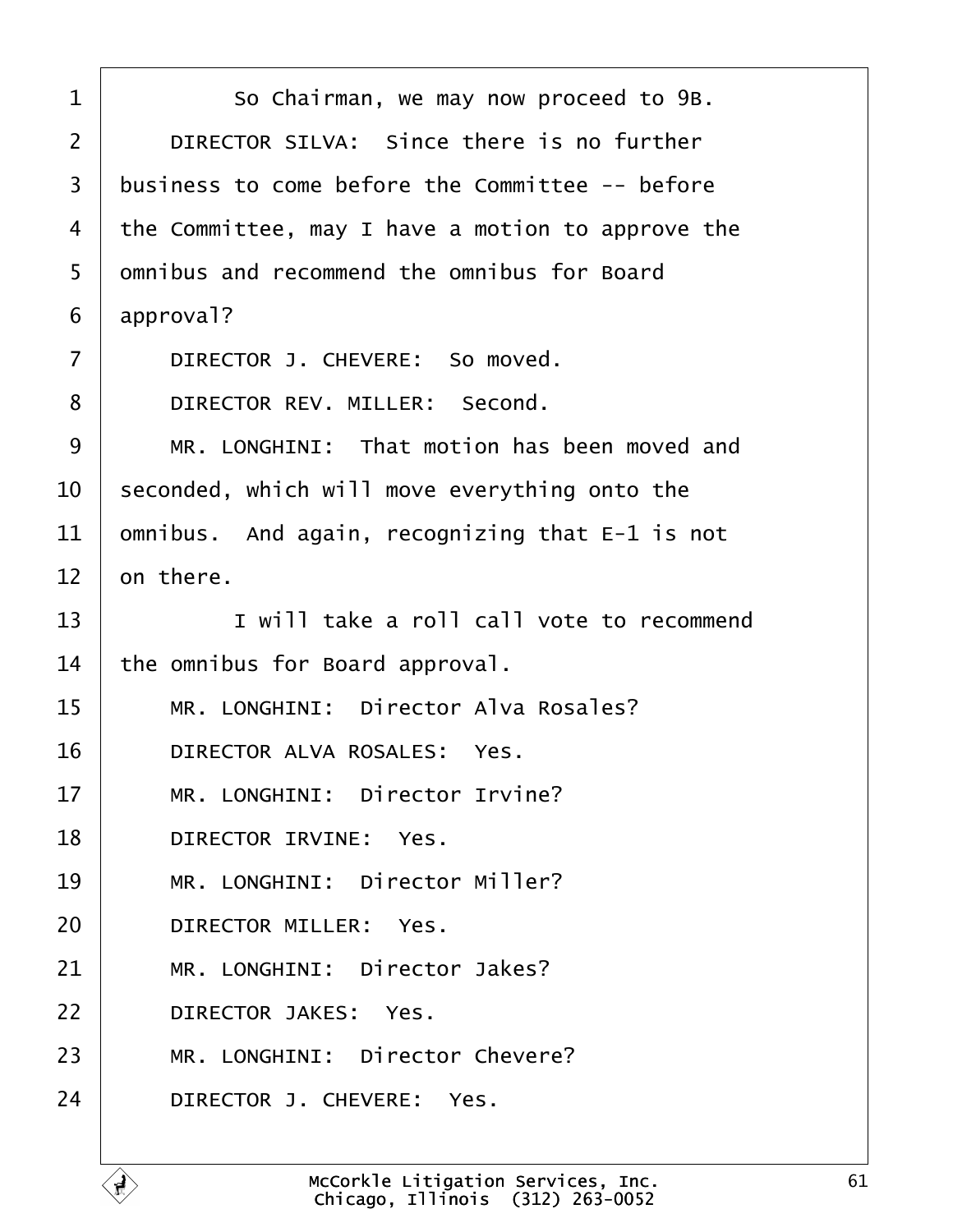| $\mathbf 1$    | MR. LONGHINI: Director Peterson?             |
|----------------|----------------------------------------------|
| $\overline{2}$ | <b>CHAIRMAN PETERSON: Yes.</b>               |
| 3              | MR. LONGHINI: The motion to approve the      |
| 4              | d mnibus passes with all seven yes votes.    |
| 5              | You may proceed, Chairman, to Agenda         |
| 6              | Item No. 10.                                 |
| $\overline{7}$ | DIRECTOR SILVA: Finally, may I have a motion |
| 8              | to adjourn?                                  |
| 9              | DIRECTOR J. CHEVERE: So moved.               |
| 10             | DIRECTOR REV. MILLER: Second.                |
| 11             | MR. LONGHINI: Moved by Chevere, seconded by  |
| 12             | Miller.                                      |
| 13             | I will now take a roll call vote.            |
| 14             | MR. LONGHINI: Director Alva Rosales?         |
| 15             | DIRECTOR ALVA ROSALES: Yes.                  |
| 16             | MR. LONGHINI: Director Irvine?               |
| 17             | <b>DIRECTOR IRVINE: Yes.</b>                 |
| 18             | MR. LONGHINI: Director Miller?               |
| 19             | <b>DIRECTOR MILLER: Yes.</b>                 |
| 20             | MR. LONGHINI: Director Jakes?                |
| 21             | <b>DIRECTOR JAKES: Yes.</b>                  |
| 22             | MR. LONGHINI: Director Chevere?              |
| 23             | DIRECTOR J. CHEVERE: Yes.                    |
| 24             | MR. LONGHINI: Director Peterson?             |
|                |                                              |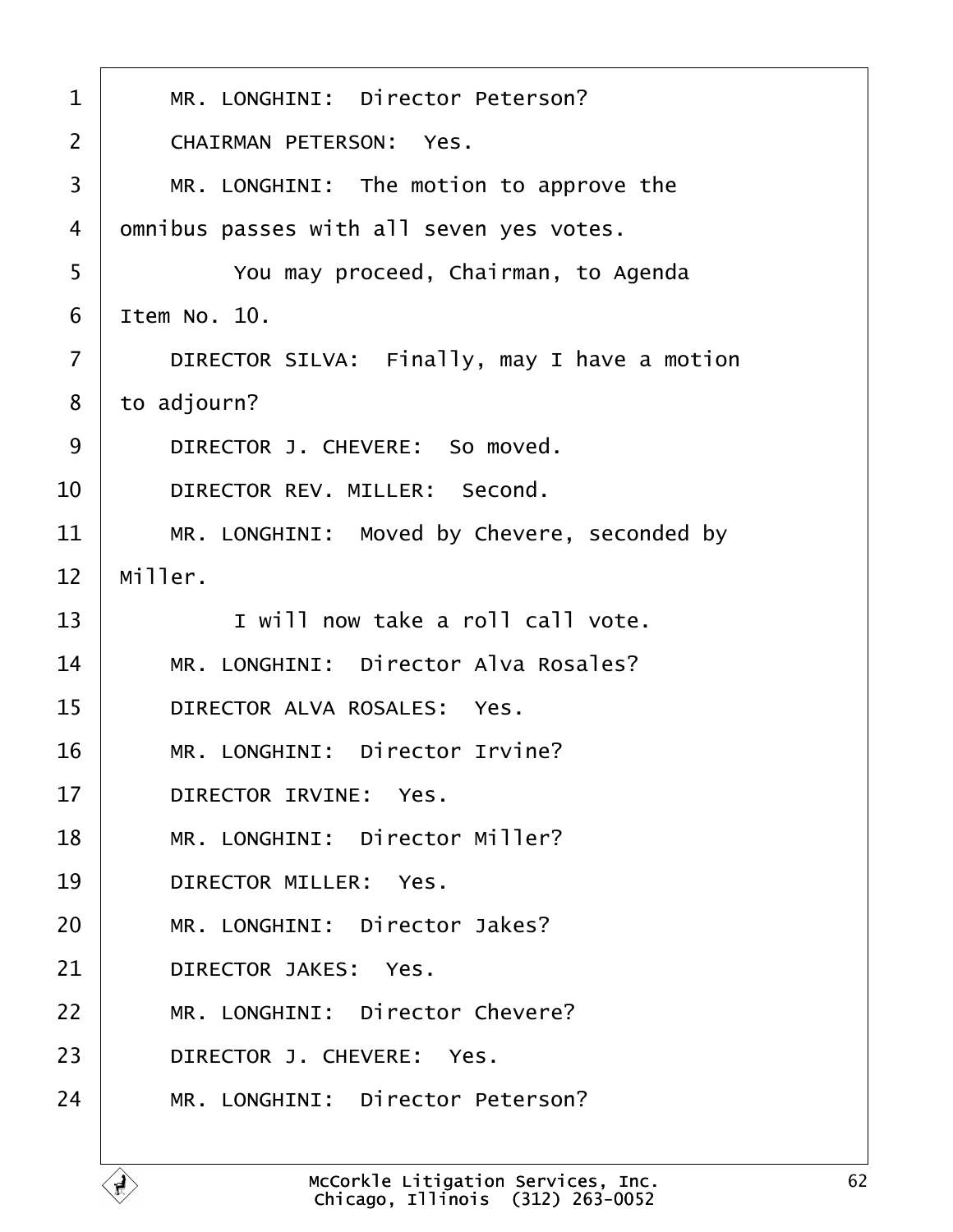| $\mathbf 1$              | <b>CHAIRMAN PETERSON: Yes.</b>             |
|--------------------------|--------------------------------------------|
| $\overline{2}$           | MR. LONGHINI: The motion to adjourn passes |
| $\mathfrak{S}$           | with seven yes votes.                      |
| $\overline{\mathcal{A}}$ | We are adjourned.                          |
| $\sqrt{5}$               | (Whereupon, the Meeting of the             |
| $\,6$                    | Committee on Finance, Audit and            |
| $\overline{7}$           | Budget adjourned at                        |
| 8                        | $10:45$ a.m.)                              |
| $9\,$                    |                                            |
| 10                       |                                            |
| 11                       |                                            |
| 12                       |                                            |
| 13                       |                                            |
| 14                       |                                            |
| 15                       |                                            |
| 16                       |                                            |
| 17                       |                                            |
| 18                       |                                            |
| 19                       |                                            |
| $20\,$                   |                                            |
| 21                       |                                            |
| 22                       |                                            |
| 23                       |                                            |
| 24                       |                                            |
|                          |                                            |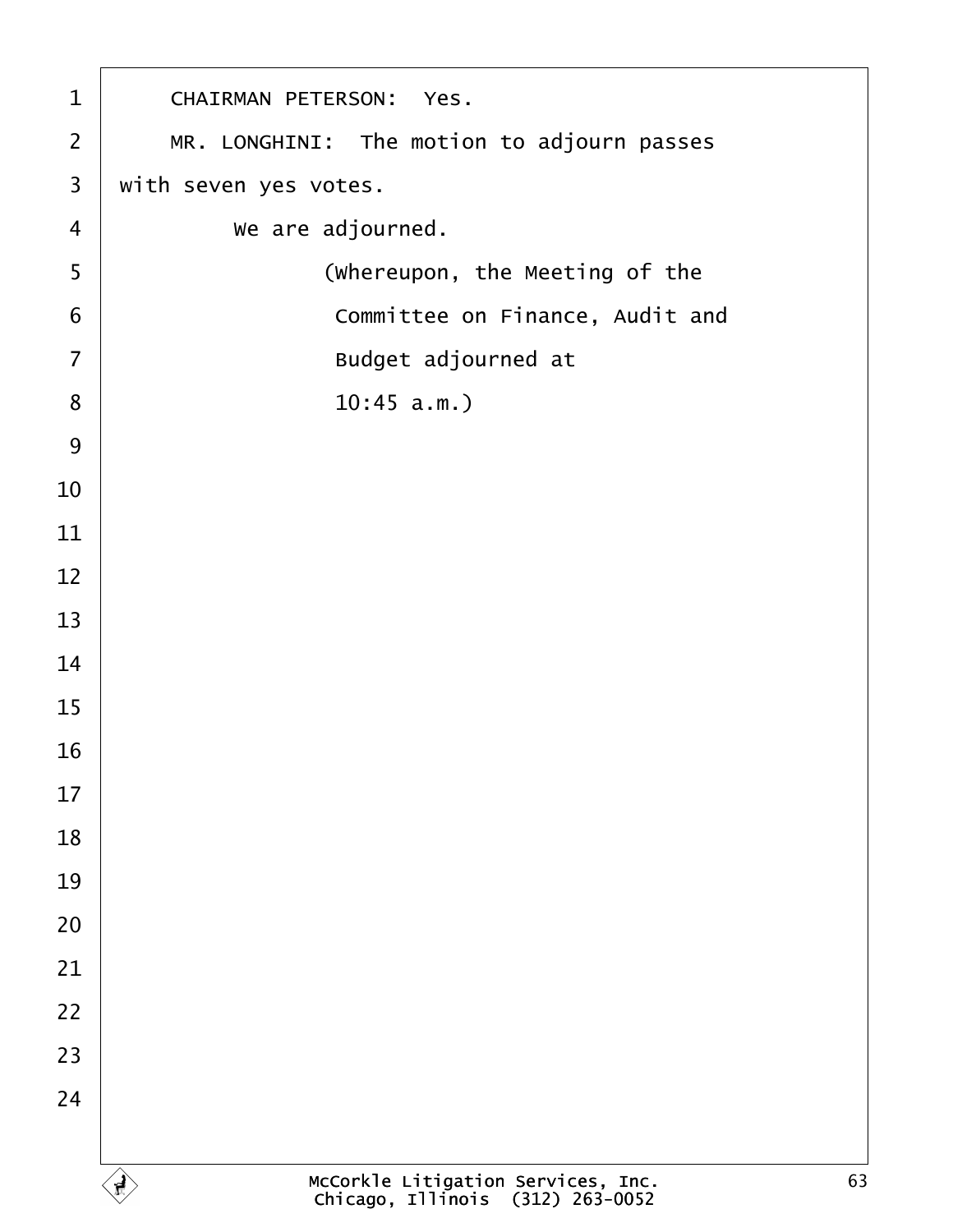| 1              | <b>STATE OF ILLINOIS</b><br>$\lambda$              |
|----------------|----------------------------------------------------|
| $\overline{2}$ | $)$ SS:                                            |
| 3              | COUNTY OF COOK<br>$\rightarrow$                    |
| 4              |                                                    |
| 5              | I, TRACY JONES, being first duly sworn, on         |
| 6              | dath says that she is a court reporter doing       |
| 7              | business in the State of Illinois; and that she    |
| 8              | reported in shorthand the proceedings of said      |
| 9              | meeting, and that the foregoing is a true and      |
| 10             | correct transcript of her shorthand notes so taken |
| 11             | as aforesaid, and contains the proceedings given   |
| 12             | at said meeting.                                   |
| 13             |                                                    |
| 14             |                                                    |
| 15             | TRACY JONES, CSR, RPR, CLR                         |
| 16             | LIC. NO. 084-004553                                |
| 17             |                                                    |
| 18             |                                                    |
| 19             |                                                    |
| 20             |                                                    |
| 21             |                                                    |
| 22             |                                                    |
| 23             |                                                    |
| 24             |                                                    |
|                |                                                    |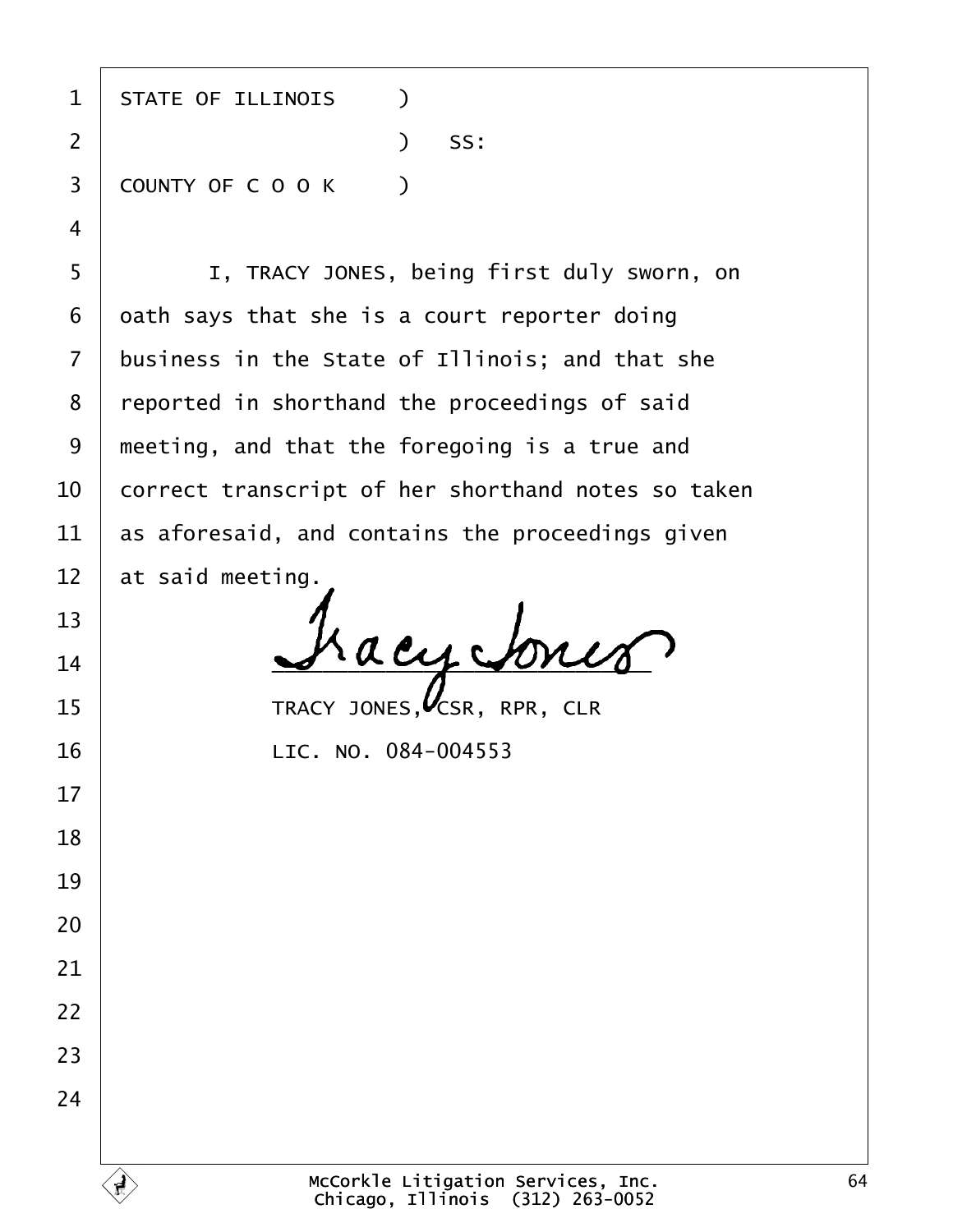|                      | 143.7                                      |                             |
|----------------------|--------------------------------------------|-----------------------------|
| \$                   | 8:9                                        | 7                           |
| \$1                  | 15<br>4:23 50:15                           | 7                           |
| 11:24                | 177                                        | 35:22                       |
| \$12                 | 9:2                                        |                             |
| 8:4<br>\$125         |                                            | 8                           |
| 18:9                 | 2                                          | 8                           |
| \$15                 | 2                                          | 41:17 43:17                 |
| 6:6<br>\$155         | 4:21<br>2.4                                | 80-some<br>9:20             |
| 7:7                  | 7:21                                       | 83                          |
| \$2                  | 20                                         | 6:10                        |
| 10:2,12<br>\$22      | 21:10<br>2019                              | 89<br>6:10                  |
| 8:20 18:6            | 26:23                                      |                             |
| \$250,000            | 2020                                       | 9                           |
| 36:8<br>\$265        | 3:4,8,11,12,17,23<br>4:24 7:8 8:24 16:5,8, | 9:36                        |
| 18:5                 | 24 17:5,8,19 23:15                         | 3:1                         |
| \$27<br>6:4          | 28:14,18,21<br>2020-2021                   |                             |
| \$27.2               | 32:24                                      | А                           |
| 27:14                | 2020-2024                                  | A-1                         |
| \$28<br>28:11        | 26:10,21 27:13<br>2021                     | 44:6,8 45:3                 |
| \$3                  | 12:8,13 17:10,15,21                        | a.m.<br>3:1                 |
| 6:12                 | 18:10 19:7,8,13<br>32:16                   | absolutely                  |
| \$30<br>22:21        | 20s                                        | 30:16 34:23                 |
| \$35                 | 38:6                                       | academic<br>32:17 33:1      |
| 28:10                | 20th<br>19:6                               | access                      |
| \$400<br>18:4        | 21st                                       | 33:24                       |
| \$41.6               | 6:6                                        | account<br>40:5             |
| 7:24<br>\$42         | 22<br>9:3                                  | achieve                     |
| 6:8                  | 24th                                       | 21:20<br>acquisition        |
| \$44                 | 3:11,12<br>28                              | 37:3                        |
| 6:9<br>\$44.9        | 29:1                                       | act<br>11:21 12:6,1         |
| 6:14                 | 28.1                                       | 16:20 55:10                 |
| \$5.1<br>26:24       | 27:4                                       | additional                  |
| \$5.3                | 3                                          | 11:3,10,161<br>14:6,11 16:2 |
| 50:17                | 3                                          | 13,21 18:2 1                |
| \$50<br>29:7         | 5:17                                       | 23:2,22,232<br>36:11 59:5   |
| \$500,000            | 3.3                                        | address                     |
| 10:1 55:3<br>\$52    | 7:22<br>30                                 | 3:12 11:12<br>addressed     |
| 8:21                 | 20:1 28:9 29:1                             | 14:14                       |
| \$690                | 47:21,23                                   | adjacent                    |
| 17:7,24<br>\$800,000 | 38<br>20:1                                 | 39:13<br>adjusting          |
| 7:16                 |                                            | 17:23                       |
| \$817<br>$9:2$ 17:1  | 4                                          | adjustment:                 |
| \$900,000            | 4                                          | 24:8<br>administrat         |
| 27:10                | 16:2 18:24 26:4                            | 51:5                        |
|                      | 47.5<br>6:15                               | administrat<br>35:3         |
| 0                    |                                            | adopting                    |
| 019-103<br>26:10     | 5                                          | 16:4<br>advance             |
|                      | 5                                          | 37:4                        |
| 1                    | 25:17 26:6 31:11                           | advantage                   |
| 1                    | 50<br>3:14                                 | 42:17<br>advisors           |
| 45:5 46:2 47:3 48:16 | 50,000                                     | 54:22,24 55:                |
| 53:4 58:8            | 36:11                                      | African-ame<br>55:9         |
| 1.1<br>51:9          | 6                                          | AFTA                        |
| 12                   |                                            | 14:5                        |
| 3:8,13,17,23<br>1300 | 6<br>3:4 31:19                             | agencies<br>18:16 59:9      |
| 50:16                | 690                                        | agency                      |
|                      | 17:19                                      | 51:13                       |
|                      |                                            |                             |
|                      |                                            |                             |

agenda 4:20 5:17 11:11 16:1 25:17 26:4,6 31:11, 19 35:22 41:17 43:17 aggregate  $7.5$ agree 30:7,20 39:5 agreement 32:18 35:24 36:8.18 37:1 38:3.4 39:6.9. 24 40:4.7 41:20 agreements 37:2 39:17 ahead  $38:2$ alignment  $36.14$ allotment 16:24 allowed  $29.21$ **allowing**<br>20:15 21:1 32:11,13 Alva 4:2,3 5:3,4 14:24 15:2 22:6,7 23:16 30:21,23 34:11,12 39:22.23 43:10.11 44:16 17 45:14 15 46:10,11 48:3,5 56:1 4 57:1 19  $59.1617$ amended 16:4,9,13 17:23 19:4 20:2,3,4 22:16,20 26:24 amending 26:9 amendment 16:10,14,18 23:15 1:21 12:6,15 13:19 26:16,21 27:1,3,9 31:22 amount 1:3,10,16 12:4,11 9:4 10:20 27:4 30:12 46 11 16:21 17:3  $55.2$ 3.21 18:2 19:24 amplify  $3.2222327210$  $23:18$ annual 28:5,8 30:12 50:16 annually  $29.3$ anticipate 22:7 23:3 anticipates  $40:8$ apply **justments** 38:23 applying ministrative  $38:20$ approval ministrators 4:23 19:6 25:21,24 31:14 35:17 37:5,10 41:12 42:4 43:20 approve 19:10 approved 5:15 26:23 42:11 approving 19:11 26:10  $4.222455.1020$ approximately rican-american ้17∙6 architecture 47:5.8 area 42:24 areas  $17:22$ arena 58:17

arise  $22:8$ arrangement  $50.21.52.7$ **Assembly**  $30:17$ assigned  $32:19$ assistance  $59.9$ assume 22:17 40:14 assuming 13:20 assumptions 23:9 attendance  $3:14$ attending  $4:18$ audio 12:4 22:12 25:3 42:5 Audit 3:6,20,24 August 3:4.8.12.17.23 **Authority**  $3:16$ authorization  $21:17$ authorize 30:3 36:7 42:4 authorized 36:11 **authorizing**<br>31:21 35:24 41:19 averages 18:17 aware 55:9  $\, {\bf B}$  $B-1$ 45:7,10 back 21:14 24:7 25:14 30:2,17 33:24 38:14 47:15 52:6,16 53:11 55:17 bar  $19.2$ based 17:15 23:10 33:15 59:6 basically 12:19 23:8 **basis** 8:1,6,21 19:2 begin 3:19 38:4 beginning  $39.10$ behalf 49:19 bend 29:9 benefit 7:15 10:3,6 34:23  $35.1$ benefitting  $7:16$ bid 49:4 8 11 51:14 15 52:2.3 58:23.24 59:11 bidder 49:4,13 bidding 49:19 50:5

**bids** 49:9 59:2 big 11:8 23:19 34:23,24 hill 11:24 12:17,20,24 13:5,9 billion 26:24 50:17 billions  $52.9$ bit 9:21 28:9 30:8 49:2  $52:5$ **Blue**  $27:11$ **Board** 3:3,4,5,7 11:21 12:2, 10 16:9 19:5,10,11 21:7 24:7 26:23 35:17 41:12 42:10 43:20 47:15 52:6 53:12 **boarding**<br>6:5,17 22:19,24 boards  $21:16$ bolster  $42:20$ borrow  $30.13$ bother  $50:4$ boxes  $46.5$ boy  $45:5$ break 14:19 38:11 breaks 18:24 19:3 bridge 7:8 8:23 27:12 briefing  $34:14$ bring  $53:11$ bucket  $21.2$ budget 3:7,20,24 6:11 7:19 8:24 10:2 16:5.9.10. 13.15.24 17:5.21.23 18:10 19:4,7,8 20:3, 4 22:9,16,20 23:15 26:15,17,20 27:5,6, 24 28:4,5,13,14,15, 18,21,24 29:4,10,13 budgetary  $10:6$ **Buenz** 42:12 building 4:19 39:13 bus 24:18.46:5 buses  $11:6$ business 4:22 5:18 12:18 16:3 26:8 31:20 35:23 41:18 44:7 45:6 46:3 47:4 48:17 49:20 50:15 51:19 53:23  $58.9$ buy  $58:21$ buys  $9:9$ 

McCorkle Litigation Services, Inc. Chicago, Illinois (312) 263-0052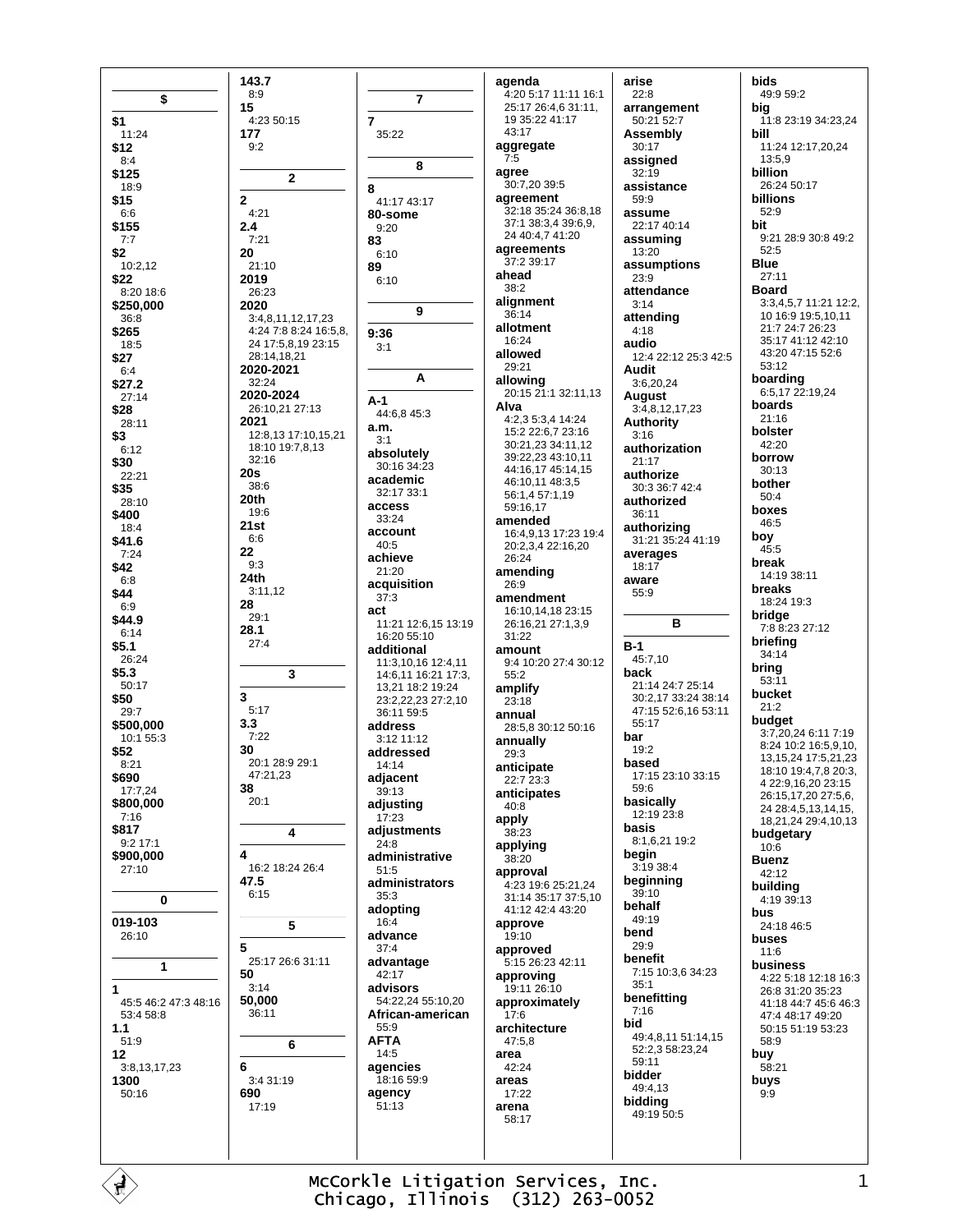$\mathbf c$  $C-1$  $46.4$ calendar  $16:5$ call 3:1,23 4:1 5:1 13:14 campuses  $32.6$ canvass  $18.15$ capital 18:7 26:11,15,17,20, 21 27:5,22 28:6,15, 16 39:7 capitalize  $29:23$ Carahsoft 49:16.18 50:7.13 care 10:2,11 48:14 carefully  $39.4$ **CARES** 6:20 7:7 8:10.14.22 9:1,4 12:6 13:19 16:20 17:1 18:9 20:13 21:18.24 carry  $13:22$  17:20 Carter 4:17 10:16 11:7 12:14 14:16 17:12 23:17 29:15 30:20 52:22 53:1,6,9,11,15 57:4.20 case  $12.11$ cat 46:2 caught  $25:22$ certification  $59.7$ Chair  $57:4$ Chairman 3:21 4:13,14 5:14,16  $9.141810.1611.1$ 18 12 15 14 15 15:19 16:1 19:17  $21.622.352515$  $27.17$  21 28.22 29:14.15 30:7 31:10 34:10 35:14 37:15 38:17 39:21 41:9 43:6,9 44:5,15 45:2, 9,13 46:1,9,24 47:7, 12 48:1,15,21 49:1, 15 51:1 54:3,8,11,20 55:24 57:5,10 58:6,  $12,20,59.15$ challenges  $17:15$ challenging  $33:3$ change 25:12 44:8 47:5 53:20 changed  $3:5$ changing  $8:13$ Chapter  $3.13$ charged  $32:19$ chart  $19:2$ 

check 18:19 **Chevere** 4:10,11 5:11.12 15:17.18 25:7.9 26:1 31:7 8 15 17 35:10 11.18.20 41:6.7.13. 15 43:14, 15, 21, 24 44:24 45:1,22,23 46:21.22 48:12.13 58:4.5 59:24 Chicago 3:4,16 41:21 Chief 5:22 16:7 26:14 32:2 36:642:2 choose  $32:13$ **CIP** 26:22 24 27:4 13 circumstances  $15.6$ City 8:19 20:19 41:20  $42.18$ City's  $42.15$ clarity  $30:2$ class  $33.15.34.4$ classrooms  $33:18$ cleaning  $11:3,5,11,16$ clear  $52.22$ closely 14:4 39:4 **CMAP**  $27:10$ collection 20:17 college  $34:1$ colleges  $32:3$ comfortable  $24.3$ comment 15:3 34:13 56:5,16  $57.5$ commitment  $47.14$ commitments 47:22 56:23 committed  $13.8$ committee 3:6,19,24 4:15,23 14:18 25:18 53:20 commodities  $9:5.8$ communication 34:15.21 48:19 community 42:21 companies 49:17 50:22 56:9,11,  $14.58:15$ company 36:1 50:3,7 51:14,22 52:3.9 compensation 54:13 competitive  $43:1$ complete  $39:16$ 

completes  $25:10$ **Completion**  $36.24$ Comprehensive  $41:23$ compromise  $12:20$ compromised  $13:5$ computation  $22:1$ concern 57:10 concerned 49:2,6 52:8 concerns  $3:15$ concludes 9:11 19:15 27:15  $33.7$ conducted 33:21 conference  $13:14$ confidential 49:24 51:10 confirmed  $23:9$ **Congress** 13:2 14:2,6 **Connelly** 36:4,5,6 38:1,24 40:4, 16 41:24 42:1, 2,6 consideration 16:9 20:5 53:8.18  $57.812$ considered  $37.6$ consistent 23:10 construction 36:20.37:3.38:5  $39.19$ consultant 42:11 57:22 consulting  $54.156.3$ contemplate 13:22 contingency 36:11 continue 8:11,14 9:8,10 13:21 14:3 16:16 17:10.16 20:6 21:22 29:11 33:2.23 35:1.2 continued  $17:12$ continues  $12.12$ continuing  $18:13$ contract 11:13 31:22 32:12 42:11 44:5.8.10.13 45:3.4.7.10 46:1.4  $47.25948.1618$ 51:6 52:11 53:4.21. 24 54:6.8.15 56:3 57:22 58:8.10.19.21  $50.1$ contractor 49:3,5 50:21 51:7 contractors  $52.1$ contracts 37:5 44:2 50:18 56:7,18

contractual  $11:9$ control  $7.11$ controllina  $8:12$ conversations 19:13 21:10 cooperative  $42.19$ cooperatively 40:18 Cordwell 42:12 coronavirus 23:20 correct 53:9.15 correspondence  $14:9$ cost 11:10 28:23 costs 9:22 10:2 18:8 27:5 28:12,17,19 29:12  $52.10$ **Counsel**  $4:17$ count 21:18 56:23 country 13:12 18:16,18 24:5 couple 9:18,23 40:6 cover  $21:1$ covered  $22:10$ **COVID** 10:9 23:6 COVID-19  $3.831.23323$ crisis  $22:14$ critical  $37:8$ **cross** 27:12 39:15 crossings 36:16 39:14 40:13 **CTA** 4:16.17 7:11 19:10 21:23 32:8 33:2 37:1  $42.81443.2$ CTA's  $36:13$ Curran 26:15.18.19 **CULTER**  $32.18$ curve  $29.9$ cut  $23.4$ cuts  $23:2$ cycle 18:10 19:7 D  $D-1$ 47:548:14 damages  $7:18$ date  $Q·1$ **DBE** 47:13 54:5 55:6.19 56:8,14,19 57:15

58:18 59:3 **DBES** 54:8.12 58:23 59:3. 6 11 dealing  $50.9$ debt 7:23 27:22 28:3  $29.13$ decades  $32.9$ **December** 19:12 decision  $38.17$ declares  $3.13$ decrease  $27:13$ deeper  $52.6$ deeply 42:14 51:11 deferred 53:7 54:13 deferring  $52.23$ democratic  $13:7$ **Department** 41:21 42:6 departments  $7:10,42:15$ depending  $14:2$ design  $36.20$ detail 18:23 20:7 develop 18:12 42:21 development 39:1 41:22,23 42:7, 9.13.16 diagnostics 36:19 died  $46.19$ differential  $6:16$ difficult  $15:5$ diligence  $51:21$ direct 56:9.20.24 57:3 director 3:22 4:2,3,4,5,6,7,8, 9 10 11 12 22 5 3 4 56789101112 13.18 9:15.16 14:24 15:2,7,9,10,13,15, 16, 17, 18, 21 16: 3 19:19,23 21:3,4 22:6,7 23:16,17 24:15,16,24 25:1,4, 5, 6, 7, 9, 19 26: 1, 2, 5, 8 27:18,19 30:21,23  $31:1,2,3,4,5,6,7,8,$ 12, 15, 16, 17, 18, 20 33:9 34:7,8,11,12 35:4.5.6.7.8.9.10.11. 15 18 19 20 21 23 37:16.20.22 38:8.16 39:22,23 40:11,12 41:1,2,3,4,5,6,7,10, 13.14.15.16.18 43:7. 8, 10, 11, 12, 13, 14, 15, 18,21,22,23,24 44:7, 11, 12, 13, 16, 17, 18, 19,20,21,22,23,24

45:1.6.11.12.14.15. 16,17,18,19,20,21, 22,23 46:3,6,7,8,10, 11, 12, 13, 14, 15, 16, 17, 19, 21, 22 47: 4, 10, 11,20 48:3,5,6,7,8,9,  $10, 11, 12, 13, 17, 23,$ 24 53:23 54:5 16 18 56:1,4 57:1,19,21,  $23.24.58.123459$ 14 59:13.16.17.18. 19.20.21.22.23.24 **Directors**  $47.19$ dirt 39:20 disaster  $3.11$ discretion 36:13 discussion  $29.17$ distancing 10:21 distress 13:11 **District** 50:19 **Diversity** 47:20 59:5 dog  $47:3$ dollar  $55.2$ dollars 7:13,14 8:10,15 22:1  $52.10$ door 6:4.17 22:18.23 Dorval 4:17 11:1,18 30:7 drainage  $40.20$ drastic  $32.4$ drawn  $9:1$ driven  $9.23$ driving 24:19 due 3:8 6:16 20:24 27:4  $32.251.20$ dynamic 8:13 22:14 23:11 F  $E-1$ 48:18 53:19 **E-BUSINESS**  $58.11$ easements 37:3 39:12 economic  $42.22$ economy 17:17 20:23 22:15 effect 3:12 22:15,19 23:12 effectuating  $22:23$ effort 24:23 efforts 11:16 17:13 42:20 elenhant  $48.1653.4$ 

McCorkle Litigation Services, Inc. Chicago, Illinois (312) 263-0052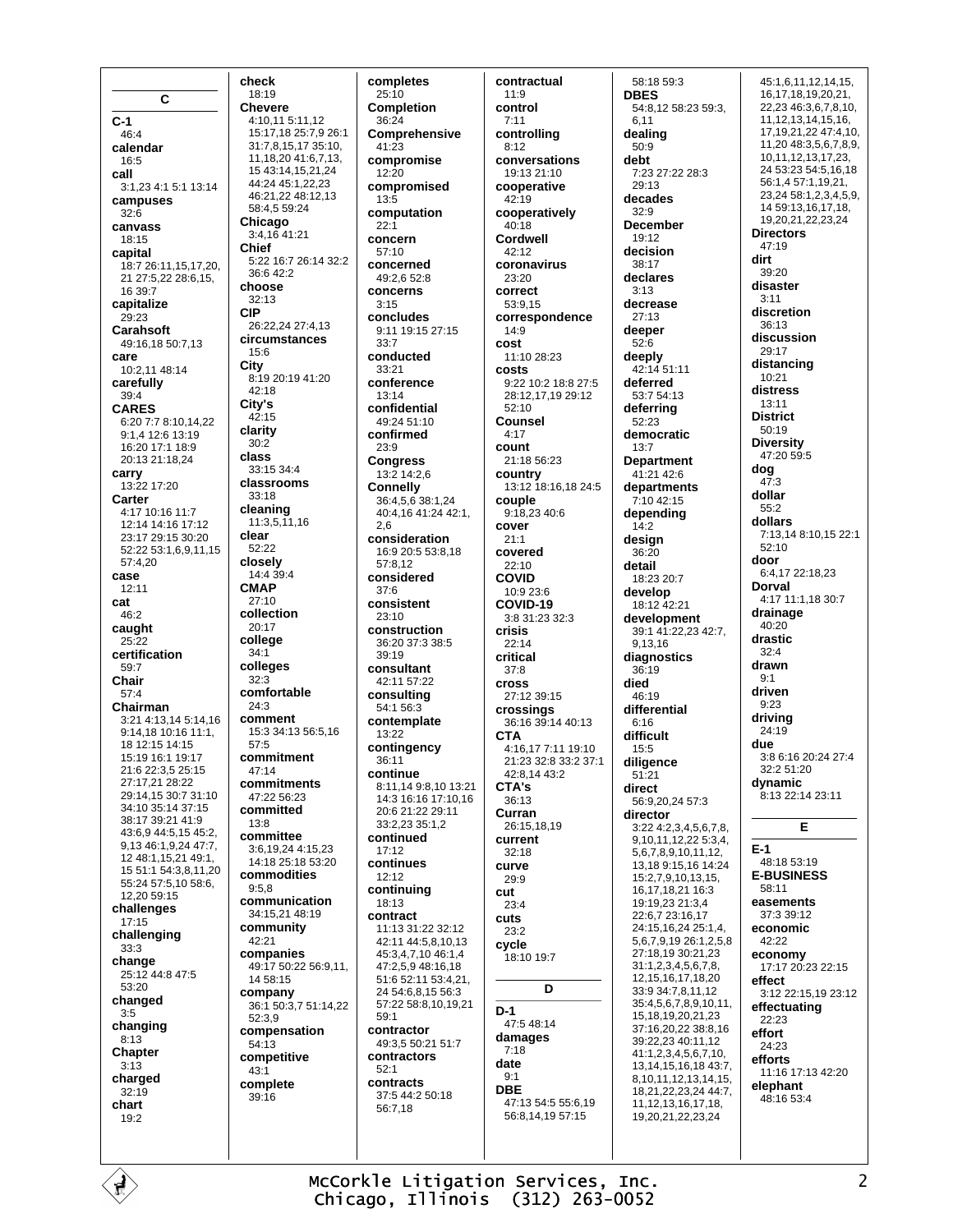eligibility  $29:17$ Elisabeth  $14.2052.20$ **Fllen** 44:3 49:14 emergency 3:13 12:17,22 emphasize  $34.17$ employees 50:16 52:9 enact 16:12 encourage 32:23 33:1 56:13,22 58:23.59:11 end 6:58:812:655:16 57:9 ended  $30.10$ ending  $6:5,16$ engagement  $42.18$ engineering 27:11 36:2,9 38:2 39:10.19 47:6.8 enrolled 32:14,21 enrollment  $32.4$ ensure 18:20 42:17 enter 39:3.5 enterina  $38:2$ entities  $50.9$ environment  $8:13$ escalating 28:23 essentially  $7:1924:18$ estate  $8.1820.18$ estimate 23:7,14 estimates 18:12,14 36:21 estimating  $17:5$ evaluated  $39:4$ eventually  $13.4$ exception  $51:18$ expansion  $42:24$ expect 17:10.11 29:6 33:11  $39:1$ expectations 18:20 expecting  $33:9$ expenditure  $30:4$ expense 11:8.9 29:18.21 expenses 5:23 7:9.11.20.22 8:5,12 16:21 17:4 18:2,6,7 23:6,24 29:9,23

experienced  $32:4$ expertise  $42.17$ explain  $9.2049.11$ expressed  $33:4$ extension 36:2 10 15 23 37:8 12.17 41:22 42:9.13 external  $23.2024.12$ F  $F-1$ 53:22.24 54:2.4 **FAB** 6:1 11:12 16:15 19:2  $20.7$ face  $17:16$ fact  $9.1910.311113$ 20:22 40:5 49:18  $50.820$ factor 23:20 factors 9:24 10:10 failure 22:12 25:3 42:5 fall 24:7 39:2 familiar  $50.8$ fare 6.7 11 19:24 46:5 farebox 6:3,12 18:21 20:6  $21:8,19$ faster  $11:14$ favorability  $8:5$ feasible  $3.15$ federal 6:20 16:19,22 20:8 29:22 38:20,22,23  $43:2$ fee  $51.5$ feed  $22.1225:342.5$ feel 51:13 58:24 59:4.12 field  $36.19$ figure 40:19 56:14 filled  $10:5$ final 11:18 44:1 58:9 finance 3:6,20,24 5:19 14:18 15:23 25:18 26:16, 20 financial 5:22 13:11 16:8 26:14 32:2 54:1 56:2  $57.22$ find 54:14 Fine  $5:20.219:2316:7$ 19:21 20:4 21:13 22:13 24:22 26:13

28:8 29:5 32:1 33:11 gap  $7:8$ gas  $37.1719$  $9.6.9$ finished General 15:20,23 22:3 45:24 finishing get all  $55:956:2257:7.15$ girl  $58:8$ five-year give 27:4 38:5 23 giving  $18.22$ glad  $6.117.19$ glove flexibility 32:11 33:3,22 34:2  $35.2$ qoal 21:1 24:10 32:22 goals forecast good formally formulation 22:16 28:14 forward 8:12 9:10 12:22 13:1  $3.10$ 19:14 21:17 27:24 grade 28.6.29.2.37.2.55.1 grant grateful  $15:3$ great 37:7 38:19 39:1,2,5 greater  $7.15969$ Greg 38:3 42:17 full-time  $32.1319$  $3:3$ guess 18:8 55:15 guys  $51:10$ **funding**<br>6:20.24 7:7 8:16.22 9:1 4 13:16 19 14:6 11 16:17 19 22 17:1 14,21 18:1,4,9,21 half 20:13,18,19,22 21:9, 18,22 27:8 29:22,24 37:8 38:3,4,20,23  $42:7$ 39:6.7 43:1 55:16 hand  $35.2$ 17:8 27:10 handle  $21:8$ 14:13 18:14 37:2 handled 39:16 42:20 52:24  $21.11$ hang  $24:20$ happen  $50:2$ G  $22.23$ happy  $27:16$ 

 $34:23$ 

37:24

firms

**Fiscal** 

fix

26:10

 $30:19$ 

28:22

flexible

 $24.2$ 

formal

19:15

 $39.2$ 

format

 $2.5$ 

four-

 $38.4$ 

friend

 $52:3$ 

fringe

**FTA** 

fuel

full

funded

funder

 $37.7$ 

funds

future

 $53:12$ 

 $21:10$ 

 $58.10$ 

**FY** 

 $G-1$ 

 $10:1,11$ 

fixed

flat

finish

 $4.1730.17$ generated 6:2 18:3 20:14,21  $51.7524$ 11:15 25:13 49:20, 9:12 19:16 33:7 37:13 43:4 47:22,24 59:3 42:21 56:23 3:2,22 5:21 7:14 13:17.18 14:19 18:19 23:14 24:20, 22 25:11,22 26:18 36:5 38:10 42:1 47:19 50:21 52:19 government 20:9.29:22.50:9 Governor 36:16 40:13 **Granicus** 49:16,19,20 50:4,11 38:3,4 43:2 7:10 14:22 16:12 34:20 42:23 15:16 41:5 47:12  $52.2258.3$ Gregory 11:1 15:2 56:8  $H$ 7:12 10:12 39:6 half-time 12:12 16:10 23:2 happening

Harlem  $27:11$ health 3:15 10:1 11 22:14 heard  $13.640.3$ hearing 12:3 19:9 helpful 20:9 15 21:23 54:21 helping 6:21 7:7 8:9 helps  $8:6$ **Heroes** 11:21 12:15 **Hispanic**  $55:8$ historical  $27.629.20$ historically 28:12 hit 21:16 28:5 homework 55.17 hope 13:2 55:4,12 **House** 11:22 12:21 13:7 huge  $55.2$ hybrid  $33:17$  $\blacksquare$ idea  $49.19$ identifying 20:10 57:14 **Illinois**  $3:10.50:20$ impact 17:16 20:12 22:20 24:13 27:23 28:8 impacted  $13.24$  16.17 impacting  $20.11$ important 34:14,22 Improvement 26:11,22 **improvements**  $28.16$ in-person  $3:14$ inaudible 36:20.21 43:2 incentives  $32.9$ inception  $28:17$ include  $27:10$ includes 8:17 36:16 incorporate 16:19 27:2 increase  $29:2.3$ increased 18:6 23:24 increases  $29:6$ indirect 56:21,24 industry  $14:4$  18:17 23:10

information 34:18 49:18,24 57:2 **iniuries**  $7.18$ **inspections**  $36.19$ **Institute** 18:12 intend  $29.19$ intends 42:14 intent  $30:1,18$ heterated 57:17 interference  $12:4$ intergovernmental  $41:20$ interpreter  $25.12$ interpreters 38:12 52:20 interpreting  $14.21$ interruptions  $20:24$ involve  $42.14$ Irvine 4:4,5 5:5,6 15:10.13 24:15,16 31:1,2 35:4,5 40:11,12 41:1 43:12,13 44:18,19 45:16,17 46:12,13 48:6.7 57:21.23  $59.1819$ issue  $57.6$ issued  $3:5,10$ issues  $22.8$ item  $4.205.1716.1$ 25:10,17,20,24 26:4, 6 31:11.13.19 35:14. 16,22 41:11,17 43:17,19 47:1 48:3, 22 52:23 56:1 **items** 7:3.17 8:2 11:12  $19.131.23$ J. Jakes  $4.8959101515$ 16 25:5,6 31:5,6 35:8,9 41:4,5 44:22, 23 45:20.21 46:16. 17,19 48:10,11 58:2, 3 59:22,23 JВ  $3:10$ Jeremy 5:20,21 9:13,19 15:1 16:6,7 21:6 24:1,6, 17 26:12 13 27:21 28:22.29:16.31:24 32:1 34:9,13 Jeremy's 15:4 23:18 job  $7.10$ joined  $26:14$ joining

44:4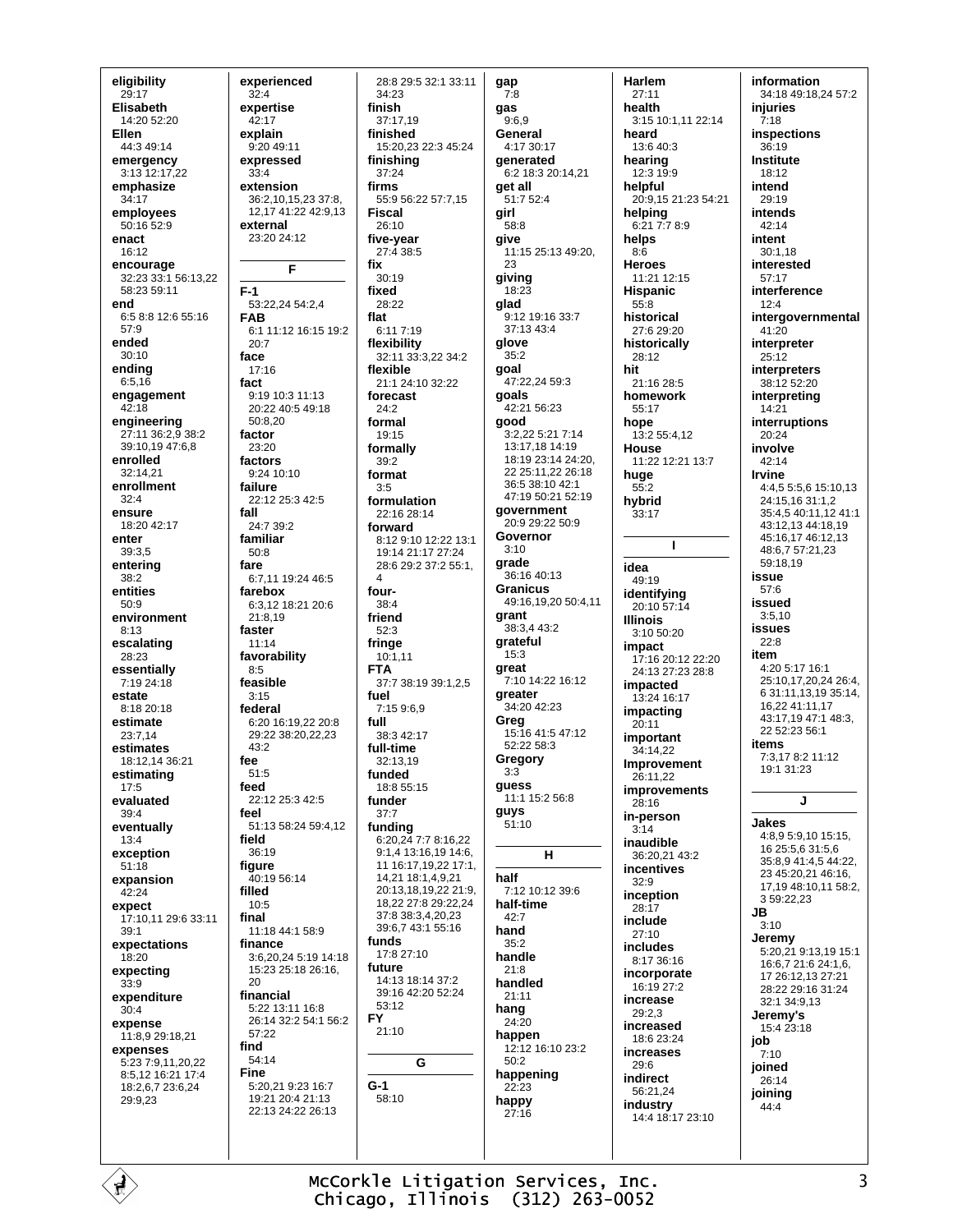Juan 44:3 47:17,20 48:2 54:10.17 56:5 57:14 58:19 July 3:11 4:23 5:15 42:10 June 5:23 6:3,5,6 K Karen 4:18 51:2 52:5,15 Kevin  $15.12$ kicks 19:6 kind 19:6,12 28:19 29:12 30:13 51:22 56:4  $57.18$ knowledge  $50:10$ kudos 24:17 L labor 7:12 9:21 23 10:23  $11.944.8$ laboratory  $33:20$ land  $37.240.20$ language 14:21 25:12 38:11  $52.20$ large 23:5 larger 14:10 17:17 20:23  $22.15$ leaders  $14:5$ leadership  $13:4.7$ learning 32:5 33:17 leave 25:20,23 31:13 35:16 41:11 43:19 leaves 6:13 7:21 18:9 led  $42.21$ legislation  $30.3$ legislative .<br>≀ິດ∙1 19 legislatively  $29.19$ legislature  $30.6$ legitimate 51:21 52:8 license  $58.21$ lies  $40.20$ lieu  $21:18$ lifeline 8:23 16:23 light  $3:159:19$ list 38:21 lists  $59.10$ 

live 28:20 locked  $9.7$ long 39:24 40:1 Longhini  $3:2,34:2,4,6,8,10,$ 12,14 5:2,5,7,9,11, 13, 15 9:13, 16 14:16 15.7 10 15 17 19 22 19:17 21:4 22:3 6 24:14.24 25:5.7.10. 22.26:3.27:17.19 30:21 31:1.3.5.7.9. 17 34:8,11 35:4,6,8, 10,12,20 37:15,18, 21.23 38:9 39:22 40:10 41:2,4,6,8,15 43:6,8,10,12,14,16, 23 44:10,13,16,18, 20,22,24 45:2,9,12, 14, 16, 18, 20, 22, 24 46:6,8,10,12,14,16, 21,23 47:7,11,17 48:2,6,8,10,12,14, 20.24 49:14 52:17 53:1 7 10 13 16 54:2.7.17 55:22 56:1 57:20.24 58:2.4.6. 12 18 59 13 16 18 20 22 24 looked  $30:13$ loss  $13.24$ losses  $23.23$ lot 23:11 50:13 55:3 56:10,11 lower  $7.15$ Lyft 30:11 M made 23:9 28:16 47:22  $57:5$ magnitude  $17.15$ maintenance 11:10 37:4 make 14:19 16:18 29:16 34:13.20 38:11  $50.1451.2053.20$  $57.1459.2$ making 57:6,18 managing 24:11 54:13 mark 18:22 **Massachusetts** 18:11 materials 7:13 44:8 45:8 matter 41:9 54:19 58:13 max 10:20 Mccormack 44:3 49:14 15 52:13 means  $3:16$ meet  $27.959.12$ 

meeting 3:6,7,23 4:18 42:10 47:23 53:12 meetings  $3:17$ members  $4:15$ membership  $59.10$ mentioned 8.17 10.8 17.12  $39.1155.11$ mentioning 24:6 message  $59:6$ **Metra** 21:24 **Michele** 26:14,19 27:21 mid  $19.811$ middle  $38:6$ **Mike** 36:4.5 37:22.23 40:3  $41.24421$ **Miller** 4:6.7 5:7.8 15:7.9  $24.2425.1426.2$ 31:3,4,16,18 35:6,7, 19,21 41:2,3,14,16 43:22,24 44:20,21 45:18.19 46:14.15 48:8,9 57:24 58:1 59:20,21 million 6:4.6.8.9.12.14.15 7:7.12.14.21.22.24 8:4,9,20,21 9:2 10:2, 12 17:1.7.19.24 18:4,5,6,9 20:1 22:21 27:4,14 28:9, 10,11 29:1,7 51:9 mind 10:17 19:21 56:19 minor  $30:19$ minority 54:22,24 57:7,15  $58.17$ minutes  $4:23.5:15$ mistaken 54:21 **MIT** 23:8 24:5 mitigate 29:12 37:9 moment 6:19 7:1 21:14 46:18 money 11:14.21.24 12:6.15. 17 28:2 30:11 55:3 month 6:8,10,14,15 7:21 8:4 12:8 52:16 monthly 7:4 8:20 19:2 morning 3:2,22 5:21 26:18 36:5 42:1 47:19 mouse 46:19 move  $8:129:1012:21$ 19:13 21:17 26:6 28:4 37:2 44:2.5 moved 26:1,3 31:15,17 35:18,20 41:13,15

43:21.23 moving 12:24 23:11 27:22  $28.6$ **MTA** 13:10 14:9 N nationally 18:22 natural  $9.6.9$ necessarily  $22.2257.8$ needed 36:10,13 39:7 negative  $7.23.8.8$ negatively  $13:24$ negotiations 12:19.23 neighborhoods 42:23 net 8:8 27:13 news  $13:17.18$ hod  $20.22$ norm  $51:19$ normal  $12.18$ notice  $3:5$ **November** 19:11 26:23 number 7:5 14:8 18:15 38:19 numbers 5:24 47:14  $\Omega$ **O'HARE**  $27.11$ occasionally 50:3,24 occur 10:24 October  $19.9$ **Offering** 32:22 office  $3:55:13$ Officer 5:22 16:8 26:14 32:2  $36.642.2$ offset 6:21 8:7 16:20 17:1. 9,24 20:14,16,20 offsetting  $10:7.12$ omnibus 25:21,24 31:14 35:17 41:12 43:20  $52:24$ one-time  $58.21$ online 32:5,15 33:18 open-ended 40:7 operating 7:22 16:21 17:3 18:2.5 23:6 27:6.23. 24 28:4,5,7,13,18,

21,24 29:3,10,13  $52:10$ operational  $11.5$ operations  $24.13$ opportunistic  $9:9$ opportunities 29.8 10.54.15.55.7 1956-182158-22 opportunity  $10:21$ opt  $33.13$ optimistic  $30.4$ option  $33:12$ Oracle  $58:10$ order 3:1,23 4:22 5:18 12:18 16:3 17:14 26:8 31:20 35:23 37:9 41:18 44:7.8 45:6 46:3 47:4,5 48:17 53:23 58:9 orders  $47.23$ ordinance 16:4 26:9 31:21 33:13 35:24 36:7,12 37:10 41:19 42:3  $44.1$ overages  $10.7$ overtime 9:24 10:10 11:8 owned 55:9 57:15 Þ Pablo  $44.347.172048.2$ 54:10 17 56:5 57:14  $58.19$ Pace  $21:24$ **Pacific** 36:1.8.17 38:15 39:9,11 40:6,15,19, つつ package 12:22 13:16 pandemic 3:9 12:12 13:24 16:17 20:10.24 31:23.32:3.16.23 part  $13.1620.223.16$ 24:5 29:23 40:18 52:23 54:22 57:9,12 participate 32:15 33:14 participated  $14:8$ participating 32:22 33:4 participation 55:19 56:10.15.20. 21 24 partners  $32:8$ parts  $46:4$ pass 6:7 31:22

passed 11:22 19:5 passes  $6.6$ past 23:4 32:8 49:7 **PAYGO** 28:2 29:17,21 paying  $49.23$ pegged 18:5 pension 54:23 55:10 people  $3:14$  10:14 percent 6:10 9:3.20 47:21.24 percentage  $51:8$ perform 42:12 58:24 performed 36:22 period  $55.15$ permitting 32:14 person  $42.7$ **Peterson** 4:12.13 5:13.14 9:16,18 11:1,18 14:15 21:4,6 22:4,5 27:19,21 28:22 29:14 30:7 34:8,10 38:16,17 39:21 43:8, 9 44:14,15 45:12,13 46:8,9 47:11,12 48:1.24 49:1 51:1 54:18,20 55:24 57:5, 10.59:13.15 pick 11:8 56:6 pieces  $14.9$ place 3:18 13:3.20 25:20. 23 31 13 34 21  $35.1639.2440.2$  $41.1143.19$ plan 41:23 42:9 43:3  $54.23$ planning 19:19,23 36:6 37:16, 19 41:21 42:2.6.15 plans 36:19 play 23:21 39:17 point 10:17 14:13 23:18 28:2 29:16 40:24  $53.14$ pool 57:7,12 nortion  $10.13$  17.8 20 position  $10:13$ positions  $10:415$ positive 7:20,22 8:5 **Possibly**  $47.17$ potential 22:8,11 37:7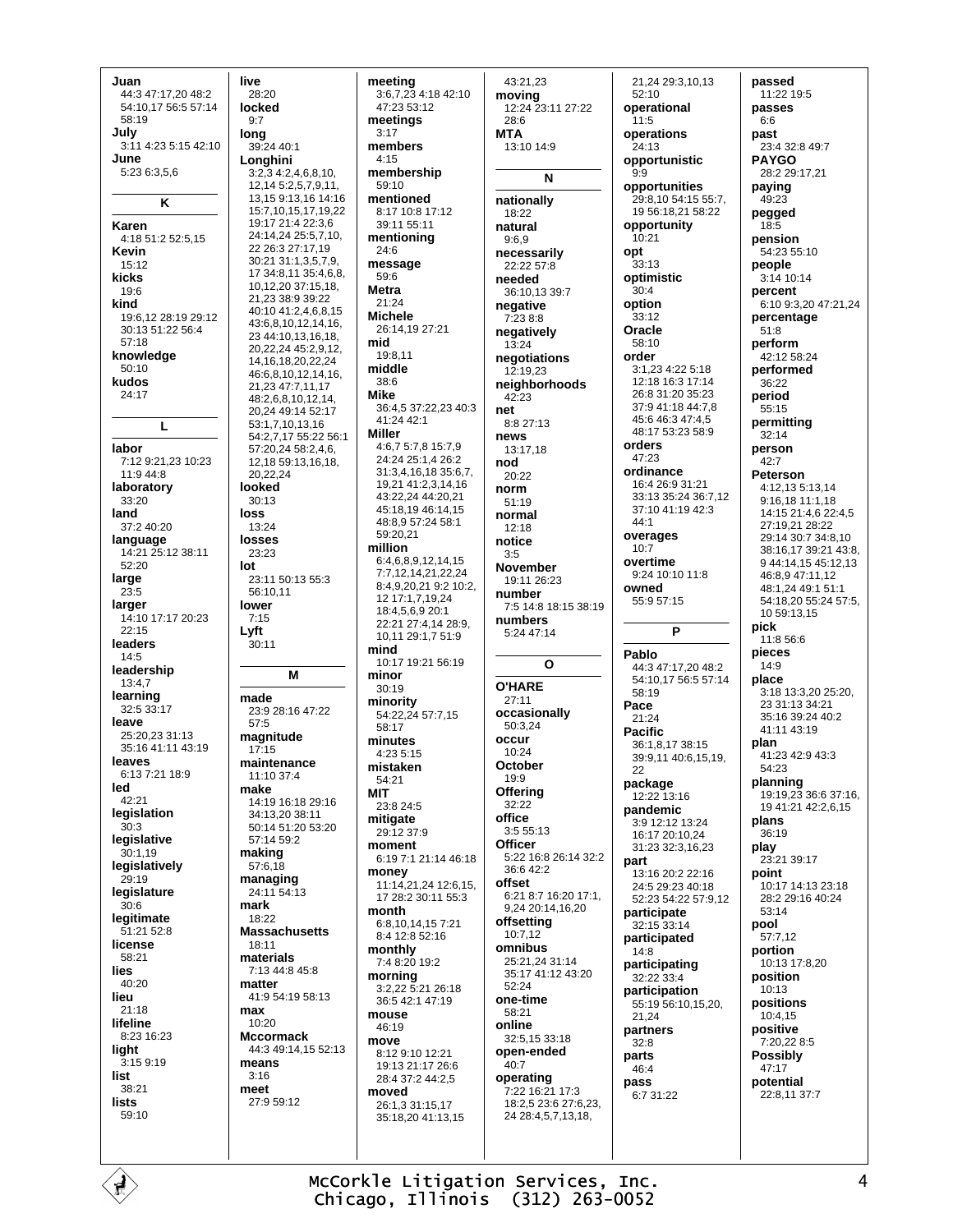potentially 22:18,20 23:2 33:5 power  $47:21$  $7.1596$ practice  $27.751.1923$ practices project  $55:5$ precedent  $52.1$ preferred 36:14 preliminary  $18:3$ 36:1,9 38:2 39:1 preparation 36:21 39:19  $36.15$ prepared 9:11 33:7 present 4:15 26:16.21 presentation 6:1 19:15  $22.9$ presented 12:20 19:4 presenting  $11.1216.8$ **President** 4:17 10:16 11:7 12:14 14:16 17:11 23:17 26:15,19 29:15 30:20 52:22  $7:18$ **PTF** 53:1.6.9.11.15 57:4.  $20$ previous public 49:3,4 51:6 previously 8:17 18:8 prices  $55.5$  $7:15$ **Printo** 44:3 47:19.20 54:11 55:21 56:17 58:20 prime  $59.1$ pursue 58:23 primes nut 59:11 principles putting  $10:19$ prior 8:3 19:3 28:15,21  $38.20$ priority  $13:15$ Pritzker qualify  $3:10$ private quality  $55.5$ probable  $22:11$ quarter proceed 4:20 5:17 14:17.23 16:1 25:17 26:4 31:19 35:22 38:9 41.17 45.4 46.1 47.2 48:15 52:18 53:21  $58.8$ proceedings  $44:4$ process 10:4 37:8 38:5 24 39:3 40:9 42:15 proclamation  $3:11$ procurement 55:13 57:9 professional  $53.24$ profile  $40:21$ 

program 26:11,22 32:10,14, 15,24 33:6,14 34:6 Programs  $47.20$ 27:8,12 36:3,10,20 37:4,20,21,24 38:21, 23 39:3,16 41:22 42:14.18 projected projections  $18.16$ property proposal  $48.18$ proposals  $57:18$ proposed **proposing**<br>27:1 33:12 34:2 provide 32:9 35:1 36:19 39:6 provided  $16.23$ **Provisions** 8:18 20:18 3:15.16 6:24 8:16 12:16 13:9 14:11 16:17 18:1,4,15,21 19:9 20:11, 21 21:9 purchase  $9:658:10$ Purchasing 29:12.19 13:3 24:1 38:18 10:20 12:1  $\overline{Q}$ qualified 56:10 59:4.6 18:19 7:13 13:23 question 11:19 19:22 24:17 37:18.23 40:12 49:3 54:7.9 55:22 58:18 questions 9:12,14,17 14:17 15:1,2,8,12,14,16, 18.20.22.24 19:16. 17 21:5 22:4 24:15. 24 25:1.5.6.8.9.16. 20 27:16.17.18.20 30:22.23 31:2.4.6.8. 11,13 33:8 34:9,10, 12 35:4.5.7.9.11.13. 16 37:13 38:10.14. 16 41:3,5,7,8,11 43:4,6,7,9,11,13,15, 16,19 44:10,12,14, 15, 17, 19, 21, 23 45: 1, 3.9.11.13.15.17.19. 21,23,24 46:6,7,9,

11.13.15.20.22 47:1. 8,10 48:4,5,7,9,11, 13.21 52:19 53:14. 17 54:3,18 56:2,4 57:21,23 58:1,3,5,7, 12 59:14,15,17,19, 21.23 quick 40:12 quickly  $24:12$ auorum  $4:14$  $\mathsf{R}$ railroad 36:1,9,15,18,22  $37.1639.1545.7$ raising 57:10,11 ramped  $11.15$ range  $29:7$ ratio 21:8,16,21 22:2 reach  $52.15$ reached 49:16 57:16 react  $24.11$ read  $30.8$ reading  $28:1$ ready  $3.19$ real 8:18 20:18 40:12 realigned  $27.9$ reallocate  $18:7$ reallocating  $27:5$ rear 6:4.17 22:18.23 reason 53:13 rebuildina 24:18 42:22 recall  $6.814$ receive 8:19 13:21 21:22 received 6:21.9:4.16:19.24  $21.192924432$ Recession  $16.12$ Reclamation  $50.19$ recognizes  $13.2$ recommended  $42:3$ recommends  $32.11$ record 4:16 44:2 53:3 recovery 21:16,21 22:2 Red 36:2.10.14.23 37:7. 11 40:14 41:22 42:9. 13 23 reduce 19:20 27:3

reduced 6:11 10:18 19:24 reduction  $10:23.24.18:4$ reductions  $10.23$ reemphasizing  $14:10$ refundina  $29.10$ regard 6:2 7:2,9 8:3,16 9:5 10:1 16:22 17:2,12 18:20 28:20 29:9 region  $21:20$ related 6:23 16:16 23:6 52:3 relates 12:11 relationshin  $42.19$ released  $19:8$ relief 12:17.22.24 13:16 remain 32:10,24 remarks 9:11 27:15 33:7  $39.11$ remember  $15:11$ remittance 20:17 removed 53:19 repeating  $19:21$ replacement  $22.1$ report 5:19 13:17 14:18 15:23 16:15 20:7  $53.21$ represents  $9:3$ request  $48.18$ require  $32:6$ requirements 21:15,16 requires 16:13 36:15 research 50:13 residual  $22:15$ respective  $34:1$ respond 47:17 50:10 responding  $50.5$ response  $52:16$ rest 11:20 23:21 result  $11:3$  13 22:18 retirement 55:20 **REV** 15:9.16 25:1.4.6 26:2.31:4.6.16.35:7 9 19 41 3 5 14 43 22 44:21,23 45:19,21 46.15.19.48.9.11 58:1.3 59:21.23

revenue 16:20 17:3 18:1 21:19 23:23 revenues 5:23 6:3.13.22.23.24  $7.262387824$ 13:21 16:16 18:3 21 19:20,24 20:14,21 review 16:4 26:9 31:21 36:20 41:19 reviewing  $5:23$ revisit 55:18 **RFP**  $50.610$ ridership 6:23 9:20 10:18.24 11:2 14:1 16:16  $20.12$ right-of-way 39:13,15 rights  $37.6$ risk  $37:9$ Rivka  $52.21$ roll  $4.15.1$ **Rosales** 4:2,3 5:3,4 14:24 15:2 22:6,7 23:16,17 30:21,23 34:11,12 39:22,23 43:10,11 44:16,17 45:14,15 46:10,11 48:3,5 56:2.4 57:1,4,19 59:16.17 round  $22:18$ **RTA** 16:13 19:5,11 21:8, 11.13.17 rulina  $30.915$ **Rush** 54:23 55:11 S sales 8:17 20:18 50:16 salvage  $10.6\bar{1}4$ schedule  $33:16$ scheduled  $3.8$ school  $33:21$ schools 32:7,9,11,23 33:4, 16, 18 34: 16, 17 Schumer  $13.13$ scope 59:12 screen  $6.1$ seconded 26:3 31:18 35:21 41:16 43:24 seconds 25:13 secretary  $3:34:15:1$ sector  $55.56$ 

secure  $17:13$ security  $7.19$ **Seimetz**  $A.18$ **Senate** 11:24 12:17,21 13:7 **Senator**  $13.13$ send 59:2,8,9 sends 59:5 separated 36:16 40:13 service 10:18,20,23 21:15 27:22 28:3 29:13 services  $7.1911.1533.2$  $36.29464476$ 48:19.54:1.56:3 57:22 58:11 sessions  $30:6$ set 42:21 51:24 56:23 setting 19:12 share 12:10 21:6,9 47:16  $49:2251:8$ shared  $11.1942.21$ she'll 26:16 shifted 28:13 Shop  $44.9$ shortfall 8:7 17:6 shortfalls 6.21 8.24 16:20 17:2.9.24 18:21 20:5,14,16,20 21:2 shovel  $39.20$ show  $4.16442$ shutdown  $19.2022.17$ side 11:5 55:10 sian  $14.20$   $25.12$   $38.11$  $52.20$ significant 16:14,23 20:12 **Silva** 3:21.22 4:22 5:16.18 9:14,15 15:19,21 16:1 3 19:17 19 23 21:3 25:15.19 26:5.8 27:17,18 31:10,12, 20 33:9 34:7 35:14, 15,23 37:15,16,20, 22 38:8 41:9,10,18 43:6,7,18 44:5,7,11, 12 45:2,6,9,11 46:1, 3,6,7,24 47:4,7,10 48:15,17,21,23 53:23 54:3,5,16 58:6,9,12,14 similar 7:4 8:3 17:14 30:14 sir 4:20 55:21 sit  $51.16$